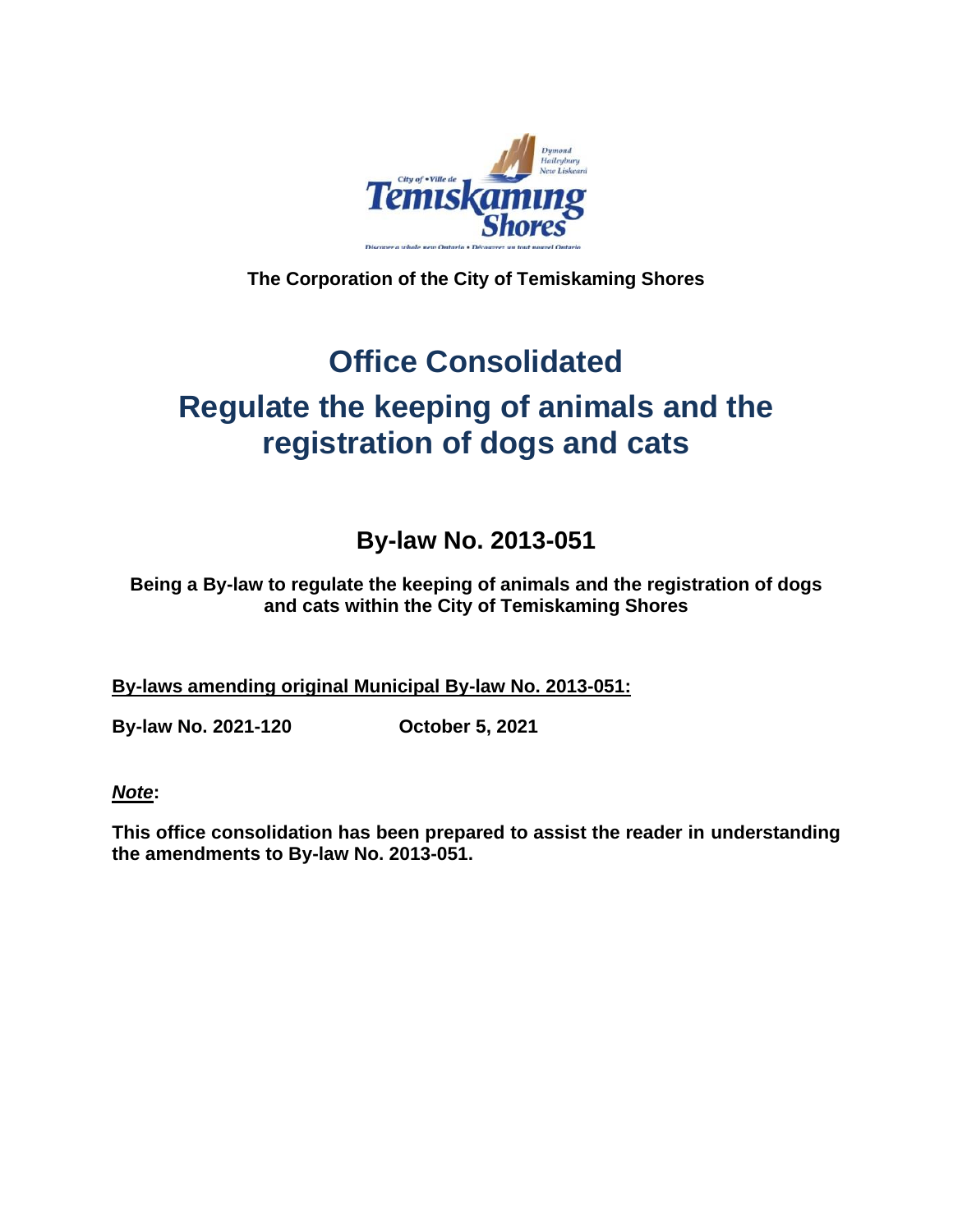#### **The Corporation of the City of Temiskaming Shores**

#### **By-law No. 2013 – 051**

#### **Being a By-law to regulate the keeping of animals and the registration of dogs and cats within the City of Temiskaming Shores**

**Whereas** the Council of the Corporation of the City of Temiskaming Shores deems it necessary and expedient to pass a By-law to regulate the keeping of animals and the registration of dogs and cats within the City of Temiskaming Shores;

**And whereas** under Section 8 of the Municipal Act, 2001, S.O. 2001, c. 25, as amended, the powers of a municipality shall be interpreted broadly to enable it to govern its affairs as it considers appropriate and to enhance the municipality's ability to respond to municipal issues;

**And whereas** under Section 9 of the Municipal Act, 2001, S.O. 2001, c. 25, as amended, a municipality has the capacity, rights, powers and privileges of a natural person for the purpose of exercising its authority under this or any other Act;

**And whereas** under Section 10 (1) of the Municipal Act, 2001, S.O. 2001, c. 25, as amended, a single-tier municipality may provide any service or thing that the municipality considers necessary or desirable for the public;

**And whereas** under Section 10 (2) 6 of the Municipal Act, 2001, S.O. 2001, c. 25, as amended, provides that a municipality may pass by-laws with respect to matters of health, safety and wellbeing of persons;

**And whereas** under Section 10 (2) 9 of the Municipal Act, 2001, S.O. 2001, c.25, as amended, a municipality may pass by-laws respecting animals;

**And whereas** Section 103. (1) of the Municipal Act, 2001, S.O. 2001, c.25, as amended, provides that if a municipality passes a by-law regulating or prohibiting with respect to the being at large or trespassing of an animals, it may provide for;

- (a) the seizure and impounding of animals being at large or trespassing contrary to the bylaw; and
- (b) the sale of impounded animals,
	- $(i)$  if they are not claimed within a reasonable time,
	- (ii) if the expenses of the municipality respecting the impounding of animals are not paid, or
	- (iii) at such time and in such manner as provided in the by-law.

**And whereas** Section 425(1) of the Municipal Act, S.O. 2001, c. 25, as amended, provides that a municipality may pass by-laws providing that a person who contravenes a by-law of the municipality passed under the Act is guilty of an offence;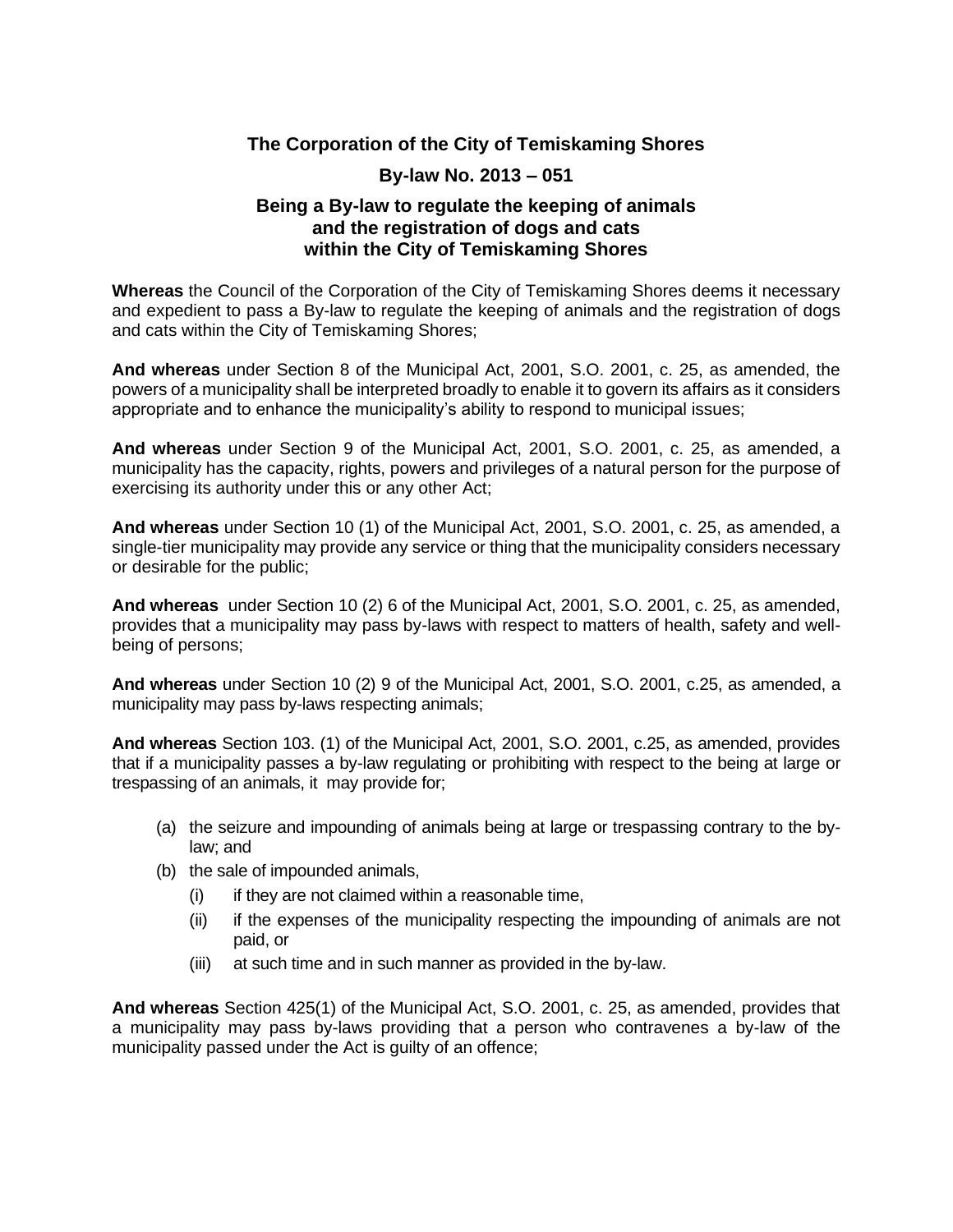**And whereas** Section 429(1) of the Municipal Act, S.O. 2001, c. 25, as amended, provides that a municipality may establish a system of fines for offences, subject to section 429 (4) under a bylaw of the municipality passed under the Act;

**Now therefore** the Council for the Corporation of the City of Temiskaming Shores hereby enacts the following as a by-law:

- 1. That Council adopts a by-law to regulate the keeping of animals and the registration of dogs and cats within the City identified as Schedule "A", attached hereto and forming part of this by-law;
- 2. That By-law No. 2005-053 and any amendments thereto be hereby repealed.
- 3. That By-law No. 1249 of the former Township of Dymond being a Licensing By-law for the keeping of dogs in kennels and any amendments thereto be hereby repealed.
- 4. That the Clerk of the City of Temiskaming Shores is hereby authorized to make minor modifications or corrections of a grammatical or typographical nature to the By-law and schedule, after the passage of this By-law, where such modifications or corrections do not alter the intent of the By-law.
- 5. That this By-Law shall come into force and take effect on the date of its final passing.

Read a **First** and **Second** time this 16<sup>th</sup> day of April, 2013.

Mayor

\_\_\_\_\_\_\_\_\_\_\_\_\_\_\_\_\_\_\_\_\_\_\_\_\_

\_\_\_\_\_\_\_\_\_\_\_\_\_\_\_\_\_\_\_\_\_\_\_\_\_

\_\_\_\_\_\_\_\_\_\_\_\_\_\_\_\_\_\_\_\_\_\_\_\_\_

\_\_\_\_\_\_\_\_\_\_\_\_\_\_\_\_\_\_\_\_\_\_\_\_\_

Clerk

Read a Third time and finally passed this 3<sup>rd</sup> day of December, 2013.

Mayor

Clerk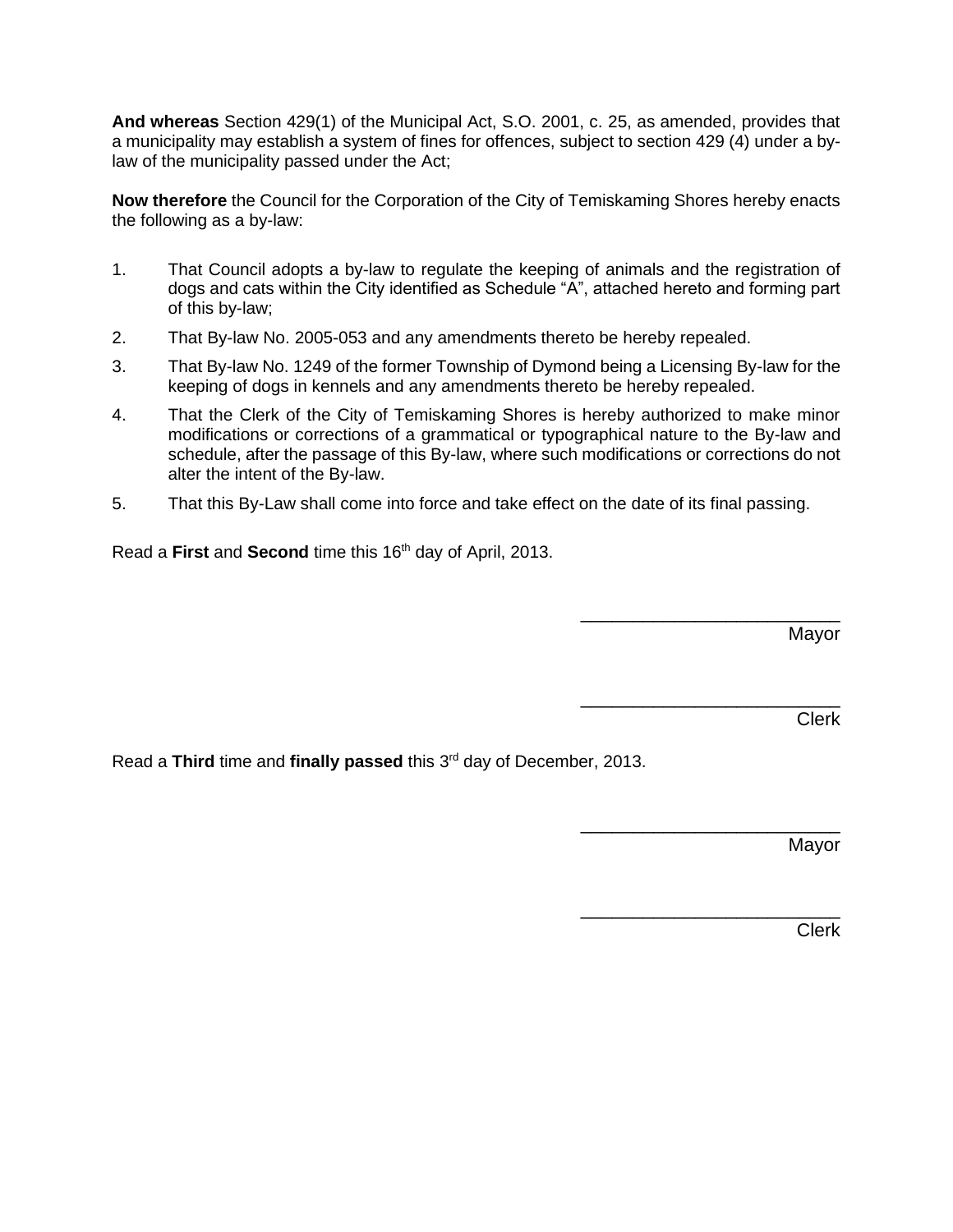

## **Animal Control By-law**

Schedule "A" to

## **By-law No. 2013-051**

Being a by-law to regulate the keeping of animals and the registration of dogs and cats within the City of Temiskaming Shores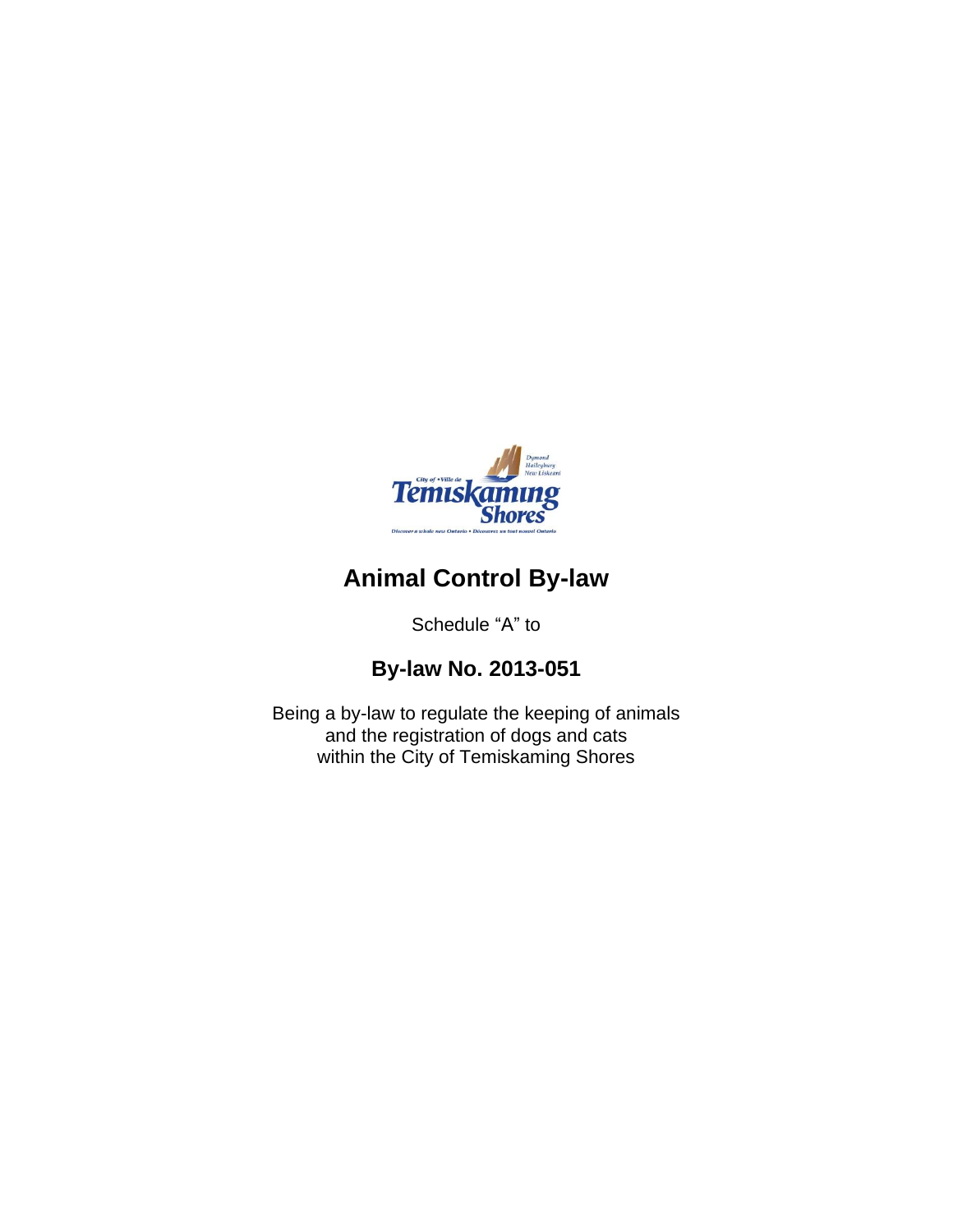## **Index**

|  |  |  | <b>Section 1 - General Provisions</b> |  |
|--|--|--|---------------------------------------|--|
|--|--|--|---------------------------------------|--|

| Section |                             | Page |
|---------|-----------------------------|------|
| 1.1     | <b>Short Title</b>          |      |
| 1.2     | Scope                       |      |
| 1.3     | Enforcement                 |      |
| 1.4     | Conflicts with other By-law |      |

## **Section 2 - Definitions**

| Section |                                   | Page           |
|---------|-----------------------------------|----------------|
| 2.1     | Animal                            | $\mathbf{1}$   |
| 2.2     | <b>Animal Control Officer</b>     | 1              |
| 2.3     | Animal for Research Act           | 1              |
| 2.4     | <b>Animal Prohibited Area</b>     | 1              |
| 2.5     | At Large                          | $\overline{2}$ |
| 2.6     | <b>Building Code Act</b>          | $\overline{2}$ |
| 2.7     | <b>By-law Enforcement Officer</b> | $\overline{2}$ |
| 2.8     | Cat                               | $\overline{2}$ |
| 2.9     | Cat Tag                           | $\overline{2}$ |
| 2.10    | City                              | $\overline{2}$ |
| 2.11    | Control                           | $\overline{2}$ |
| 2.12    | Coop                              | $\overline{2}$ |
| 2.13    | Council                           | $\overline{2}$ |
| 2.14    | Dog                               | $\overline{2}$ |
| 2.15    | Dog Off Leash Area                | $\overline{2}$ |
| 2.16    | Dog Owners Liability Act          | $\overline{2}$ |
| 2.17    | Dog Tag                           | $\overline{2}$ |
| 2.18    | <b>Dwelling Unit</b>              | $\overline{2}$ |
| 2.19    | <b>Effective Control</b>          | $\overline{2}$ |
| 2.20    | Feed(s) / Feeding                 | $\overline{2}$ |
| 2.21    | <b>Fire Chief</b>                 | $\mathfrak{S}$ |
| 2.22    | Harbour                           | 3              |
| 2.23    | Hen                               | $\overline{3}$ |
| 2.24    | Hen Run                           | 3              |
| 2.25    | <b>Herding Dog</b>                | 3              |
| 2.26    | Keep(s)/Keeping                   | 3              |
| 2.27    | Kennel                            | 3              |
| 2.28    | <b>Kennel License</b>             | 3              |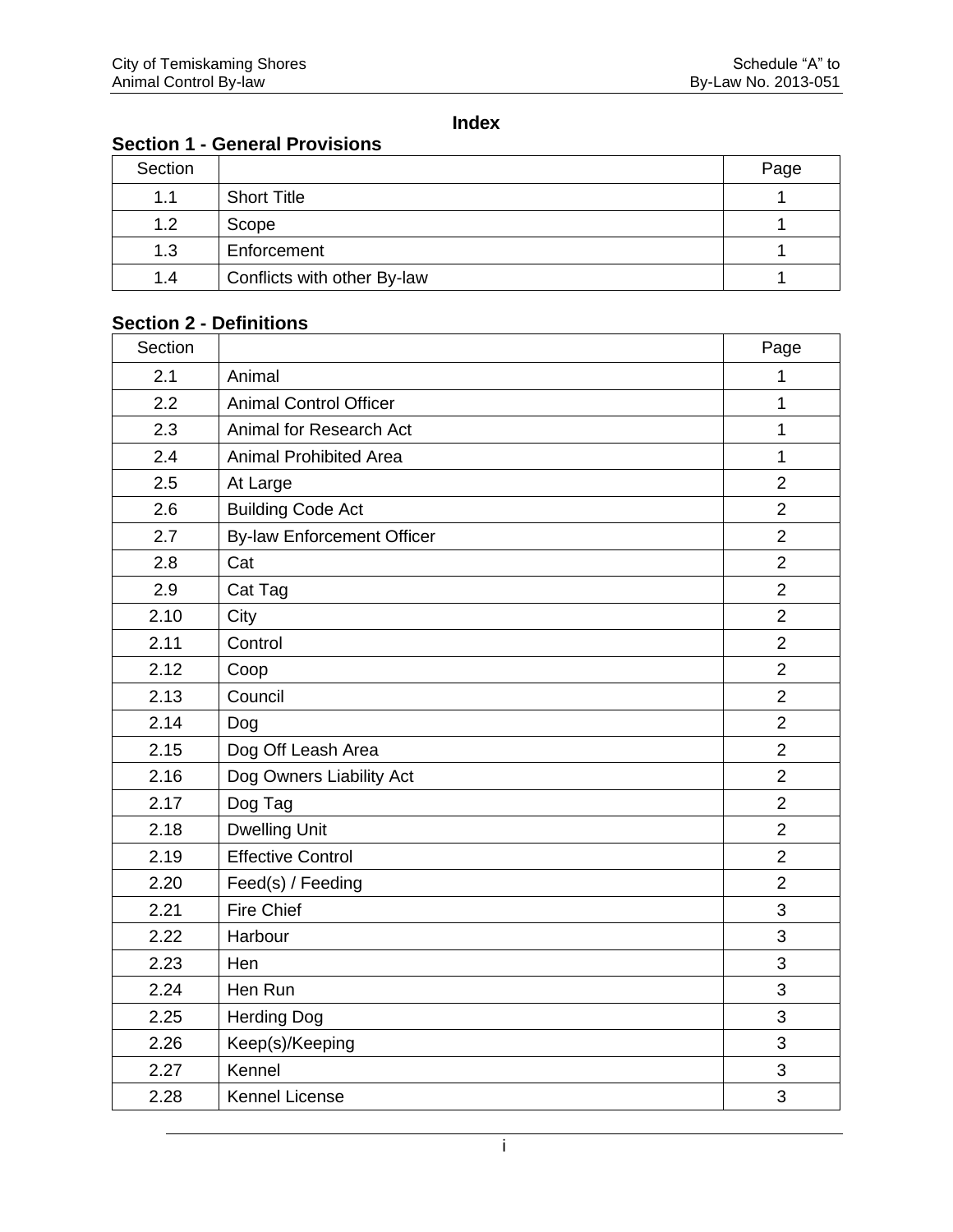| 2.29 | Leash                                           | 3                        |
|------|-------------------------------------------------|--------------------------|
| 2.30 | Leashed                                         | 3                        |
| 2.31 | Livestock Guardian Dog                          | 3                        |
| 2.32 | Livestock, Poultry and Honey Bee Protection Act | 3                        |
| 2.33 | Lot Line                                        | 3                        |
| 2.34 | Maintain                                        | $\overline{4}$           |
| 2.35 | <b>Medical Officer of Health</b>                | $\overline{4}$           |
| 2.36 | Microchip                                       | $\overline{\mathcal{A}}$ |
| 2.37 | Municipality                                    | $\overline{4}$           |
| 2.38 | Muzzle                                          | $\overline{4}$           |
| 2.39 | Noise(s)                                        | $\overline{4}$           |
| 2.40 | Owner                                           | $\overline{4}$           |
| 2.41 | Paramedic                                       | $\overline{4}$           |
| 2.42 | Person                                          | $\overline{\mathcal{A}}$ |
| 2.43 | Police Dog                                      | $\overline{4}$           |
| 2.44 | Police Officer                                  | $\overline{4}$           |
| 2.45 | Pound                                           | $\overline{4}$           |
| 2.46 | Pound Act                                       | $\overline{4}$           |
| 2.47 | <b>Private Property</b>                         | $\overline{4}$           |
| 2.48 | Premises                                        | $\overline{4}$           |
| 2.49 | <b>Prescribed Bird</b>                          | 5                        |
| 2.50 | <b>Provincial Offences Act</b>                  | 5                        |
| 2.51 | <b>Public Property</b>                          | 5                        |
| 2.52 | Registrar                                       | 5                        |
| 2.53 | Reasonable Amount of Time                       | 5                        |
| 2.54 | Responsible Person                              | 5                        |
| 2.55 | Run/Running At Large                            | $\mathbf 5$              |
| 2.56 | Senior Citizen                                  | 5                        |
| 2.57 | Service Animal                                  | $5\overline{)}$          |
| 2.58 | <b>Suite</b>                                    | 5                        |
| 2.59 | Tag                                             | 5                        |
| 2.60 | <b>Tattoo</b>                                   | 5                        |
| 2.61 | Veterinarian                                    | 5                        |
| 2.62 | Veterinarian Act                                | 5                        |
| 2.63 | Vicious Cat                                     | 6                        |
| 2.64 | <b>Vicious Dog</b>                              | 6                        |
| 2.65 | Zoning By-law                                   | $6\phantom{a}$           |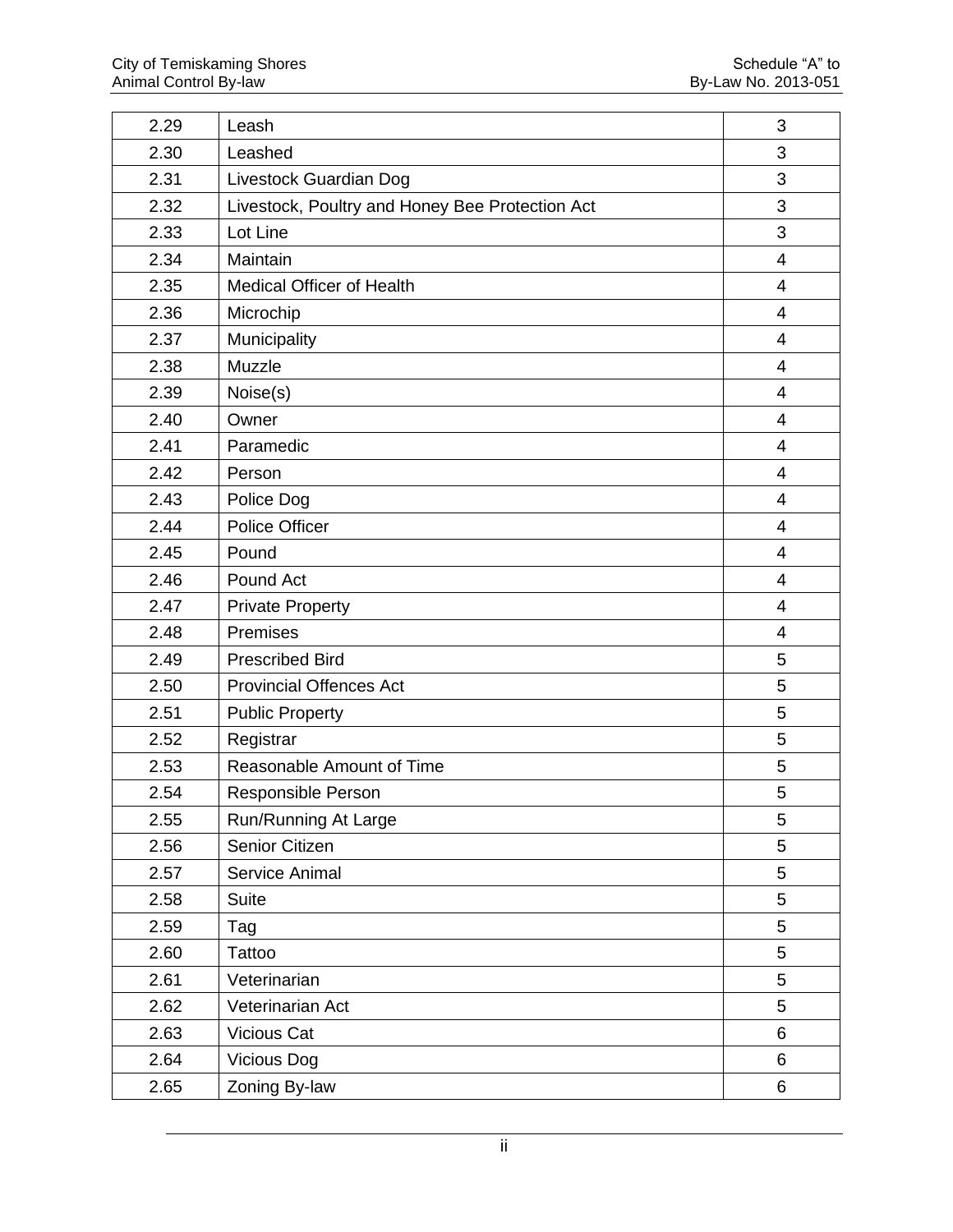## **Section 3 – Registration of dogs and cats**

| Section |                                | Page |
|---------|--------------------------------|------|
| 3.1     | Registrar                      | 6    |
| 3.2     | <b>Requirement to Register</b> | 6    |
| 3.3     | <b>Registration Process</b>    |      |
| 3.4     | <b>Issuance of Tag</b>         |      |
| 3.5     | <b>Replacement Tags</b>        | 8    |
| 3.6     | Registrar's Records            | 8    |

#### **Section 4 – Regulations – dog and cat**

| Section |                                     | Page |
|---------|-------------------------------------|------|
| 4.1     | Dog and Cat to Wear Tag             | 9    |
| 4.2     | Number of Dogs and Cats             | 10   |
| 4.3     | At Large                            | 10   |
| 4.4     | <b>Owner Not to Permit Trespass</b> | 11   |
| 4.5     | Required to Stoop and Scoop         | 11   |
| 4.6     | <b>Owner Not to Permit Noise</b>    | 12   |
| 4.7     | <b>Animal Prohibited Area</b>       | 12   |
| 4.8     | No Person to Harbour                | 12   |

## **Section 5 – Vicious Dog**

| Section      |                              | Page          |
|--------------|------------------------------|---------------|
| 51<br>. ບ. . | No Owner Shall Permit Attack | $\sim$<br>. J |

## **Section 6 – Seize and Impound**

| Section |                                  | Page |
|---------|----------------------------------|------|
| 6.1     | Animal Control Officer May Seize | 14   |
| 6.2     | <b>Protective Care</b>           | 16   |
| 6.3     | Impound Fees                     | 16   |
| 6.4     | <b>Trap Regulations</b>          | 17   |

#### **Section 7 – Regulations – Prescribed Birds**

| Section |                                              | Page |
|---------|----------------------------------------------|------|
| 7.1     | <b>Household Birds</b>                       | 17   |
| 7.2     | Pigeon Keeping                               | 18   |
| 7.3     | <b>Pigeon Loft Construction Requirements</b> | 18   |
| 7.4     | Pigeon Loft Maintenance Requirements         | 18   |
| 7.5     | <b>Compliance with Zoning Requirements</b>   | 18   |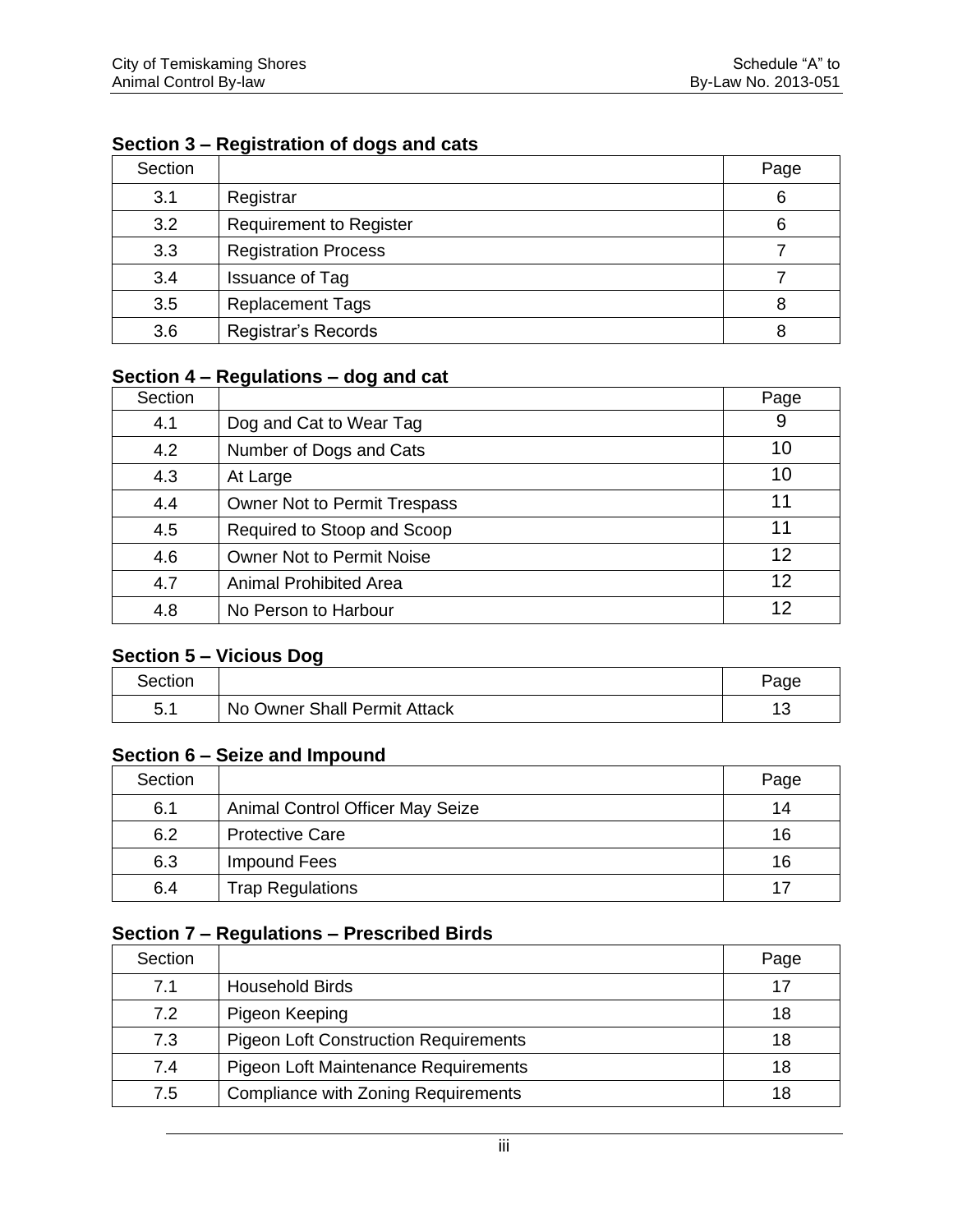| 7.6  | Tippler/Homing/ Racing Pigeons      | 19 |
|------|-------------------------------------|----|
| 7.7  | Hens                                | 19 |
| 7.8  | Hen Coop Construction Requirements  | 19 |
| 7.9  | Hen Coop Maintenance Requirements   | 20 |
| 7.10 | Hen Run Requirements                | 20 |
| 7.11 | Compliance with Zoning Requirements | 20 |
| 7.12 | <b>General Prohibitions</b>         | 20 |

#### **Section 8 – Regulations – Animals other than Dogs and Cats**

| Section |                                                                              | Page |
|---------|------------------------------------------------------------------------------|------|
| 8.1     | No Other Animals to be Kept                                                  | 21   |
| 8.2     | Rabbit – Keeping                                                             | 21   |
| 8.3     | Mice, Rats, Guinea Pigs, Hamsters, Gerbils, Ferrets                          | 22   |
| 8.4     | Snakes, Lizards                                                              | 22   |
| 8.5     | Horses, Domestic Fowl, Cattle, Goats, Swine, Mink, Sheep and<br><b>Mules</b> | 23   |

#### **Section 9 - Kennels**

| Section |                                            | Page |
|---------|--------------------------------------------|------|
| 9.1     | <b>Kennel Fees</b>                         | 23   |
| 9.2     | Kennels Exempt from Tag Requirements       | 23   |
| 9.3     | Requirement to Register Owner's Pets       | 23   |
| 9.4     | <b>Kennel License</b>                      | 24   |
| 9.5     | <b>Compliance with Zoning Requirements</b> | 24   |
| 9.6     | Number of Animals to be Kept               | 24   |
| 9.7     | <b>Construction Requirements</b>           | 24   |
| 9.8     | <b>Fence Requirements</b>                  | 25   |
| 9.9     | Annual Inspection                          | 25   |
| 9.10    | Operate While Under Suspension             | 26   |
| 9.11    | Authorized Issuer                          | 26   |

#### **Section 10 - Interfere**

| .<br>$\mathbf{r}$ | $-$                     |
|-------------------|-------------------------|
| $\sim$<br>ິບ      | <br>$\sim$<br>,,<br>. . |

## **Section 11 - Exemptions**

| Section |                                   | Page |
|---------|-----------------------------------|------|
| 11.1    | Police Dogs Exempt                | ົ    |
| 11.2    | Hens in Agricultural Zones Exempt | ົ    |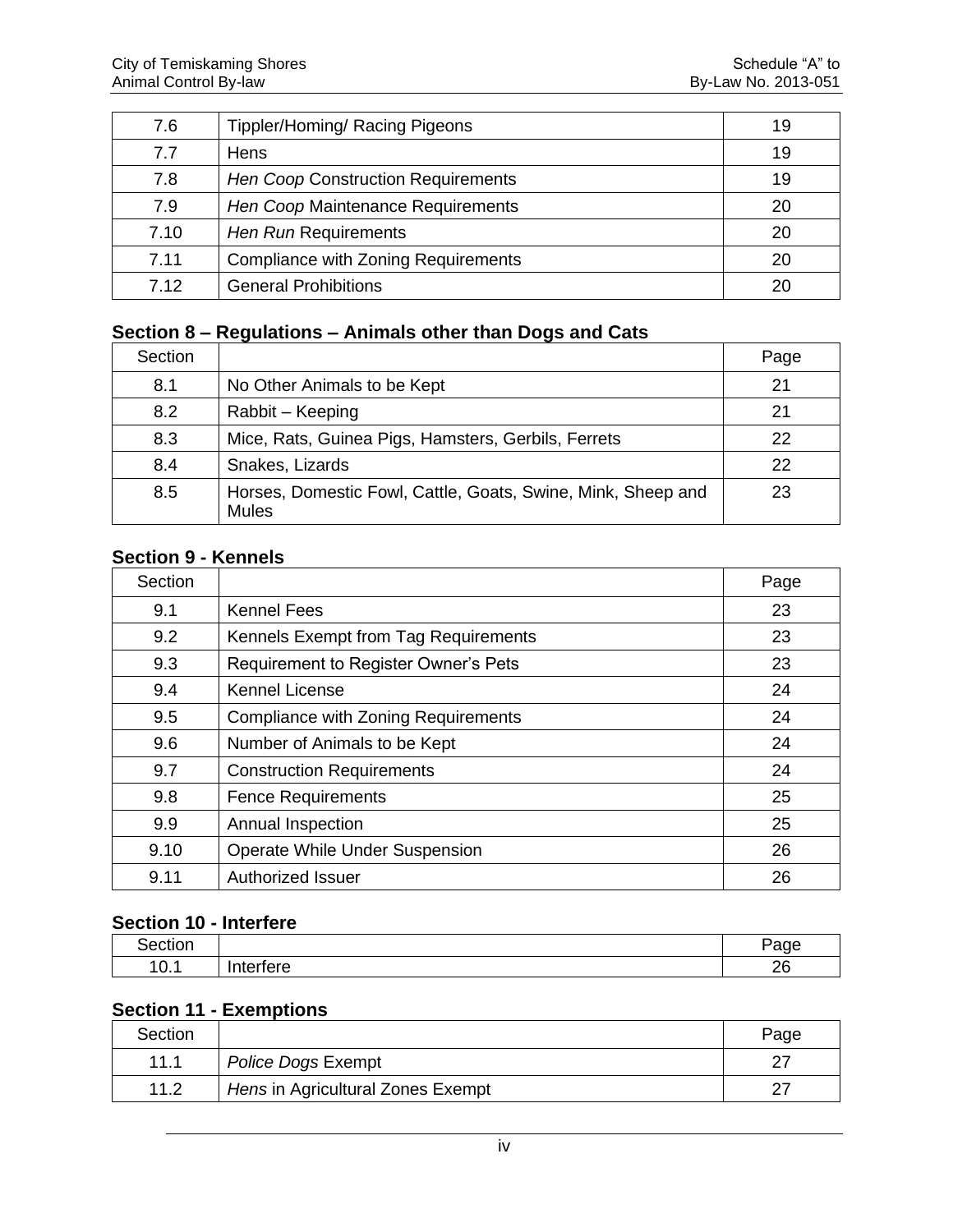## **Section 12 - Penalties**

| Section |                          | Page          |
|---------|--------------------------|---------------|
| י ג     | <b>General Penalties</b> | $\sim$<br>ا ڪ |

## **Section 13 - Validity**

| Section    |                    | Page             |
|------------|--------------------|------------------|
| 4 ຕ<br>ں ا | Validity of By-Law | $\sim$<br>$\sim$ |

## **Schedules and Descriptions**

| Appendix |                                   | Page       |
|----------|-----------------------------------|------------|
|          | Animal Control By-Law Fees        | Appendix 1 |
| 2        | Set Fines for By-law No. 2013-051 | Appendix 2 |
| 3        | <b>Animal Prohibited Area</b>     | Appendix 3 |
| 4        | Dog Off-Leash Area                | Appendix 4 |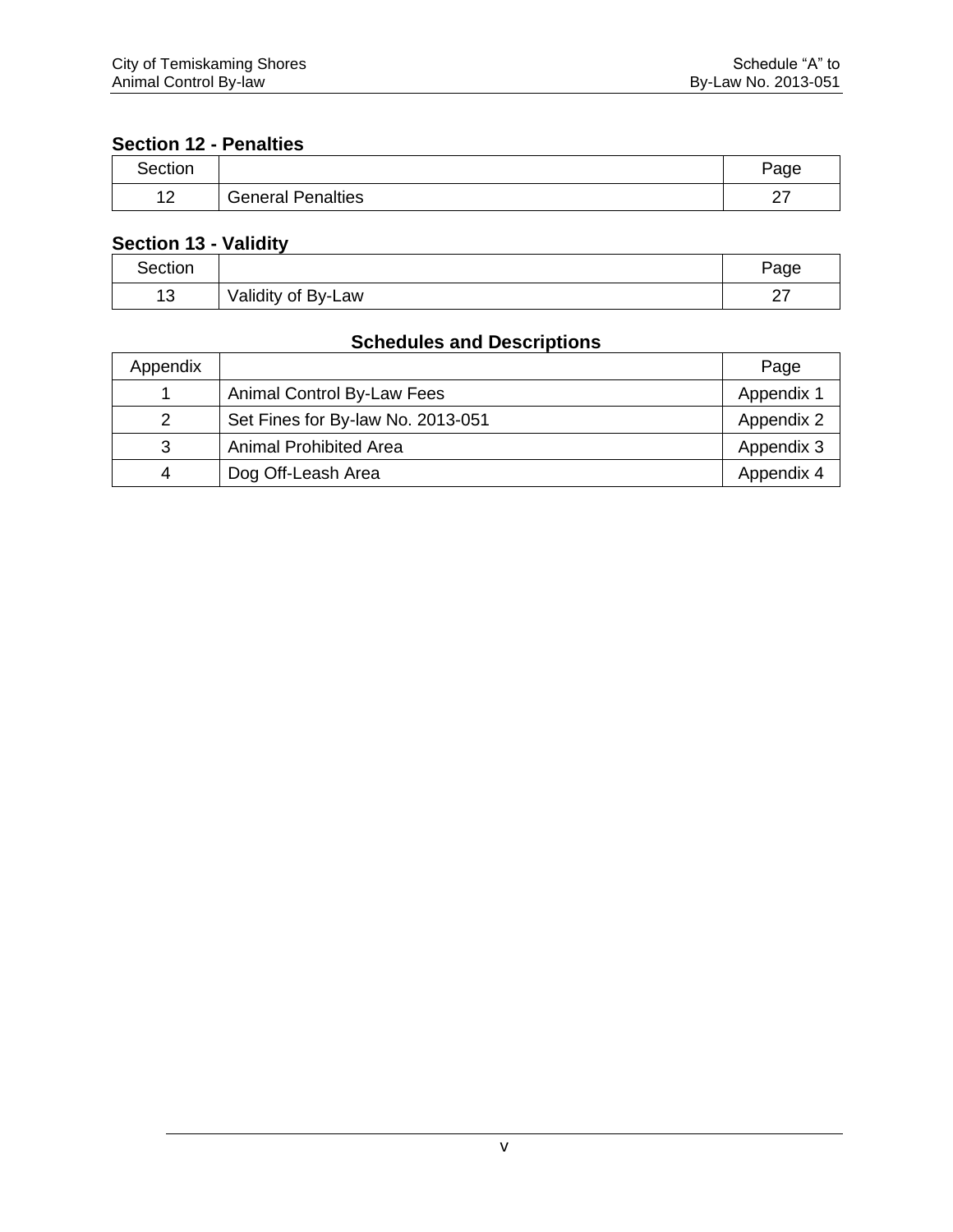#### **Section 1 – General Provisions**

#### **1.1 Short Title**

This By-law shall be cited as the *Animal Control By-law.*

#### **1.2 Scope**

Except where otherwise provided, the provisions of this By-law shall apply to all *persons* and property within the geographic limits of the *City*.

#### **1.3 Enforcement**

This By-law shall be enforced by an *Animal Control Officer*, *By-law Enforcement Officer* or *Police Officer.*

#### **1.4 Conflicts with other By-law**

Where a provision of this By-law conflicts with a provision of another by-law in force in the *City*, the provision that establishes the higher standard in terms of protecting the health, safety and welfare of the general public and the environmental well being of the municipality, shall prevail to the extent of the conflict.

#### **Section 2 - Definitions**

Definitions of words, phrases and terms used in this By-law that are not included in the list of definitions in this section shall have the meanings which are commonly assigned to them in the context in which they are used in this By-law.

The words, phrases and terms defined in this section have the following meaning for the purpose of this By-law.

- **2.1 Animal** means a member of the animal kingdom, other than a human, not covered by the Wildlife Act;
- **2.2 Animal Control Officer** means the *person* or *persons* duly appointed by *Council* as Municipal Law Enforcement Officers for the purpose of enforcing the *City's* Animal Control By-Law;
- **2.3 Animal for Research Act** means the Animal for Research Act, R.S.O. 1990, c. A.22 as amended;
- **2.4 Animal Prohibited Area** means areas designated by *Council* in which *dogs*, *cats* and *animals* are not permitted;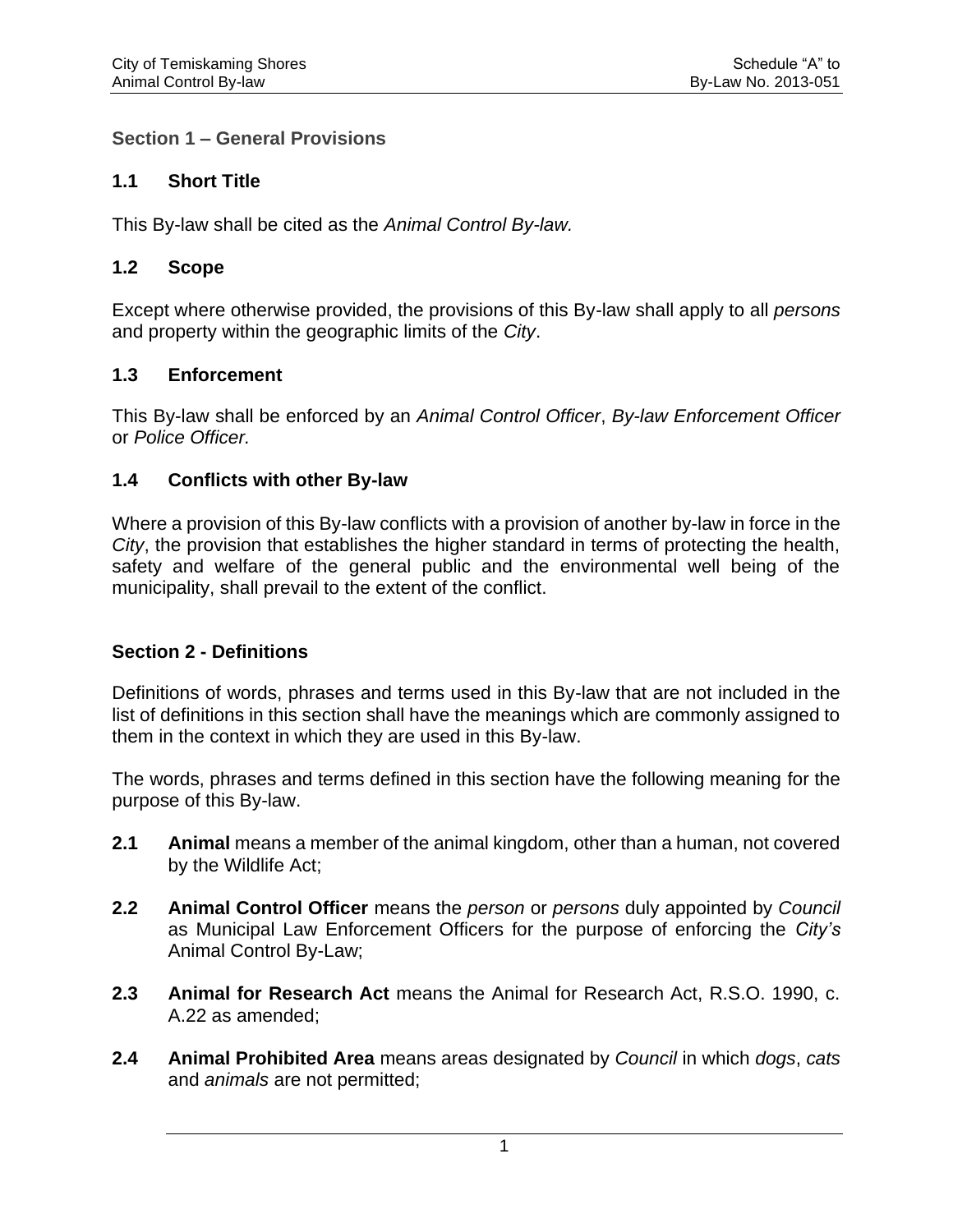- **2.5 At Large** means a *dog*, *cat* or *animal* being in a place other than a property *owned* or occupied by its *owner* and not under the *effective control* of a *responsible person* acting on behalf of the *owner* and, in the case of a *hen* means being outside a *coop* or *hen run;*
- **2.6 Building Code Act** means the Building Code Act, S.O. 1992, C25;
- **2.7 By-law Enforcement Officer** means the *person* or *persons* duly appointed by *Council* as Municipal Law Enforcement Officers for the purpose of enforcing regulatory by-laws of the *City;*
- **2.8 Cat** means a male or female feline of any breed of domesticated cat or crossbreed of domesticated cat;
- **2.9 Cat Tag** means a *cat* tag issued pursuant to this By-law;
- **2.10 City** means the Corporation of the City of Temiskaming Shores;
- **2.11 Control** includes care and custody;
- **2.12 Coop** means a fully enclosed weatherproof building where *hens* are kept and which the interior of includes nest boxes for egg laying, perches for the *hens* to sleep on and food and water containers;
- **2.13 Council** means the Municipal *Council* of the *City* of Temiskaming Shores;
- **2.14 Dog** means a male or female of the domesticated canine species;
- **2.15 Dog Off Leash Area** means a specific confined area designated by *Council*, from time to time, where a *dog owner* is not required to *leash* such *dog;*
- **2.16 Dog Owners Liability Act** means the Dog Owners' Liability Act, R.S.O. 1990, c. D.16 as amended;
- **2.17 Dog Tag** means a *dog* tag issued pursuant to this By-law;
- **2.18 Dwelling Unit** means a *suite* operated as a housekeeping unit, used or intended to be used as a domicile by one or more *persons* and usually containing cooking, eating, living, sleeping and sanitary facilities;
- **2.19 Effective Control** means to be in the care and custody of a *Responsible Person;*
- **2.20 Feed(s) / Feeding** means the regular or intermittent supply of food or allowing the placing or maintenance of a supply of food on a regular or intermittent basis, which food is accessible to or accessed by a *dog*, *cat* or *animal;*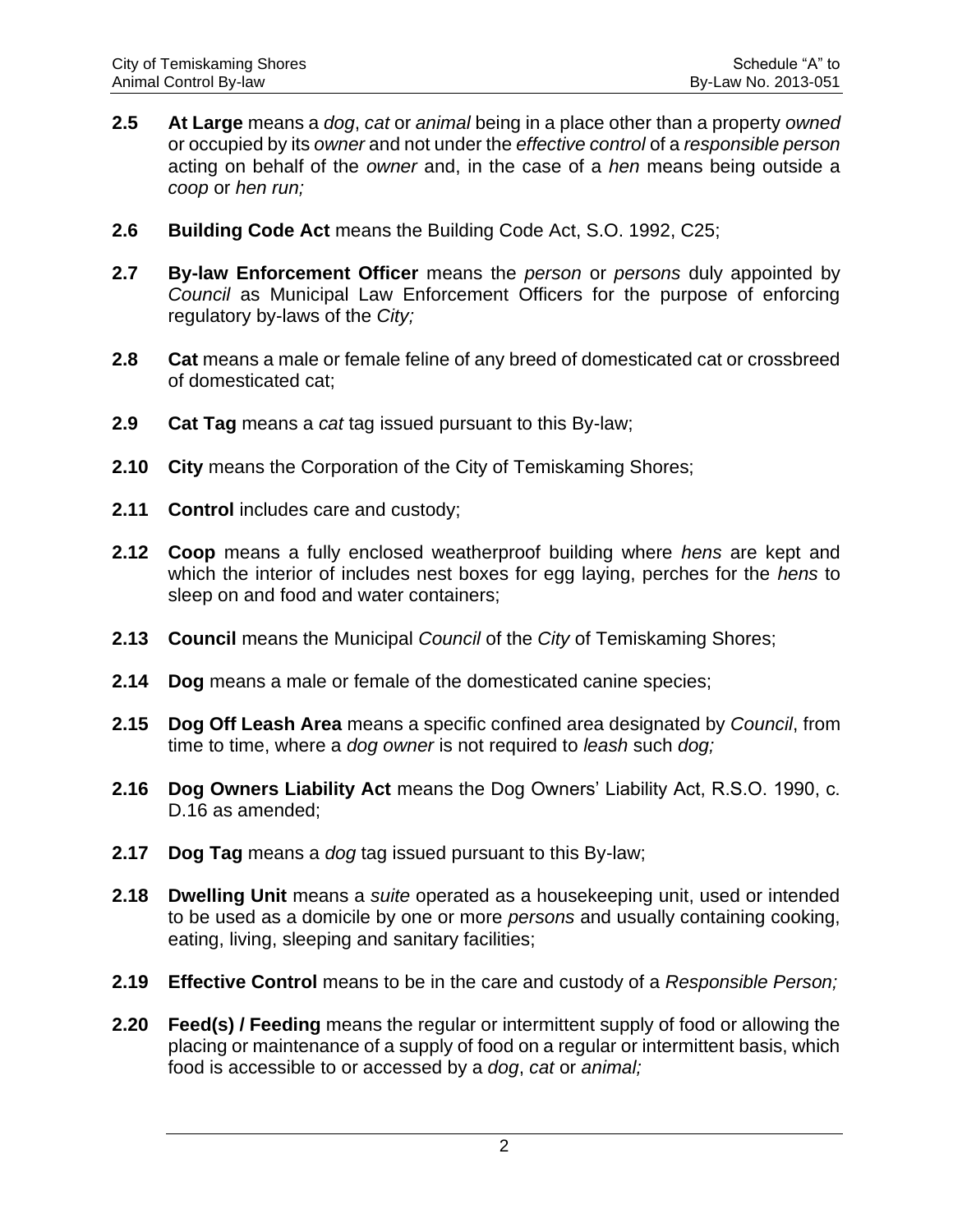- **2.21 Fire Chief** means the head of the Temiskaming Shores Fire Department as designated by *Council;*
- **2.22 Harbour** means living with, having care and control of, feeding, leaving food in a manner that is likely to attract a *dog*, *cat* or *animal* to a property, and shall also specifically include a situation in which any *person* provides food to any *dog*, *cat* or *animal* whether domesticated or feral;
- **2.23 Hen** means a domesticated female chicken that is at least sixteen weeks old;
- **2.24 Hen Run** means a covered secure enclosure that allows hens' access to outdoors;
- **2.25 Herding Dog** means a dog that has been trained and is actively being used in a bona fide farming operation for the purposed of controlling livestock on the farm;
- **2.26 Keeps / Keeping** means to own, keep, harbour, maintain or feed a *cat*, *dog*, or *animal;*
- **2.27 Kennel** means premises other than a pet store, *veterinary* hospital or clinic, animal shelter or property that is operating a legitimate fostering program for *dogs, cats*  or *animals* under the authority of a Society, in which the predominant activity consists of: breeding *dogs, cats or animals*, raising *dogs, cats or animals*, boarding *dogs, cats or animals*, and/ or, harbouring more than the maximum allowable number of *dogs, cats or animals;*
- **2.28 Kennel License** means a permit granted by *Council* to operate a *kennel;*
- **2.29 Leash** means a restraining device, by which a *dog*, *cat* or other *animal* is held in check;
- **2.30 Leashed** shall mean restrained by a *leash* securely attached to the *dog* or *cat* and a *person* or object;
- **2.31 Livestock Guardian Dog** means a dog that works and/or lives with domestic farm animals (e.g. cattle, sheep, poultry) to protect them while repelling predators and is used exclusively for that purpose;
- **2.32 Livestock, Poultry and Honey Bee Protection Act** means the Livestock, Poultry and Honey Bee Protection Act, R.S.O. 1990, c. L 24 as amended;
- **2.33 Lot Line** means the boundary line between adjoining properties and or the boundary line between a property and a *highway*, laneway, municipal sidewalk or municipal road allowance;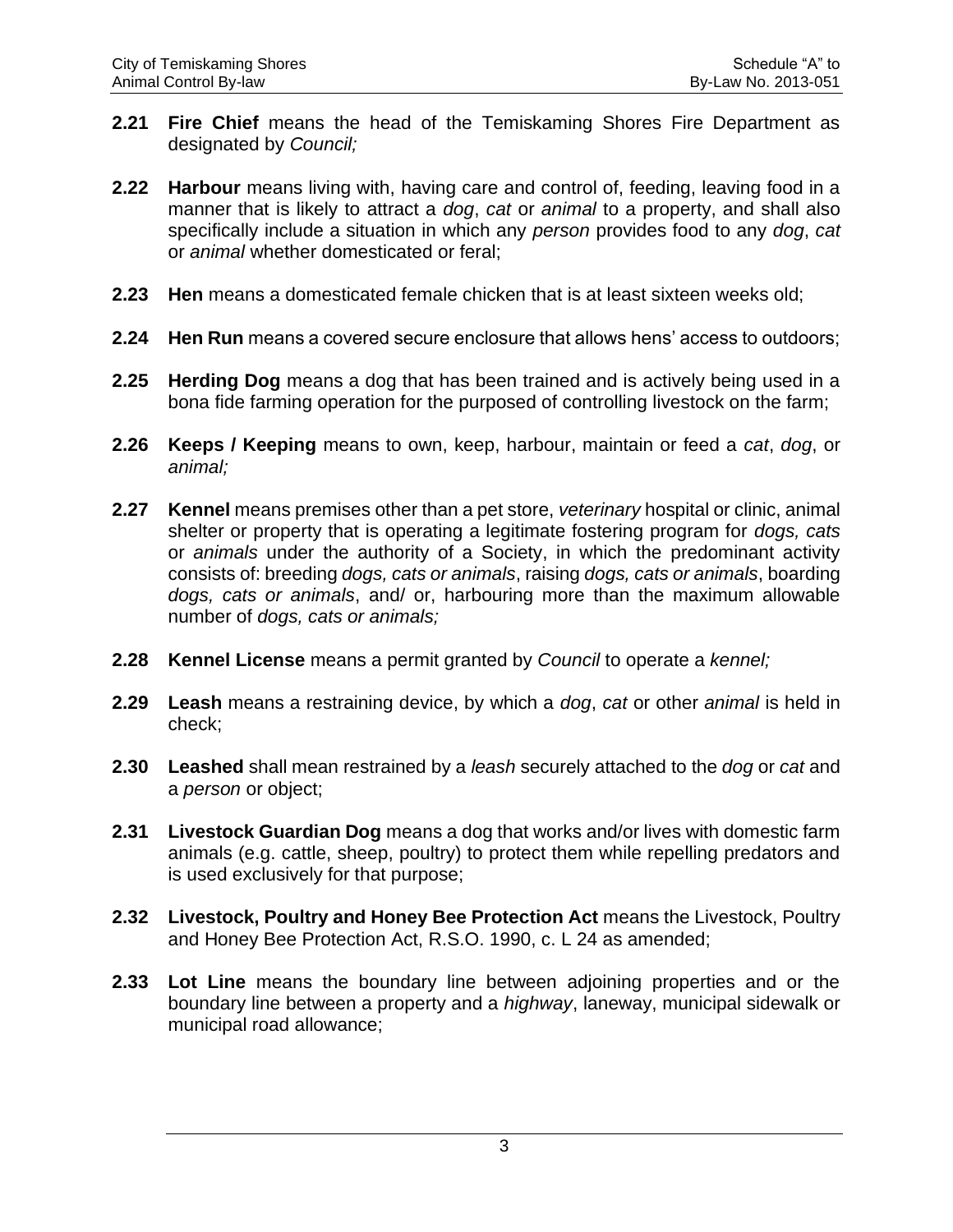- **2.34 Maintain** means to carry out repairs to any part or parts of a fence or structure, retention equipment, muzzling device, or other such equipment necessary so it can properly perform its intended function;
- **2.35 Medical Officer of Health** means the Medical Officer of Health for the Temiskaming District;
- **2.36 Microchip** means an approved "Canadian Standard" encoded identification device implanted into a *dog* or *cat* which contains a unique code that permits or facilitates access to *owner* information, including the name and address of the *owner*, which is stored in a central data base;
- **2.37 Municipality** means the land within the geographic limit of the *City;*
- **2.38 Muzzle** means a humane fastening or covering device over the mouth of a *dog* and of sufficient strength to prevent the *dog* from biting;
- **2.39 Noise(s)** means unwanted sound;
- **2.40 Owner** when used in relation to a *dog* or *cat, or animal*, includes a *person* who possesses or harbours the dog or *cat*, or *animal* where the *owner* is a minor, the *person* responsible for the custody of the minor and "*owns*" has a corresponding meaning;
- **2.41 Paramedic** means a *person* employed by the District of Temiskaming Social Services Administration Board to provide emergency medical services;
- **2.42 Person** means an individual, firm or corporation;
- **2.43 Police Dog** means a *dog* trained to aid law enforcement officers and used by such officers in the execution of their duties;
- **2.44 Police Officer** means a member of the Ontario Provincial Police Service;
- **2.45 Pound** means *premises* that are used for the detention, maintenance or disposal of *dogs* or *cats* that have been impounded pursuant to this by-law or the *Dog Owners' Liability Act;*
- **2.46 Pound Act** means the Pound Act, R.S.O. 1990, c. P.17 as amended;
- **2.47 Private Property** means property which is privately owned and is not *City*  property;
- **2.48 Premises** means the entire lot on which a single *dwelling unit* building or a multidwelling unit building is situated;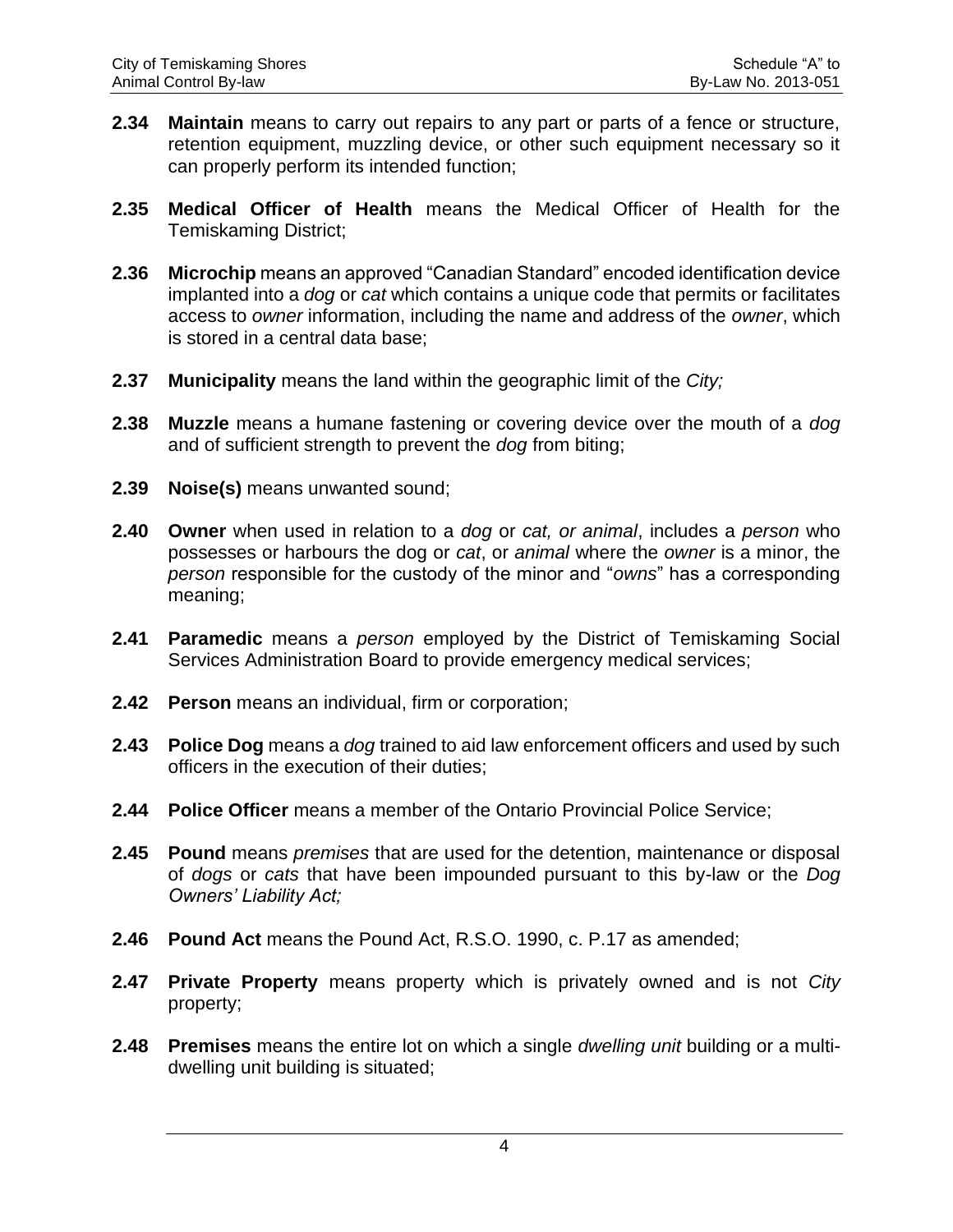- **2.49 Prescribed Bird** means a bird permitted in Section 7 of Schedule "A";
- **2.50 Provincial Offences Act** means the Provincial Offences Act, R.S.O. 1990, c. P.33, as amended;
- **2.51 Public Property** includes all lands owned by the *City*, any local boards, any corporations owned or controlled by the *City* and includes all Crown lands;
- **2.52 Registrar** means the *Animal Control Officer* for the City, pursuant to this By-Law;
- **2.53 Reasonable Amount of Time** means no less then minimum detention period seventy-two (72) hours as proscribed by Legislation or Regulations;
- **2.54 Responsible Person** means a *person* having the strength and capacity to securely *control* a *dog* so as not to permit or allow unwanted contact with another *person*, *dog*, *cat* or *animal;*
- **2.55 Run/Running at Large** means to be found in any place other than the *premises* of the *owner* of the *dog* or *cat* and not under the control of a *person* in such a manner as to prevent escape;
- **2.56 Senior Citizen** means a person that has reached an age of sixty-five (65) years or older at the time application;
- **2.57 Service Animal** means any animal used by a person with a disability for reasons relating to the disability where it is readily apparent that the animal is used by the person for reasons relating to his or her disability; or where the person provides a letter from a physician or nurse confirming that he or she requires the animal for reasons relating to his or her disability; or a valid identification card signed by the Attorney General of Canada or a certificate of training from a recognized guide dog or service animal training school;
- **2.58 Suite** means a single room or series of rooms of complementary use, operated under a single tenancy, and includes *dwelling units*, individual guest rooms in motels, hotels, boarding houses, rooming houses and dormitories;
- **2.59 Tag** in reference to a *dog* means a *dog* tag, and in reference to a *cat* means a cat tag;
- **2.60 Tattoo** means a permanent ink marking for identification purposes;
- **2.61 Veterinarian** means a person registered or licensed under the Veterinarian Act;
- **2.62 Veterinarian Act** means the Veterinarian Act, R.S.O. 1990, c. V.3, as amended;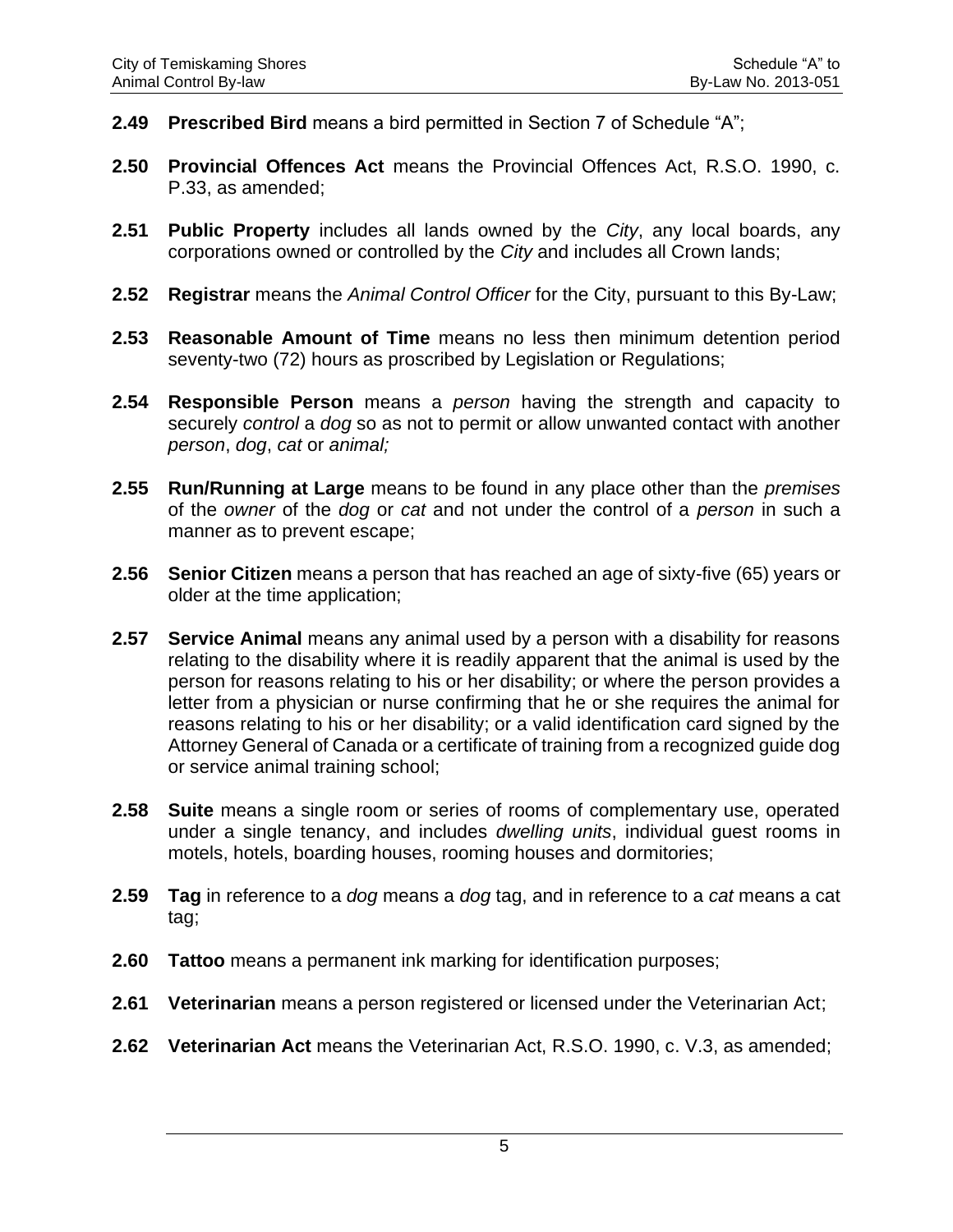- **2.63 Vicious Cat** means a *cat* that has attacked or bitten a *person, dog, cat* or *animal* as determined by the *Animal Control Officer* in accordance with Section 5.1 herein;
- **2.64 Vicious Dog** means a *dog* that has attacked or bitten a *person, dog, cat* or *animal* as determined by the *Animal Control Officer* in accordance with Section 5.1 herein;
- **2.65 Zoning By-law** means all current by-laws and amendments thereto and any subsequent by-laws which may be enacted in substitution therefore under the Planning Act with respect to land use within the *City.*

#### **Section 3 – Registration of Cats and Dogs**

#### **3.1 Registrar**

#### **3.1.1.**

The *Registrar* is responsible for the issuance of *tags* and may, from time to time appoint in writing agents for the issuance of *tags* as he or she may consider necessary. The *Registrar* may revoke any such appointment in writing for such reason as the *Registrar* in his or her sole discretion may determine.

#### **3.2 Requirement to Register**

#### **3.2.1.**

Except as provided to the contrary in this By-law, every *owner* of a *dog* or *cat* shall register the *dog* or *cat* with the *Registrar* on or before January 1st in each year that he or she is the *owner* of that *dog* or *cat*.

#### **3.2.2.**

Every *person* who becomes the *owner* of a *dog* or *cat* after January 1st in any year; shall register the *dog* or *cat* with the *Registrar* within 7 days of becoming the *owner* of the *dog* or cat and on or before January 1<sup>st</sup> in each year thereafter.

#### **3.2.3.**

Notwithstanding Sections 3.2.1 and 3.2.2, no *person* need register a *dog* or *cat* before the *dog* or *cat* reaches the age of twelve (12) weeks. The onus of proof of the age of the *dog* or *cat* shall rest with the *owner*.

#### **3.2.4.**

Notwithstanding Section 3.2.1 the *owner* of a *cat(s)* who resides in a *dwelling unit* in an area which is zoned "agricultural" pursuant to the *Zoning By-Law* shall not be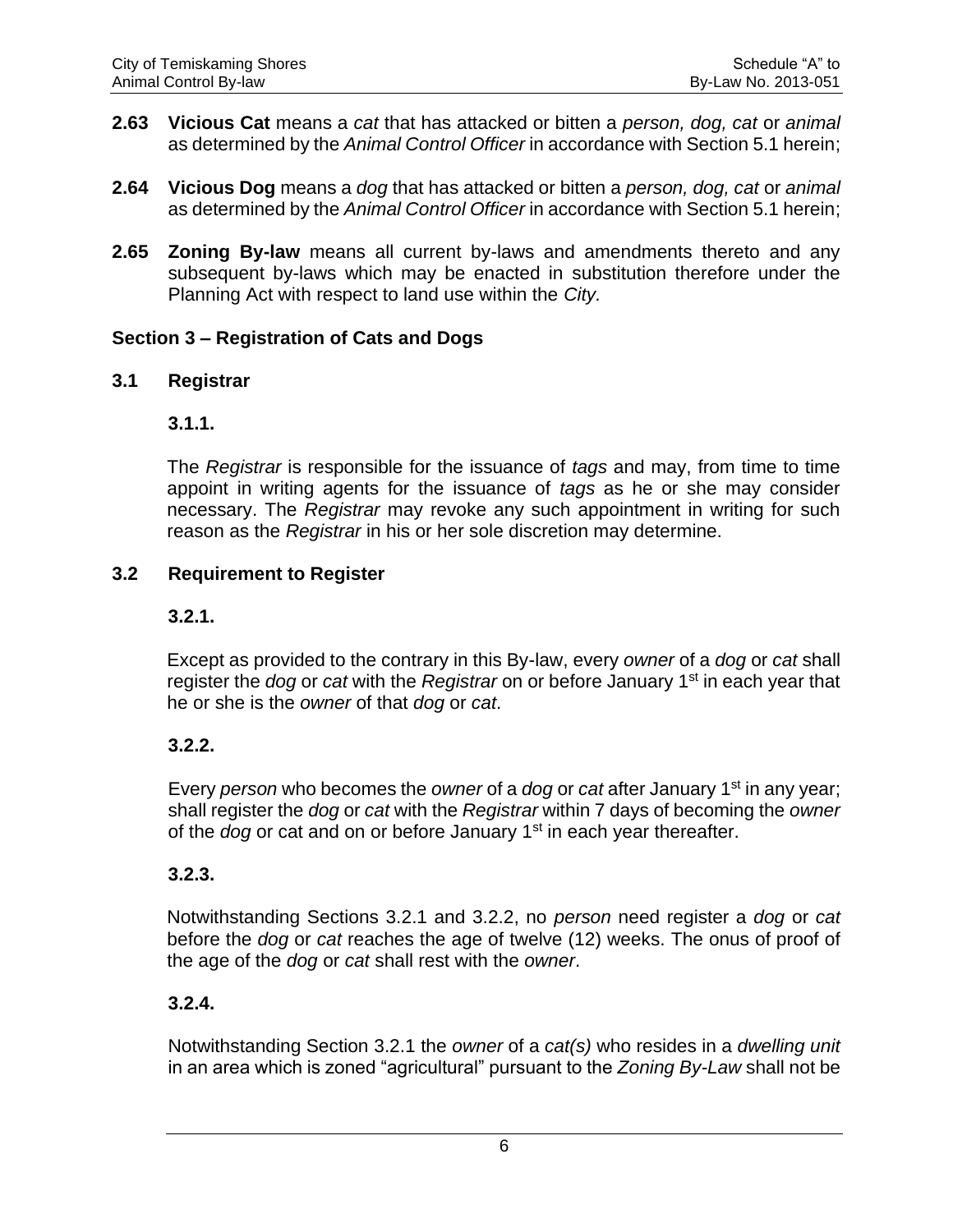required to *register* his or her *cat(s)*, provided the property on which the *dwelling unit* is located is used for agricultural uses, as defined in the *Zoning By-Law*.

## **3.2.5.**

The registration of a *dog* or *cat* shall expire upon the earliest of:

- a) the transfer of ownership of the *dog* or *cat* for which it was issued;
- b) the death of the *dog* or *cat* for which it was issued; and
- c) December  $31<sup>st</sup>$  of the year in which it was issued.

## **3.3 Registration Process**

## **3.3.1.**

Every *person* who applies to the *Registrar* to register a *dog* or *cat*, shall:

- a) provide the name, physical and mailing address, and telephone number of the *owner* of the *dog* or *cat;*
- b) provide the name of the *dog* or *cat*;
- c) provide a description of the *dog* or *cat*;
- d) disclose whether or not the *dog* or *cat* has a microchip implanted or has been *tattooed*;
- e) disclose if the *animal* is a *Service Animal;*
- f) disclose if the *dog* is a *Livestock Guardian Dog*, or a *Herding Dog*;
- g) proof of spay or neuter; and
- h) pay the required registration fee as determined by Appendix "1" of Schedule "A:.

## **3.3.2.**

At the *registrar's* discretion a partial or complete refund of the registration fee may be issued if the *registrar* is satisfied that the refund is being requested for a legitimate reason.

## **3.4 Issuance of Dog Tag**

## **3.4.1.**

Upon the applicant providing all information and documentation required by the *Registrar*, and paying the appropriate registration fee, the *Registrar* shall register the *dog* or *cat* and shall issue to the applicant a *dog tag* or a *cat tag* as the case may be, which bears a unique serial number, shows the year of issue and such other information as may be determined by the *Registrar*.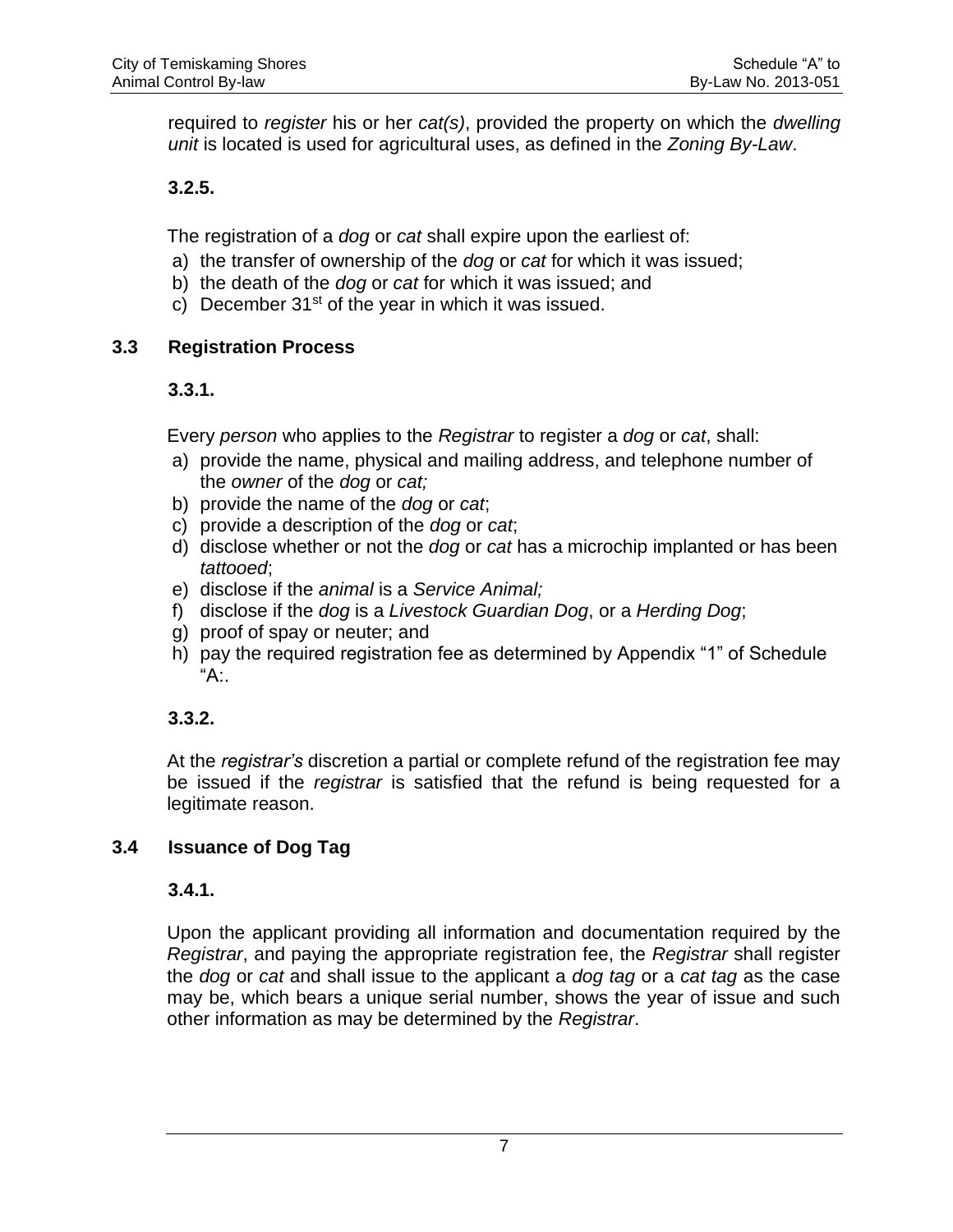## **3.4.2.**

Every *owner* of a registered *dog* or *cat* shall advise the *Registrar* in writing within 7 days thereafter, of:

- a) change of address or phone number of the *owner* of the *dog* or *cat*;
- b) sale or other transfer of *owner*ship of the *dog* or *cat; or*
- c) the death of the dog or cat.

## **3.4.3.**

The *Registrar* shall have the right to cancel the registration of a *dog* or *cat* in the event that the registration fee is not paid in full, through error, as a result of a cheque being returned marked 'Not Sufficient Funds', a credit card charge being refused or for any other reason.

## **3.4.4.**

Every *tag* issued by the *Registrar* remains the property of the *City* and in the event the registration of a *dog* or *cat* is cancelled by the *registrar*, the *tag* shall be surrendered to the *Registrar.*

## **3.5 Replacement Tags**

#### **3.5.1.**

The *Registrar* shall issue a replacement *dog tag* or *cat tag* to the *owner* of a registered *dog* or *cat* upon;

- a) application of the *owner*;
- b) evidence satisfactory to the *Registrar* that the *tag* was lost or damaged; and
- c) payment of the prescribed replacement *tag* fee.

#### **3.6 Registrar's Records**

#### **3.6.1.**

The *Registrar* shall maintain records of all *dog tags*, *cat tags* and replacement *tags* issued by the *Registrar* in each calendar year and shall update such records as additional information is received pursuant to Section 3.4.2.

## **3.6.2.**

The records under Section 3.6.1 shall include:

- a) the name, physical and mailing address and phone number of the *owner* of the *dog* or *cat*;
- b) name of the animal;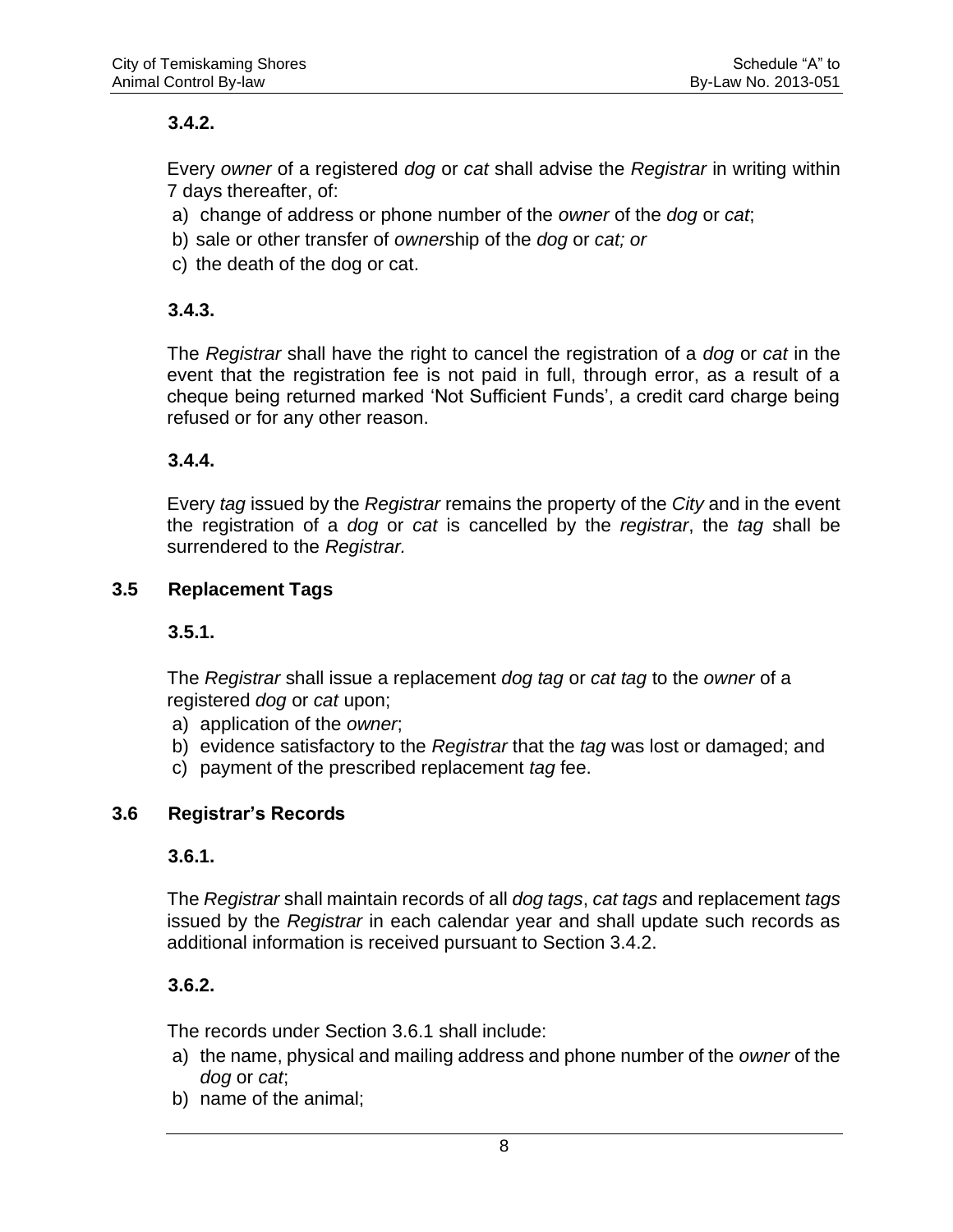- c) a description of the *dog* or *cat*;
- d) the particulars of any *tattoo* or *microchip* implanted in the *dog* or *cat*;
- e) the serial number of the *dog tag* or *cat tag* issued for that *dog* or *cat*;
- f) the fee paid;
- g) if the *animal* is a *Service Animal*;
- h) if the *dog* is a *Livestock Guardian Dog*, or a *Herding Dog*;
- i) if the *dog* or *cat* is spayed or neutered;
- j) the particulars of any evidence provided in support of a fee reduction; and
- k) other information as the *Registrar* in his or her sole discretion determines to be necessary.

#### **Section 4 – Regulation – Dog, Cat and Animal**

#### **4.1** *Dog* **and** *Cat* **to Wear** *Tag*

#### **4.1.1.**

Every *owner* of a *dog* and every *owner* of a *cat* shall keep the *tag* securely fixed on the *dog* or *cat* for which the *tag* was issued, at all times during the year of issue.

#### **4.1.2.**

Notwithstanding Section 4.1.1, an *owner* need not keep the *tag* on his or her *dog* or *cat*:

- a) while the *dog* or *cat* is within the *dwelling unit* of its *owner*;
- b) in the case of a *dog*, while the *dog* is being lawfully used for hunting in the bush, and the *tag* is produced upon request of an *Animal Control Officer*; or,
- c) where a *veterinarian* has determined it is necessary to remove the *tag* for medical treatment of that *dog* or *cat*; or,
- d) if the dog is a *Livestock Guardian Dog* or a *Herding Dog* and the *dog* is being actively used in farming practices, and has been tattooed or implanted with a microchip.

#### **4.1.3.**

No *person* shall remove a tag from a *dog* or *cat* without the consent of the *owner* thereof.

#### **4.1.4.**

No *person* shall attach a *tag* to a *dog* or *cat* other than the *dog* or *cat* for which it was issued.

#### **4.2 Number of** *Dogs* **and** *Cats*

#### **4.2.1**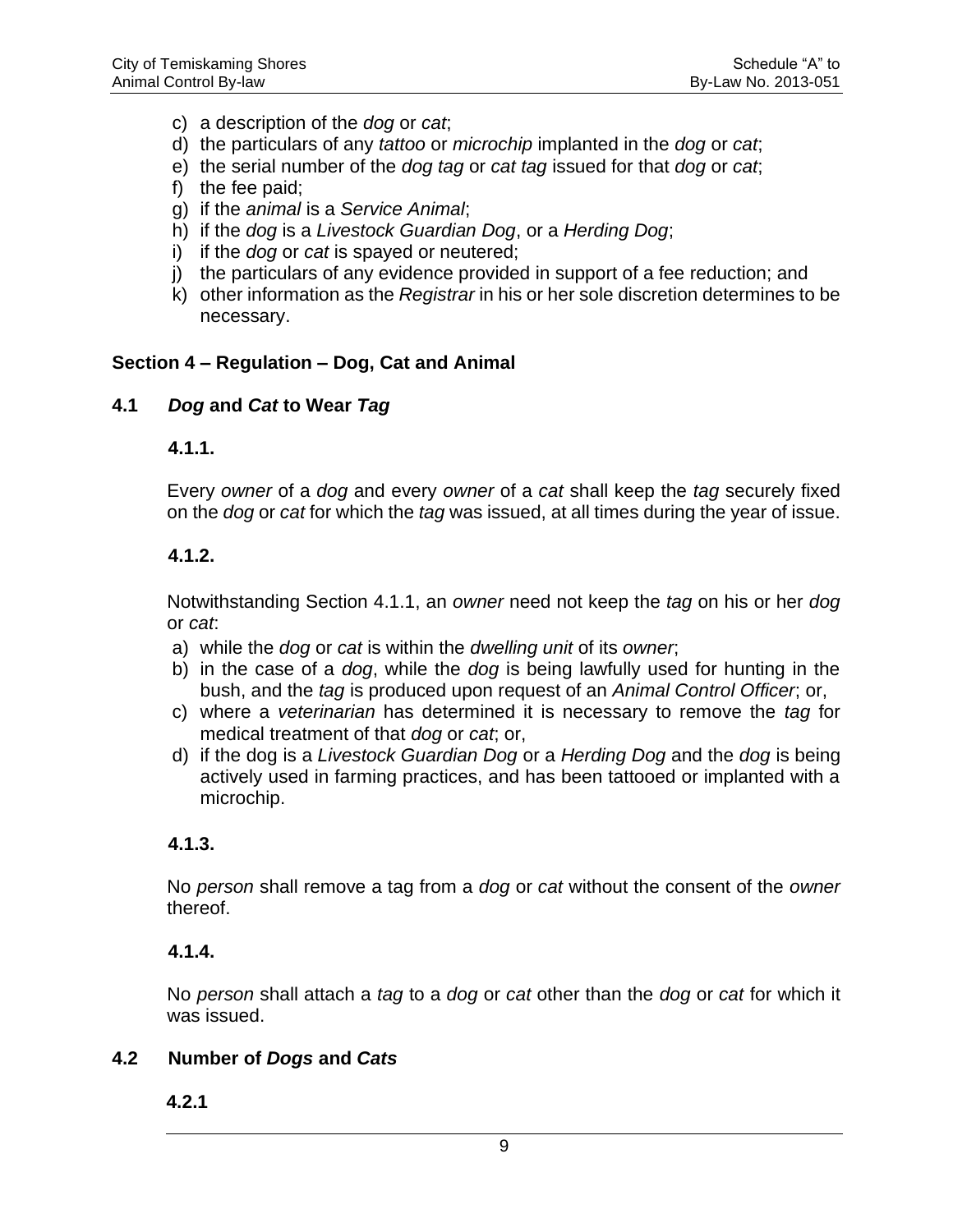No *person* shall *keep* or permit in or about any *dwelling unit* or *premises* more than:

- a) five (5) *dogs*; and
- b) five (5) *cats.*

## **4.2.2**

Notwithstanding Section 4.2.1, a *person* may temporarily *keep* or permit in or about a *dwelling unit* or *premises* for a continuous period not exceeding seventy-two (72) hours:

- a) a maximum of eight (8) *dogs*; or
- b) a maximum of eight (8) *cats; or*
- c) a total combined number of twelve (12) *dogs* and *cats.*

#### **4.2.3**

Notwithstanding Section 4.2.1 this requirement shall not apply to *owners* of *Livestock Guardian Dogs* and *Herding Dogs* while such dogs are kept in an area which is zoned "agricultural' pursuant to the *Zoning By-Law* and said *dogs* are kept for agricultural uses in accordance with their defined function.

#### **4.3 At** *Large*

#### **4.3.1**

No *owner* of a *dog* or *cat* shall cause, allow or permit a *dog* or *cat* he or she *owns* to be *at large* within the limits of the *City*.

#### **4.3.2**

No *owner* shall permit a *dog* or *cat* to *run at large* that is not within the *dwelling unit* or on the *premises* of its *owner* or on *private property* without the consent of the owner of that *private property*.

#### **4.3.3**

No owner shall permit a *dog* or *cat* to be *at large* that is not under the *effective control* of a *responsible person*.

#### **4.3.4**

When not within the *dwelling unit* or on the *premises* of its *owner* or on *private property* with the consent of the owner of that *private property all dogs and cats shall be:*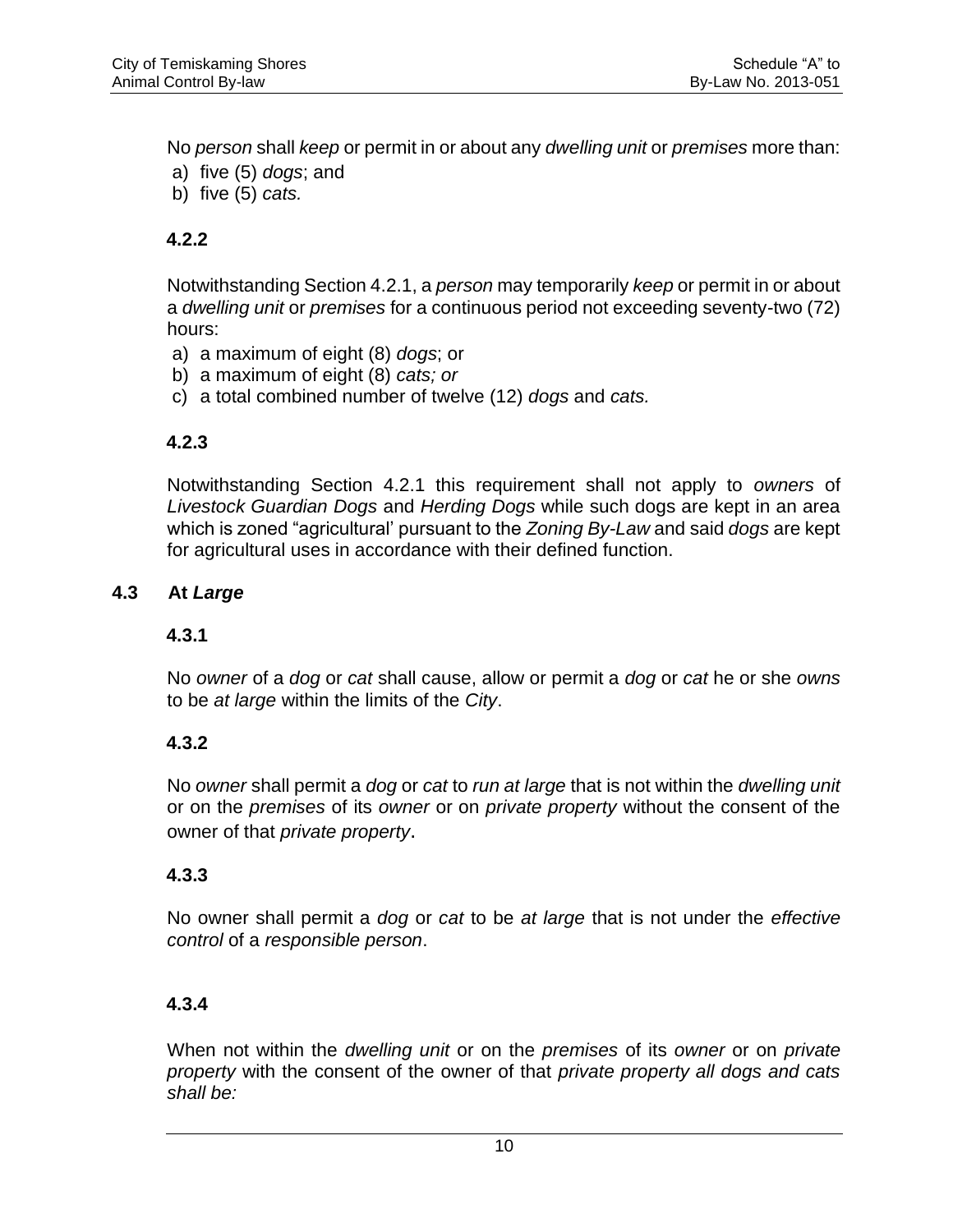a) on a *leash*;

- b) on a *leash* of not more than two (2) meters in length;
- c) on a *leash* held under the *effective control* of a *responsible person.*

#### **4.3.5**

Notwithstanding Section 4.3.4 this requirement shall not apply to an *owner* exercising his or her *dog(s)*, in a *Dog Off-Leash Area* as set out in Appendix "4" to Schedule "A".

#### **4.3.6**

Notwithstanding Sec. 4.3.1 this requirement shall not apply to an *owner* of *Livestock Guardian Dogs* and *Herding Dogs* while such *dogs* are being used in accordance with their defined function on property owned or leased by the *owner*.

#### **4.3.7**

No *owner* shall allow his or her *dog(s)* to enter a *Dog Off-Leash Area* if the *dog(s)* is not wearing a valid *Dog Tag*.

#### **4.4** *Owner* **not to permit Trespass**

#### **4.4.1**

No *owner* shall allow or permit his or her *dog* or *cat* to trespass on *private property* whether on a *leash* or not.

#### **4.5 Required to Stoop and Scoop**

- **4.5.1** Every owner of a dog, cat or other animal shall immediately remove any excrement left by the dog, cat or other animal in the City:
	- a) on a highway or roadway;
	- b) in a public park;
	- c) on any public property other than a public park; or
	- d) on any private property other than the property of the owner of the dog, cat or other animal or the person having care, custody or control of the dog, cat, or other animal.
- **4.5.2** Every owner of a dog, cat or other animal shall remove forthwith from his or her premises excrement left by such dog, cat or other animal so as not to disturb the enjoyment, comfort, convenience of any person in the vicinity of the premises.
- **4.5.3** Notwithstanding Section 4.5.1 this requirement shall not apply to a Service Animal.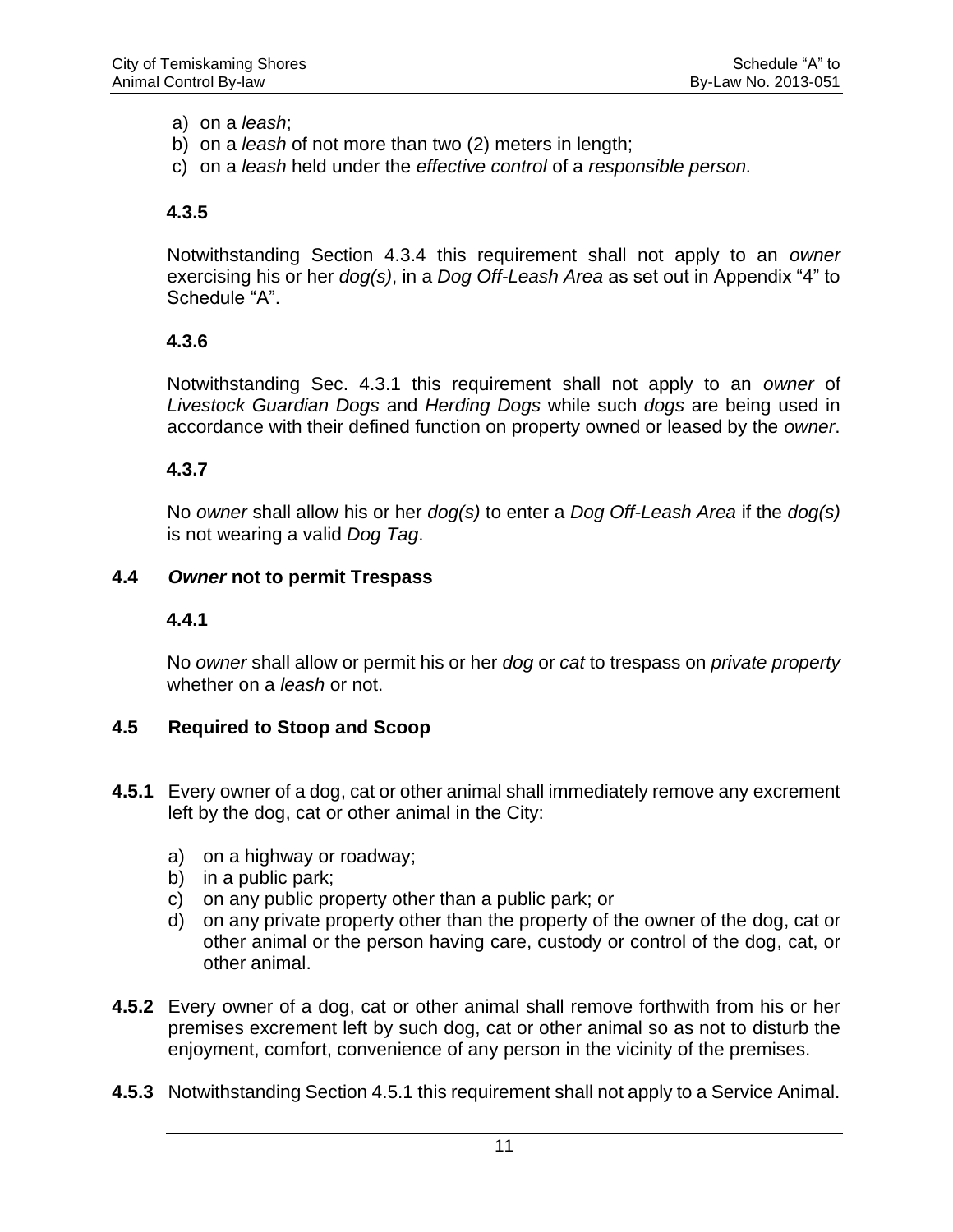#### **4.6** *Owner* **Not to Permit** *Noise*

#### **4.6.1**

No *person* or *owner* shall permit any *noise* made by any *dog*, *cat, bird,* or any other *animal* kept or used for any purpose, which is likely to disturb the peace or comfort of any individual in any location beyond the *Lot Line* of the property on which such *dog*, *cat, bird* or other *animal* is located.

#### **4.6.2**

Notwithstanding Sec 4.6.1 *Livestock Guardian Dogs* and *Herding Dogs* shall be exempt from the foregoing provision while actively engaged in guarding livestock against predators.

#### **4.7** *Animal Prohibited Area*

#### **4.7.1**

No *person* may bring any *dog*, *cat* or a*nimal* into an Animal Prohibited Area as listed in Appendix "3" to Schedule "A".

#### **4.7.2**

Notwithstanding Section 4.7.1 this requirement shall not apply to a *Service Animal.*

#### **4.8 No** *Person* **to Harbour**

#### **4.8.1**

No *person* shall *keep* or *harbour* any *dog*, *cat*, or *animal* in a manner that adversely impacts neighbouring properties or residents whether through offensive odours, *noise* likely to disturb inhabitants, *running at large* of *dog(s)*, *cat(s)* or *animal(s)*, accumulation of feces or otherwise.

#### **4.8.2**

No *person* shall *keep* or *harbour* any *dog*, *cat*, or *animal* in a manner that adversely impacts the health or well-being of the *dog*, *cat* or *animal*. Circumstances that may adversely impact the wellbeing of a dog, cat or animal include, but are not limited to:

- a) unsanitary conditions;
- b) neglect;
- c) overcrowding;
- d) inadequate feeding;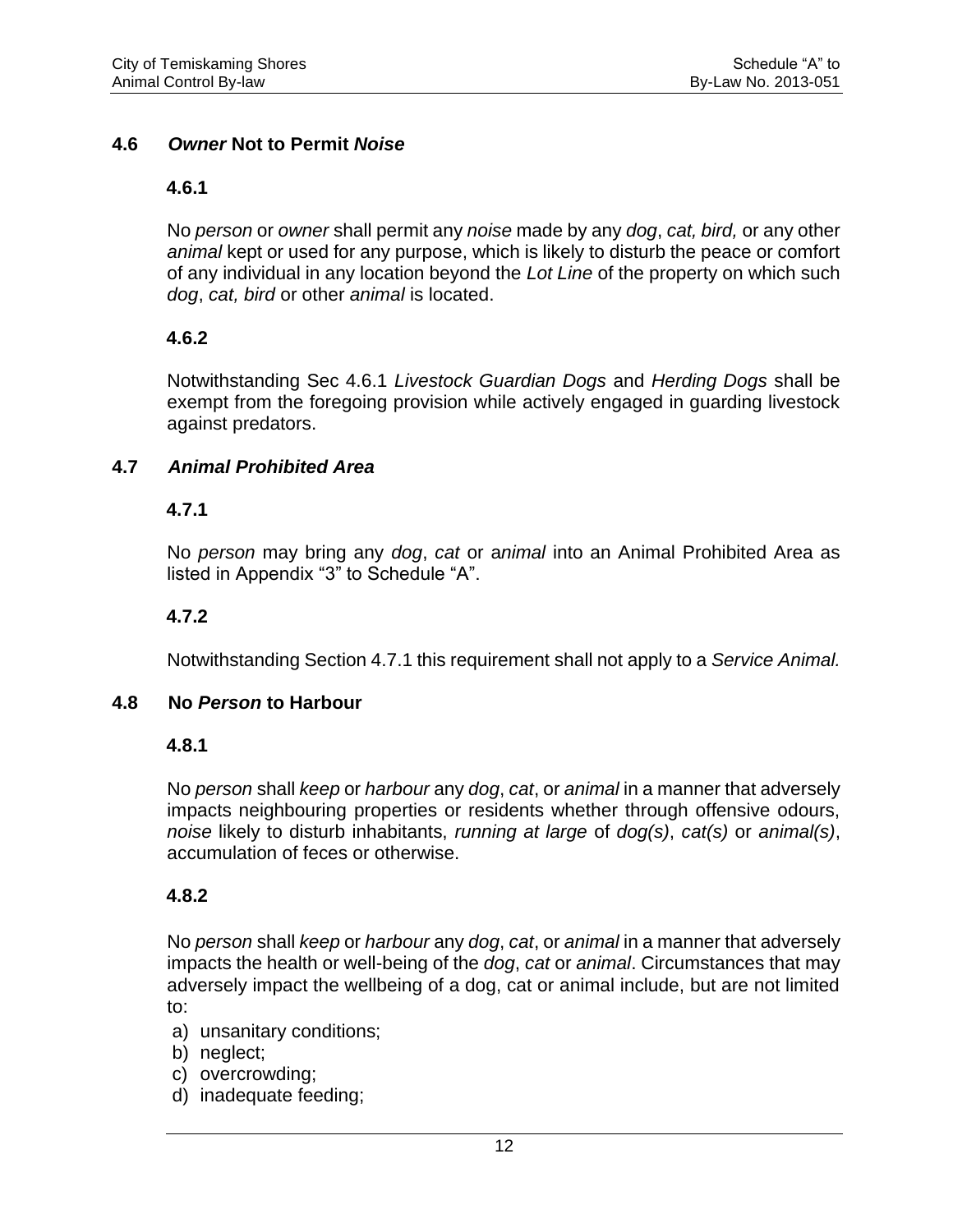e) inadequate medical attention.

## **Section 5 – Vicious**

## **5.1 No** *Owner* **Shall Permit Attack**

#### **5.1.1**

No *owner* shall permit his or her *dog*, *cat* or *animal* to attack or to bite a *person, dog*, *cat*, or *animal*.

## **5.1.2**

Where the *Animal Control Officer* is informed upon receipt of complaint, and is satisfied that a *dog*, *cat* or *animal* has attacked or bitten a *person* or *animal* or has been threatening or aggressive towards a *person* or *animal* without being provoked, and has further been provided with satisfactory evidence as to the name and address of the *owner* of the *dog*, *cat* or *animal* the *Animal Control Officer* shall serve notice on the *owner* of the *dog*, *cat* or *animal* that the *dog*, *cat* or *animal* is deemed to be a *vicious dog*, *cat* or *animal* and requiring the *owner* to comply with any or all of the requirements set out in Sections 5.1.4 and 5.1.5.

## **5.1.3**

Service of notice that a *dog, cat or animal* has been deemed a *vicious dog, cat* or *animal* may be effected on the *person* who shows in the *City's* records as the *owner* of the *dog, cat* or *animal*, or where the *dog, cat* or *animal* does not appear to be *registered* pursuant to this By-law, on such other *person* who appears to be the *owner* of the *dog, cat or animal*. Service may be effected by personal service, by registered mail, or by posting up in a conspicuous place at the address shown in the records of the City as the address for the *owner* of the *dog, cat* or *animal*, or where the *dog, cat* or *animal* is not *registered* under this By-law, at such address as appears to be the address of the *owner* of the *dog, cat* or *animal*. Service of the notice shall be effective upon the date that personal service is effected or where served by registered mail or by posting, shall be deemed effective on the fifth day after mailing or posting as the case may be.

#### **5.1.4**

Every *owner* of a *vicious dog*, *cat* or *animal* shall at all times when the *vicious dog*, *cat* or *animal* is not in the *owner's dwelling unit*, but otherwise within the boundaries of the *owner's premises*, ensure that:

- a) the *vicious dog*, *cat* or *animals* is *muzzled* so as to prevent it from biting a *person* or *animal*;
- b) the *vicious dog*, *cat* or *animal* is securely *leashed* on a *leash* which does not allow it to go beyond the *Lot Line* of the *owner's* lands; or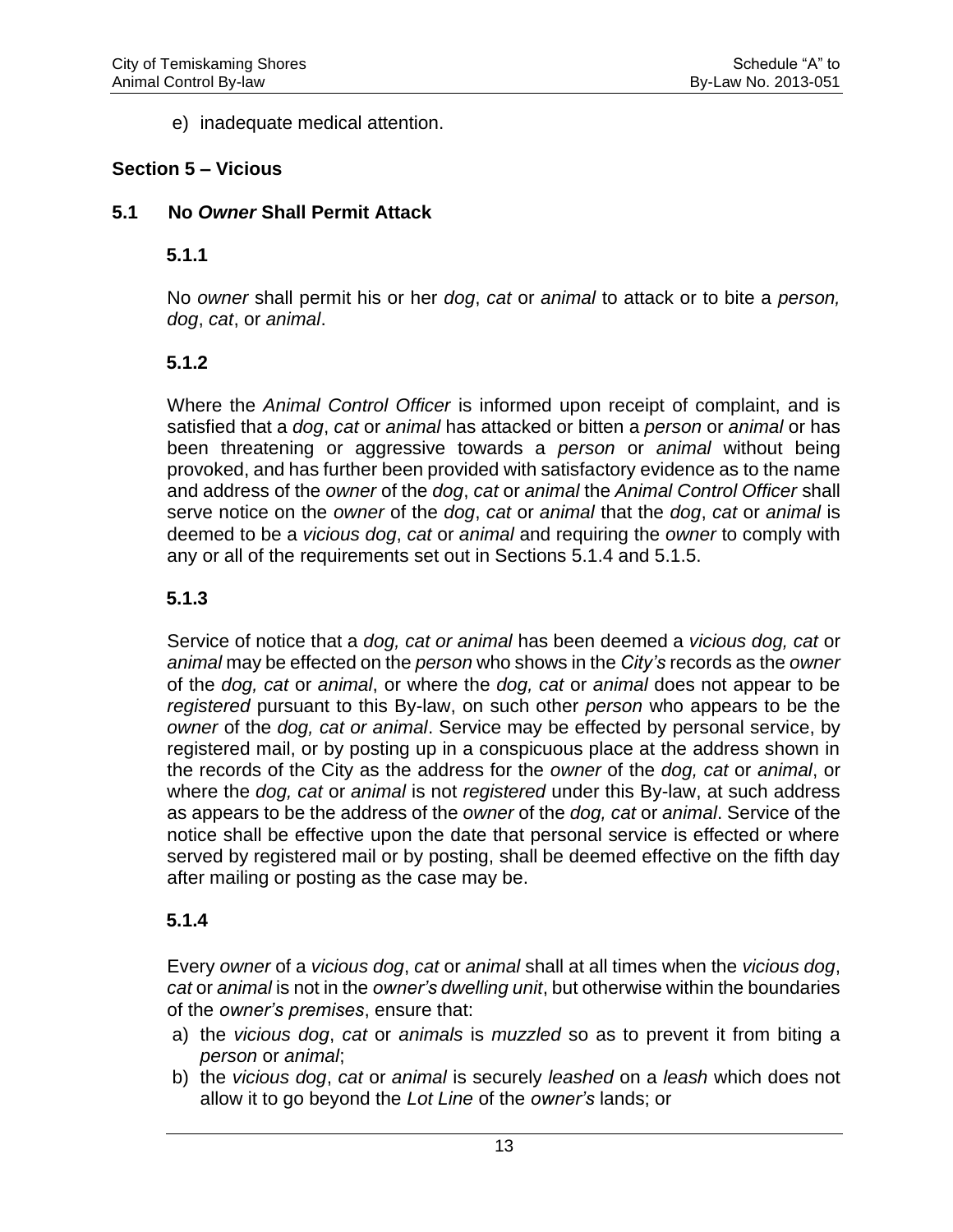- c) the vicious *dog*, *cat* or *animal* is confined within a secured structure in a good state of repair so as to prevent escape;
- d) a warning sign stating 'beware of *dog'* is posted in a conspicuous place so as to be visible from the road.

## **5.1.5**

Every *owner* of a *vicious dog*, *cat* or *animal* shall at all times when the *vicious dog*, *cat* or *animal* is not within the boundaries of the *owner's premises*;

- a) *keep* the *vicious dog*, *cat* or *animal* under *effective control* of a *responsible person* on a *leash* held by the *person*; and
- b) *keep* the *vicious dog*, *cat* or *animal muzzled.*

#### **5.1.6**

Every *owner* of a *vicious dog, cat* or *animal* shall notify the *Registrar* within two (2) working days of any change in ownership or residence of the *vicious dog, cat* or *animal* provide the *Registrar* with the new address and telephone number of the *owner.*

#### **5.1.7**

Where the *owner* of a *vicious dog*, *cat*, or *animal* is informed that his *dog*, *cat* or *animal* has been deemed to be a *vicious dog*, *cat or animal*, the *owner* may, within 14 days of such notice request in writing a hearing by *Council* or committee established for that purpose and *Council* may exempt the *owner* from the *muzzling* or *leashing* requirement, or both such requirements or may modify the conditions for *muzzling* or *leashing*.

#### **5.1.8**

The notification that a *dog*, *cat or animal* is a *vicious dog*, *cat,* or *animal* is effective from the date it is served, even if a hearing before *Council* is requested by the *owner* of the *dog*, *cat or animal* affected.

#### **Section 6 – Seize and Impound**

#### **6.1 Animal Control Officer may Seize**

#### **6.1.1**

The *Animal Control Officer* may seize and impound any *dog*, *cat*, or *animal* found *at large*.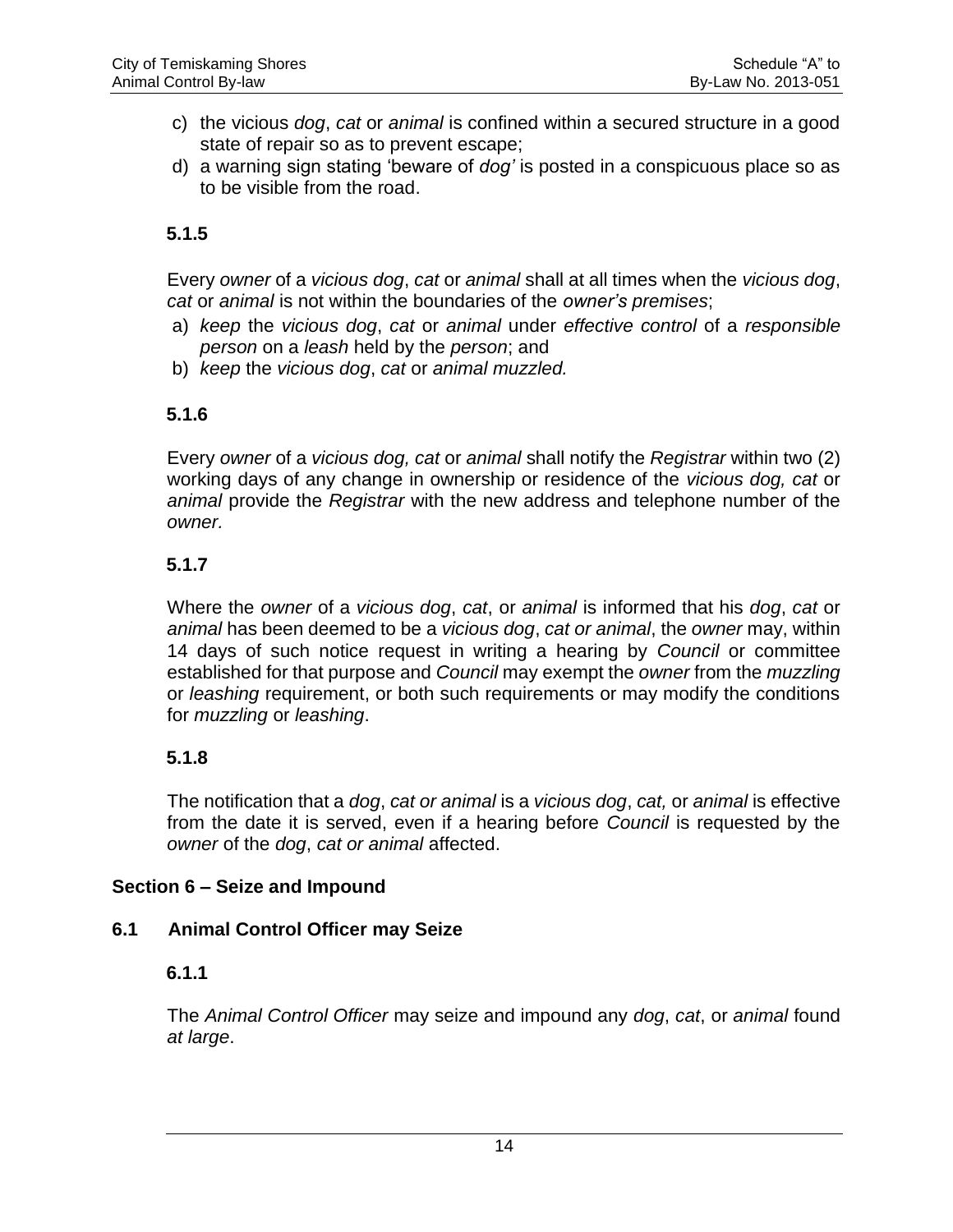## **6.1.2**

An *Animal Control Officer* may enter on any *private property* without the consent of the owner of the property, for the purpose of discharging the duties imposed by this By-law and to enforce its provisions, without a search warrant, provided he or she is in active pursuit of a *dog*, *cat*, or *animal*.

## **6.1.3**

In no instance shall an *Animal Control Officer* enter into any *dwelling unit* or other building situated on *private property* without a Search Warrant authorizing such entry.

## **6.1.4**

Any *dog*, *cat* or *animal* seized by an *Animal Control Officer* under this By-law shall be impounded for 3 days from the time of its impoundment, exclusive of the day on which the *dog*, *cat* or *animal* was impounded, and days on which the *pound* facility is closed.

## **6.1.5**

Any *dog*, *cat or animal at large* contrary to the provisions of this By-law which in the opinion of the *Animal Control Officer* appears to be *vicious* or rabid and to be a threat to the safety of the community, and which cannot be captured by the *Animal Control Officer*, may be killed by the *Animal Control Officer* or other duly appointed officer. The *owner* of the *dog*, *cat,* or *animal* shall not be entitled to damages or compensation on account of its killing.

#### **6.1.6**

Notwithstanding Section 6.1.4. where in the opinion of the *Animal Control Officer*, a *dog*, *cat* or *animal* seized under Section 6.1.1 is injured or should be destroyed without delay for humane reasons or for reasons of safety to persons, *dogs*, *cats* or *animals*, the *Animal Control Officer* may kill the *dog*, *cat* or *animal* in a humane manner as soon after seizure as he or she thinks fit without permitting any person to reclaim the *dog, cat* or *animal* without offering it for sale and no *person* shall be entitled to recover damages or compensation on account of its killing.

## **6.1.7**

Any *person* may capture any *dog*, *cat* or *animal at large* and trespassing on his or her property and, upon doing so, shall report capture of the *dog*, *cat* or *animal* to the *Animal Control Officer* who may impound the *dog*, *cat* or *animal*.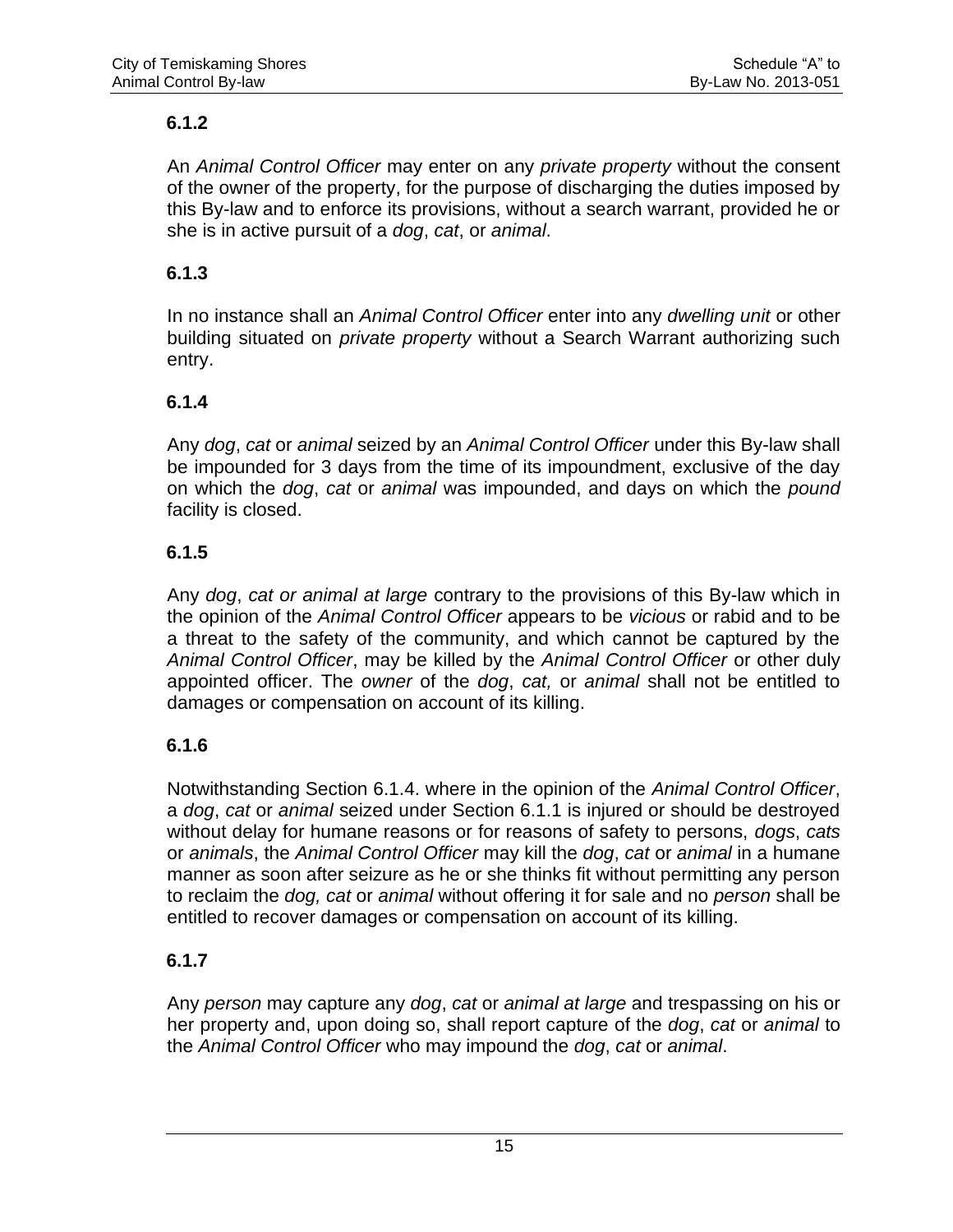#### **6.1.8**

During the impound period referred to in Section 6.1.4, the *owner* of the *dog, cat*, or *animal* shall be entitled to redeem the *dog*, *cat* or *animal* upon:

- a) payment of the impound fees and the board fees in the amount as set out in Appendix "1" of Schedule "A" attached to and forming part of this By-law;
- b) payment of any *veterinarian* fees incurred for the well-being of the *dog*, *cat*, or *animal*;
- c) registering the *dog* or *cat* in accordance with this By-law if there is no evidence the *dog* or *cat* is already registered. When registration is completed as per this requirement, the registration fee is in accordance with Appendix "1" of Schedule "A".

#### **6.1.9**

If the *dog*, *cat* or *animal* is not redeemed within the time frame specified in subsection 6.1.4, the *Animal Control Officer* may dispose of the *dog*, *cat* or *animal* as he or she sees fit without liability to any *person* for the disposition of the *dog*, *cat*, or *animal* or the manner thereof.

#### **6.2 Protective Care**

#### **6.2.1**

The *Animal Control Officer* is authorized, upon request of a *Police Officer*, *Fire Chief*, or his or her designate, or *paramedic* to impound a *dog*, *cat* or *animal* for protective care purposes, pursuant to an incarceration, fire, medical emergency, or for any other situation that the *Animal Control Officer* deems appropriate and to keep such *dog(s)* or *cat(s)* or *animal(s)* for a maximum of five (5) days.

#### **6.2.2**

In the event that the *owner* of the *dog*, *cat*, or *animal* impounded for protective care does not claim the *dog*, *cat* or *animal* and pay the impound fees, board fees, and *veterinarian* fees in the amounts as set out in Appendix "1" of Schedule "A" attached to and forming part of this By-law, within five (5) days, then on the sixth day, the *dog*, *cat*, or *animal* shall be deemed to have been impounded as *running at large* in accordance with Section 6.1 and impound timelines as set out in Section 6.1.4 shall begin to run.

#### **6.3 Impound Fees**

#### **6.3.1**

Where a *dog* or *cat* or *animal* is seized, or impounded for protective care, the *owner*, if known, shall be liable for the impound fees, board fees, and *veterinarian*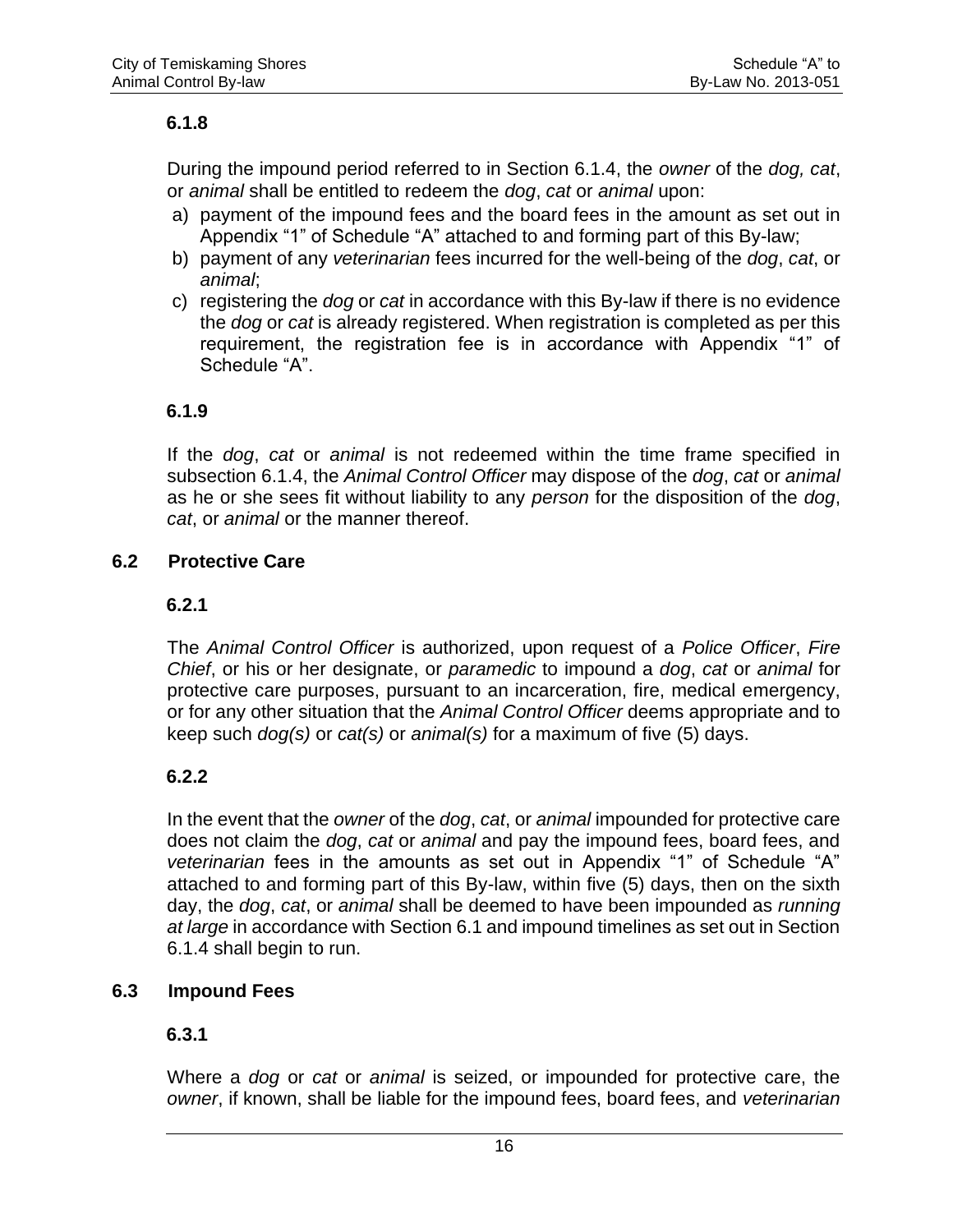fees in an amount as set out in Appendix "1" of Schedule "A" attached to and forming part of this By-law, whether the *dog* or *cat*, or *animal* is claimed from the *pound* or not and shall pay all fees on demand by the *Animal Control Officer*.

## **6.3.2**

Notwithstanding Section 6.3.1, in appropriate humanitarian circumstances, as determined by the *Animal Control Officer*, the *Animal Control Officer*, may, in his or her discretion, waive all or part of the impound fees, board fees, and *veterinarian* fees, or provide for delayed or installment payments of same.

#### **6.4 Trap Regulations**

## **6.4.1**

Any dog, cat or animal seized in accordance with Sec 6.1.7 shall be:

- a) trapped in a humane manner;
- b) not kept in a trap for more than 24 hours;
- c) protected from the elements while in a trap.

## **6.4.2**

In no circumstances shall a person use any trap that causes or may cause injury, pain or suffering to an animal. Without limiting the generality of the foregoing, no person shall set a trap within the Municipality:

- a) Which is greater than 32" by 12" by 12" in size;
- b) No *person* shall use a killer trap, leg-hold trap, body gripping trap or a snare.

## **6.4.3**

Notwithstanding Sections 6.4.1 and 6.4.2 shall not apply to the trapping of an animal where the animal is trapped by a person who is licensed with the Ministry of Natural Resources or is otherwise authorized by law to trap the animal, and the trapping is conducted in accordance with any applicable legislation.

#### **Section 7 – Regulations – Prescribed birds**

#### **7.1 Trap Regulations**

#### **7.1.1**

A *person* may *keep* in a *dwelling unit* or on a *premises* within the *City*, not more than a total of six (6) of any combination of: domestic cardinals, finches, budgies, bulbuls, canaries, tanagers, amazons, cockatoos, onures, macaws, parakeets, cockatiels, lorikeets, touracos, toucans, orioles, mynahs, magpies, barbets,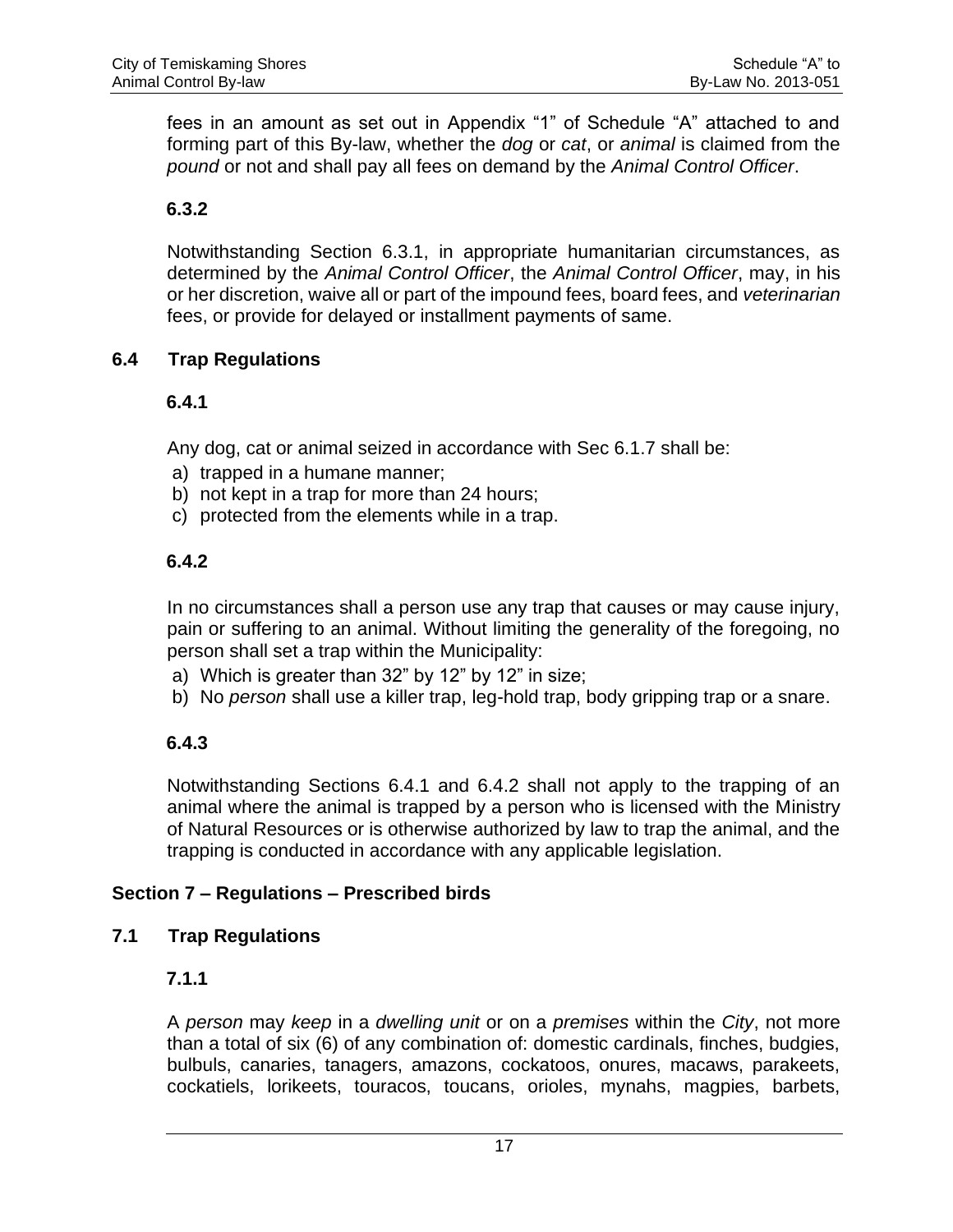ascaris, pied hornbills or cock-of the-rocks, provided same are housed and kept in an escape proof enclosure.

#### **7.2 Pigeon** *Keepers*

## **7.2.1**

A *person* may *keep* not more than 10 pigeons in a *dwelling unit* or on a *premises* within the *City* provided such *person* ensures that the pigeons are confined in a pigeon loft; and pigeons are not permitted to escape from or leave the pigeon loft at any time.

## **7.3 Pigeon Loft Construction Requirements**

#### **7.3.1**

Any building which is erected, used or maintained as a pigeon loft for the housing of pigeons must:

- a) have interior walls which are smoothly finished and painted;
- b) be constructed in such a way as to be rodent proof; with a floor at least one half metre (0.5) above ground level;
- c) be constructed in such a manner as to prevent the escape of the pigeons

#### **7.4 Pigeon Loft Maintenance Requirements**

## **7.4.1**

Any building which is erected, used or maintained as a pigeon loft for the housing of pigeons must be maintained as follows:

- a) the inside walls shall be washed, cleaned or calcimined on the inside at least every six months;
- b) the floor of shall be properly washed each week with water and soap and detergent whether the floor is constructed of wood or concrete;
- c) all refuse and waste matter shall be disposed of daily in a proper and sanitary manner and no such refuse or waste matter shall be burned or stored.

## **7.5 Compliance with Zoning Regulations**

## **7.5.1**

Any building which is erected, used or maintained as a pigeon loft for the housing of pigeons must not be:

- a) located in any front, side or flank yard as described in the *Zoning By-Law*;
- b) located at a distance of less than 12 metres from any store, shop, *dwelling unit* or apartment building not occupied by the *owner*;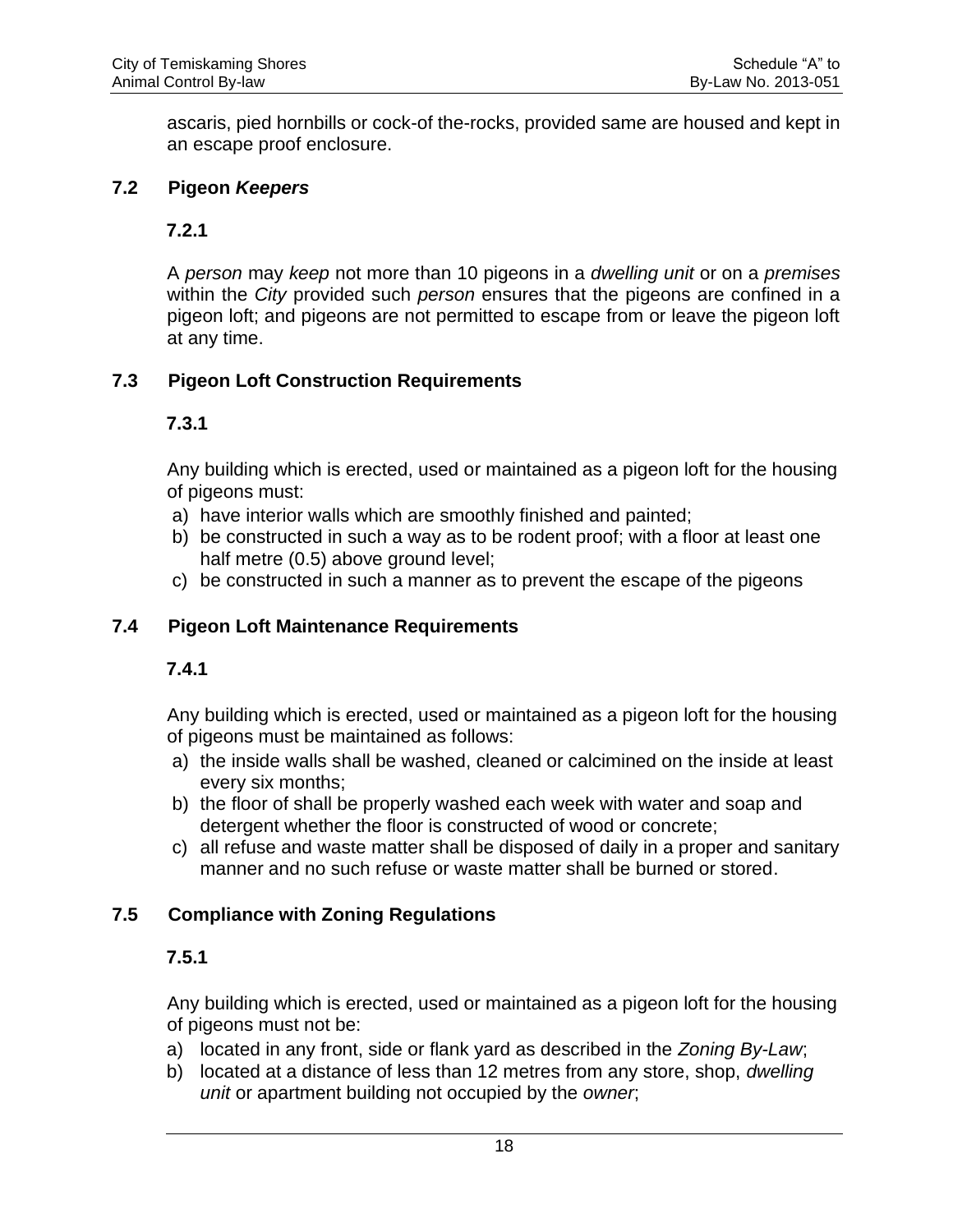c) located at a distance of less than 1.2 metres from the *Lot Line.*

## **7.6 Tippler / Homing / Racing Pigeons**

#### **7.6.1**

Notwithstanding Section 7.2.1, any *person* who is a member of an organized and generally recognized pigeon club, shall be permitted to *keep* any number of tippler, homing or racing pigeons provided the *person* ensures:

- a) he or she complies with the provisions of Section 7.3, 7.4 and 7.5 inclusive;
- b) the tippler, homing or racing pigeons are given liberty for not more than one hour in each forenoon and one hour in each afternoon;
- c) the tippler, homing or racing pigeons are banded with an identifying leg band issued by the organized and generally recognized pigeon club to which the *person* belongs.

## **7.7** *Hens*

## **7.7.1**

No *person* shall *keep* more than 3 *hens* on a *premises* zoned 'residential' within the *City* and such *person* ensures that:

- a) the *hens* are confined in either a *hen coop* or *hen run*; and the *hens* are kept in the *hen coop* between 9:00 p.m. and 6:00 am;
- b) the *owner* of the *hens* resides on the property where the *hens* are *kept*;
- c) each *hen* is provided with food, water, shelter, light, ventilation, veterinary care, and opportunities for essential behaviours such as scratching, dust-bathing, and roosting, all sufficient to maintain the *hen* in good health.

#### **7.8** *Hen Coop* **Construction Requirements**

## **7.8.1**

Any *hen coop* which is erected, used or maintained for the housing of *hens* must:

- a) have interior walls which are smoothly finished and painted;
- b) be constructed in such a way as to be rodent proof; and have a floor which is at least one half meter (0.5 m) above ground level;
- c) be constructed in such a manner as to prevent the escape of the *hens*;
- d) provide each *hen* with at least 0.37 m² of coop floor area;
- e) be equipped with at least one perch of not less than 15 cm in length and one nest box for each *hen.*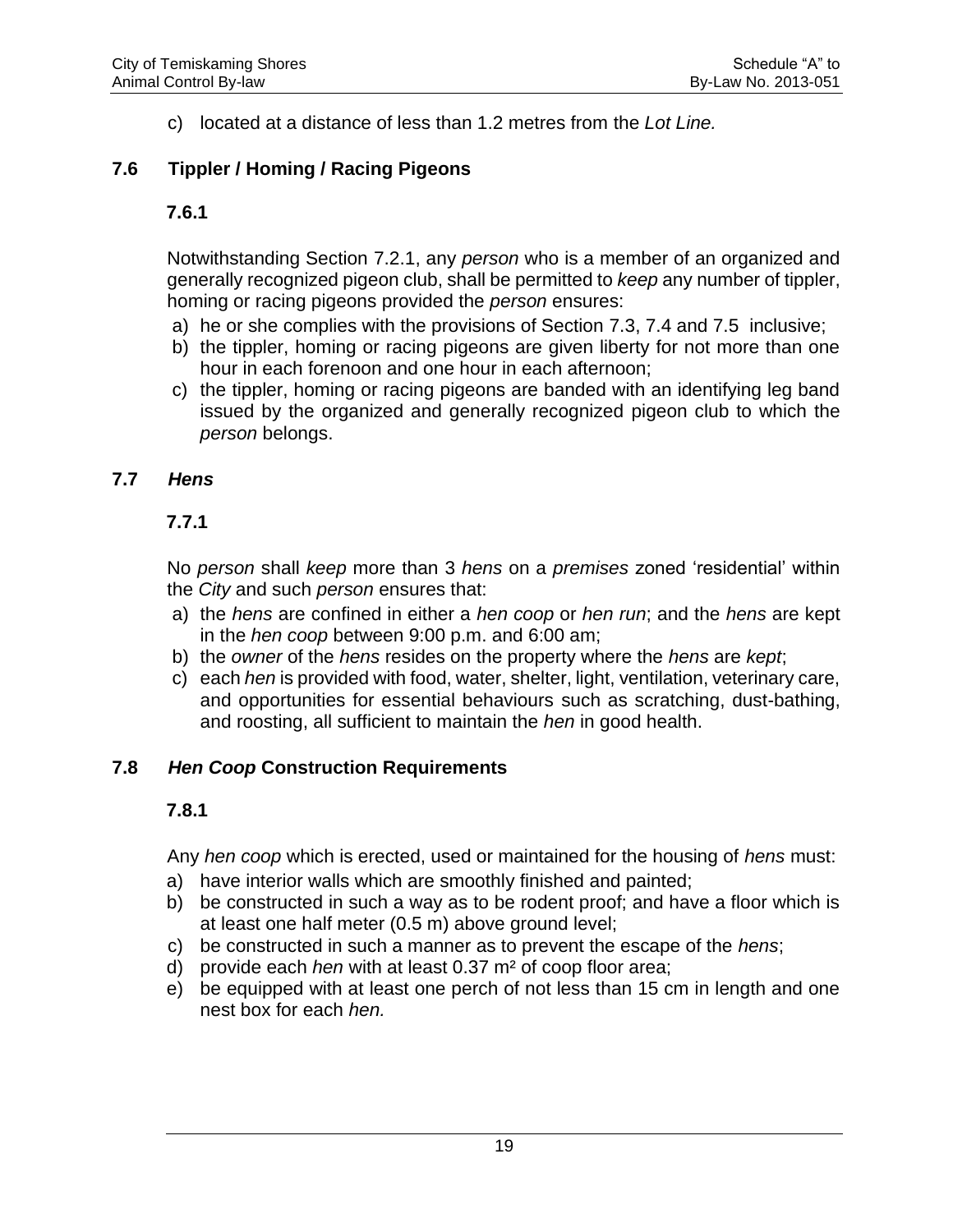#### **7.9** *Hen Coop* **Maintenance Requirements**

#### **7.9.1**

Every *owner* of any building which is erected, used or maintained as a *hen coop* for the housing of *hens* shall be maintained as follows:

- a) the inside walls shall be washed, cleaned or calcimined on the inside at least every six months;
- b) the floor shall be properly washed each week with water and soap and detergent whether the floor is constructed of wood or concrete;
- c) In a clean condition and free of noxious odours, substances and vermin;
- d) all refuse and waste matter from the *hen coop* must be disposed of daily in a proper and sanitary manner and no such refuse or waste matter shall be burned or stored.

#### **7.10** *Hen Run* **Requirements**

#### **7.10.1**

Every *owner* of a *hen run* shall ensure that it is:

- a) constructed in such a manner as to prevent the escape of the *hens*;
- b) maintained in a clean condition and kept free of noxious odours, substances and vermin;
- c) of sufficient size to provide at least  $0.92$  m<sup>2</sup> per hen;
- d) provided with a floor of any combination of vegetated or bare earth.

#### **7.11 Compliance with Zoning Requirements**

#### **7.11.1**

Any *Hen Coop* or *Hen Run* which is erected, used or maintained for the housing of *hens* must not be:

- a) located in any front, side or flank yard as described in the *Zoning By-Law*;
- b) located at a distance of less than 12 metres from any store, shop, *dwelling unit* or apartment building not occupied by the *owner*;
- c) at a distance of less than 15 metres from any school, church or business;
- d) located at a distance of less than 1.2 metres from the *Lot Line.*

#### **7.12 General Prohibitions**

#### **7.12.1**

Home slaughter of *hens* is prohibited and any deceased *hens* shall be disposed of at a livestock disposal facility or through the services of a *veterinarian* or *Animal Control Officer*.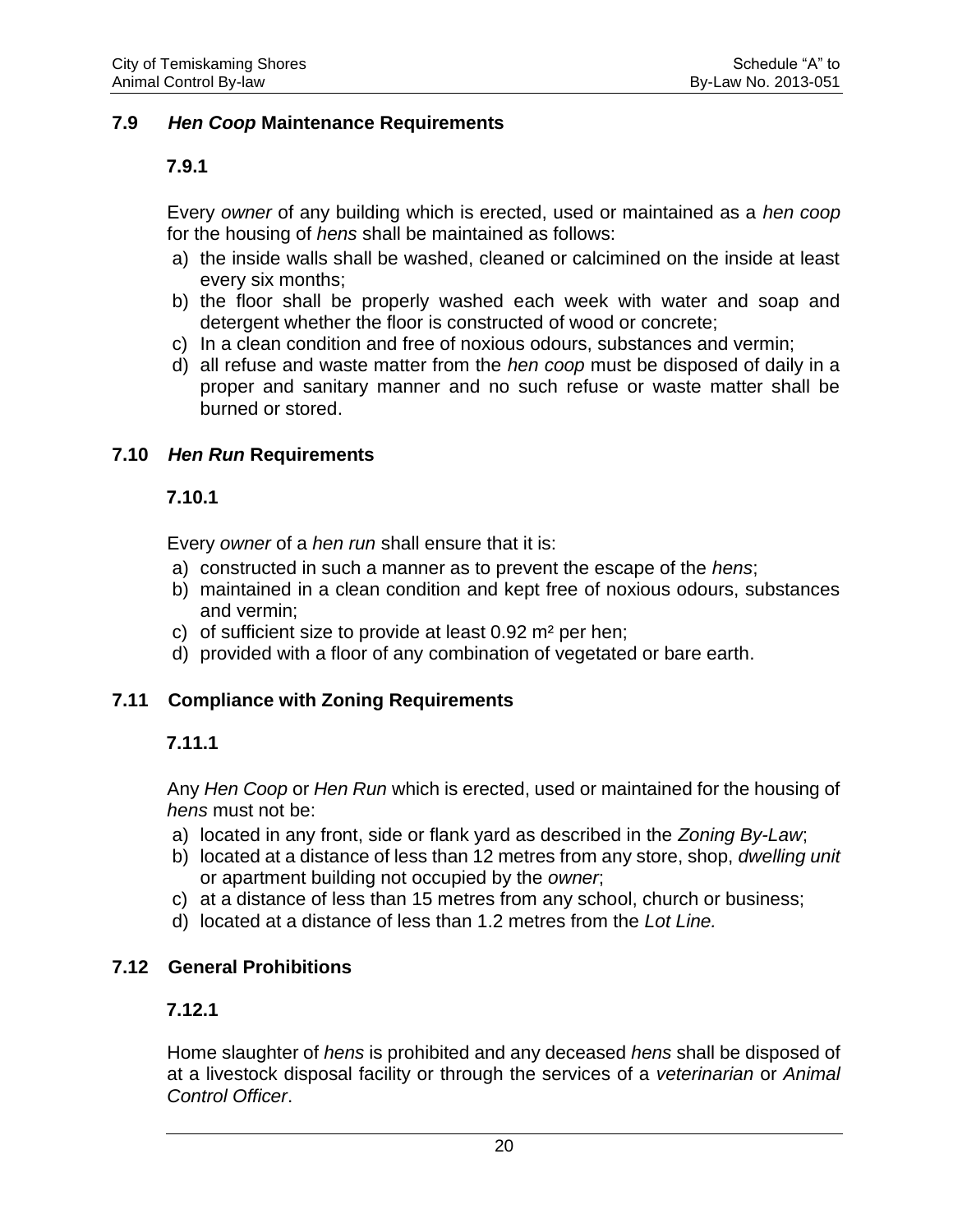## **7.12.2**

No *owner* shall cause or permit his or her *hen* to become a public nuisance by persistently clucking. No *owner* shall cause or permit his or her *hen* to violate the Noise By-Law.

## **7.12.3**

No *owner* shall cause or permit his or her *hen* to be *at large*.

## **7.12.4**

No *person* shall *keep* a rooster.

## **Section 8 – Regulations – Animals other than Dogs, Cast or Prescribed Birds**

## **8.1 General Prohibitions**

## **8.1.1**

No person shall *keep* any *animal* other than a *dog*, *cat, prescribed bird, or prescribed animal* within the City.

## **8.1.2**

Nothing herein shall give any person any right to *keep animals* where such is prohibited by the *Zoning By-law*.

## **8.1.3**

In the event that any setback requirements set out herein are inconsistent with the requirements set out in the *Zoning By-law*, the requirements of the by-law which are more restrictive shall prevail.

## **8.2 Rabbit – Keeping**

## **8.2.1**

Notwithstanding Section 8.1, a person may *keep* not more than six (6) rabbits over the age of 8 weeks in any dwelling unit or premises in the City provided such person ensures:

- a) that any rabbit routinely kept outside is kept in a rabbit hutch:
	- i. constructed such that the ground floor of the rabbit hutch is not less than 0.5 metres above ground level;
	- ii. constructed in such a way as to prevent escape by the rabbit;
	- iii. not located in any front or flank yard as described in the *Zoning By-Law*;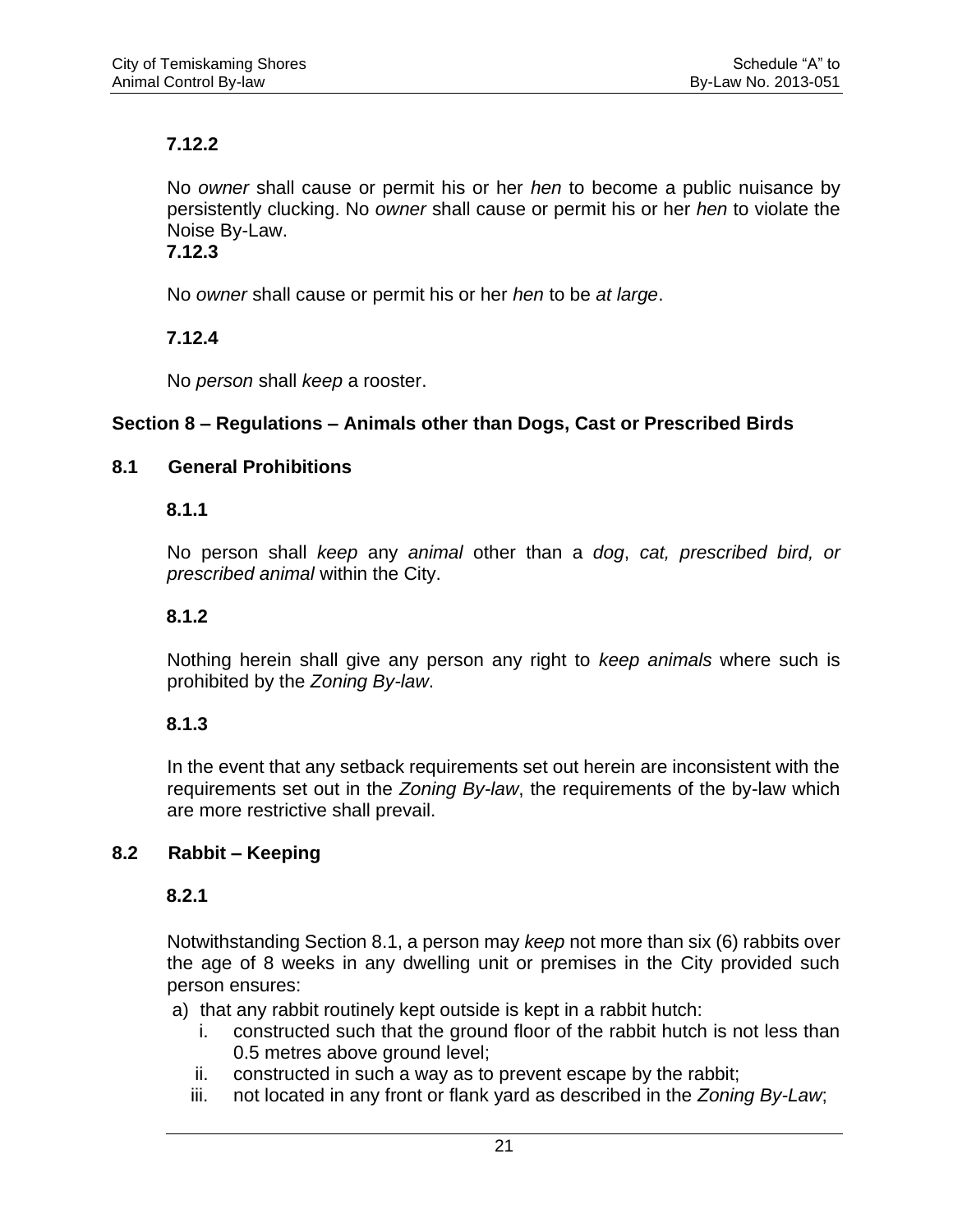- iv. located at a distance not less than 12 metres from any *dwelling unit*, shop or store not occupied by the *person keeping* the rabbits; and located at a distance of not less than 1.2 metres from the *Lot Line*;
- b) all refuse and waste matter from any rabbit hutch is disposed of daily in a proper and sanitary manner and no such refuse or waste matter is burned or stored; and
- c) all food for the rabbits is maintained in a rodent proof container.

#### **8.3 Mice, Rats, Guinea Pigs, Hamsters, Gerbils, Ferrets**

#### **8.3.1**

Notwithstanding Section 8.1, a *person* may *keep* in a *dwelling unit* or on the *premises* in the *City* not more than a total of six (6) of any combination of mice, rats, guinea pigs, hamsters and gerbils, provided same are housed and kept in an escape proof enclosure.

#### **8.3.2**

Notwithstanding Section 8.1, a *person* may *keep* in a *dwelling unit* or on the *premises* in the *City* not more than two (2) ferrets, provided the ferrets are housed and kept in an escape proof enclosure.

#### **8.4 Snakes, Lizards**

#### **8.4.1**

Notwithstanding Section 8.1, a *person* may *keep* in a *dwelling unit* or on the *premises* in the City, not more than two (2) non-venomous snakes and two nonvenomous lizards provided same are housed and kept in an escape proof enclosure.

#### **8.4.2**

No *person* shall carry or display a snake on any highway or in any public place or other place to which the public is customarily admitted except in accordance with Sec 8.4.3 and 8.6.4.

#### **8.4.3**

A snake may be carried or displayed in:

- a) an educational institution or research facility where such *animals* are housed or studied;
- b) an educational or entertainment display, including a circus or zoo, that is supervised at all times by a qualified handler;
- c) a veterinary hospital or clinic;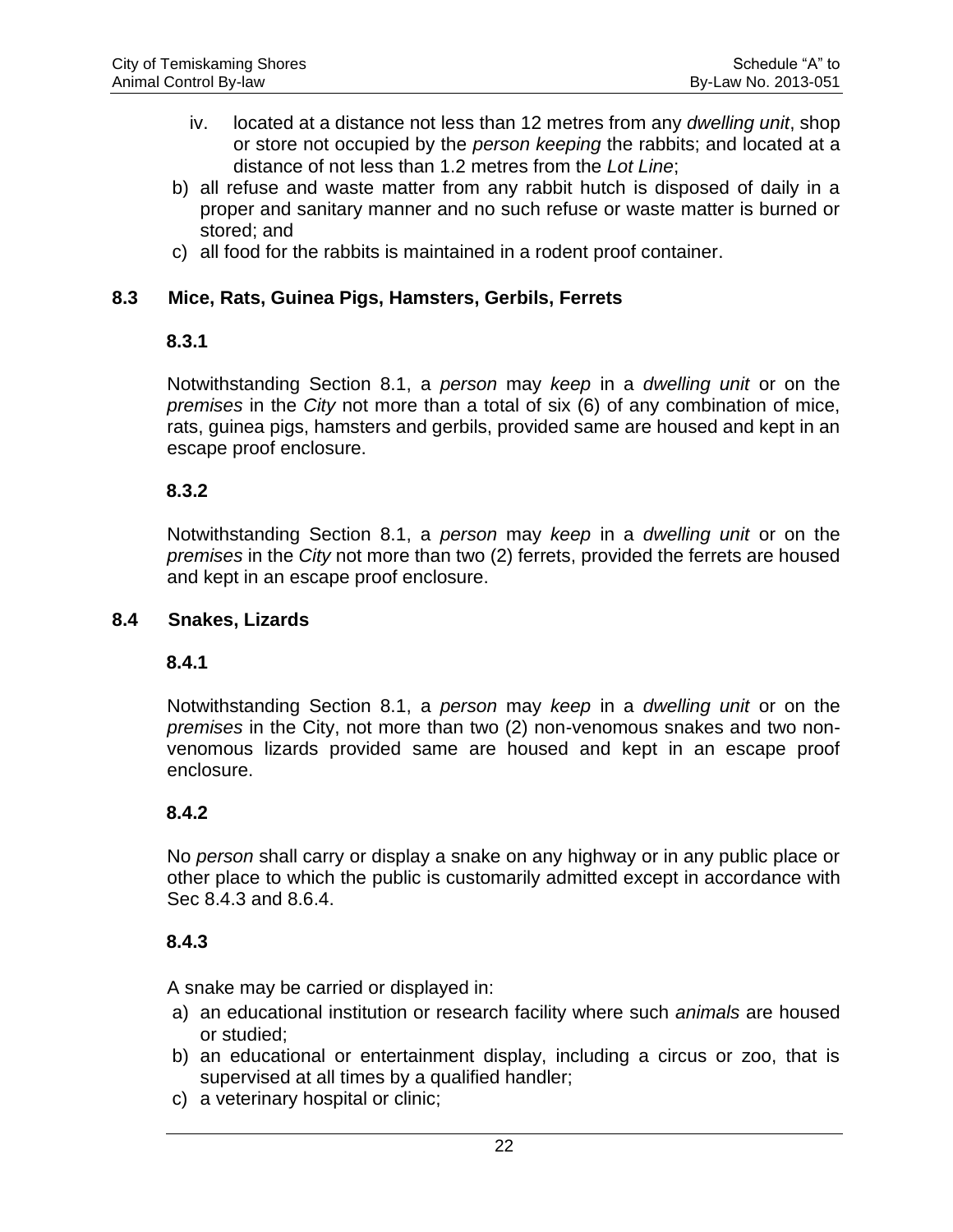d) the *premises* of a pet store.

## **8.4.4**

Every *person* who needs to transport or carry a snake on any highway or in any public place or other place to which the public is customarily admitted shall, while it is being carried or transported, confine the snake in a cloth bag which has been placed inside a box made of durable material with a lid that has been fastened securely, provided that the animal has sufficient air to breathe.

## **8.5 Horses, Domestic Fowl, Cattle, Goats, Swine, Mink, Sheep and Mules**

## **8.5.1**

Notwithstanding Section 8.1, a *person* may *keep* horses, domestic fowl, cattle, goats, swine, mink, sheep or mules or similar livestock, provided such are kept on a property appropriately zoned for such purpose by the *Zoning By-Law*.

## **Section 9 - Kennels**

## **9.1 Kennels**

## **9.1.1**

The *owner* of a *kennel* shall pay annually to the *City*, or its authorized agent, on or before the 1st day of January in each year, a license fee for his or her *kennel* in accordance with Appendix "1" of Schedule "A", as amended, and shall receive a *kennel license* for the current year.

## **9.2 Kennels Exempt from** *Tag* **Requirements**

## **9.2.1**

Subject to Section 9.4, where the owner of a *kennel* has complied with subsection 9.1, he or she is not required to cause each *dog, or cat* kept at his or her *kennel* to be *registered* with and licensed by the *City*.

## **9.3 Requirement to Register Owner's Pets**

## **9.3.1**

Owners of a *kennel* shall *register* their own *dogs, cats or animals* in accordance with Section 3. The r*egistration* fee is included in the *kennel license* fee. *Dog(s)* and *cat(s) registered* in this manner shall be required to wear a *tag* as prescribed by Section 4.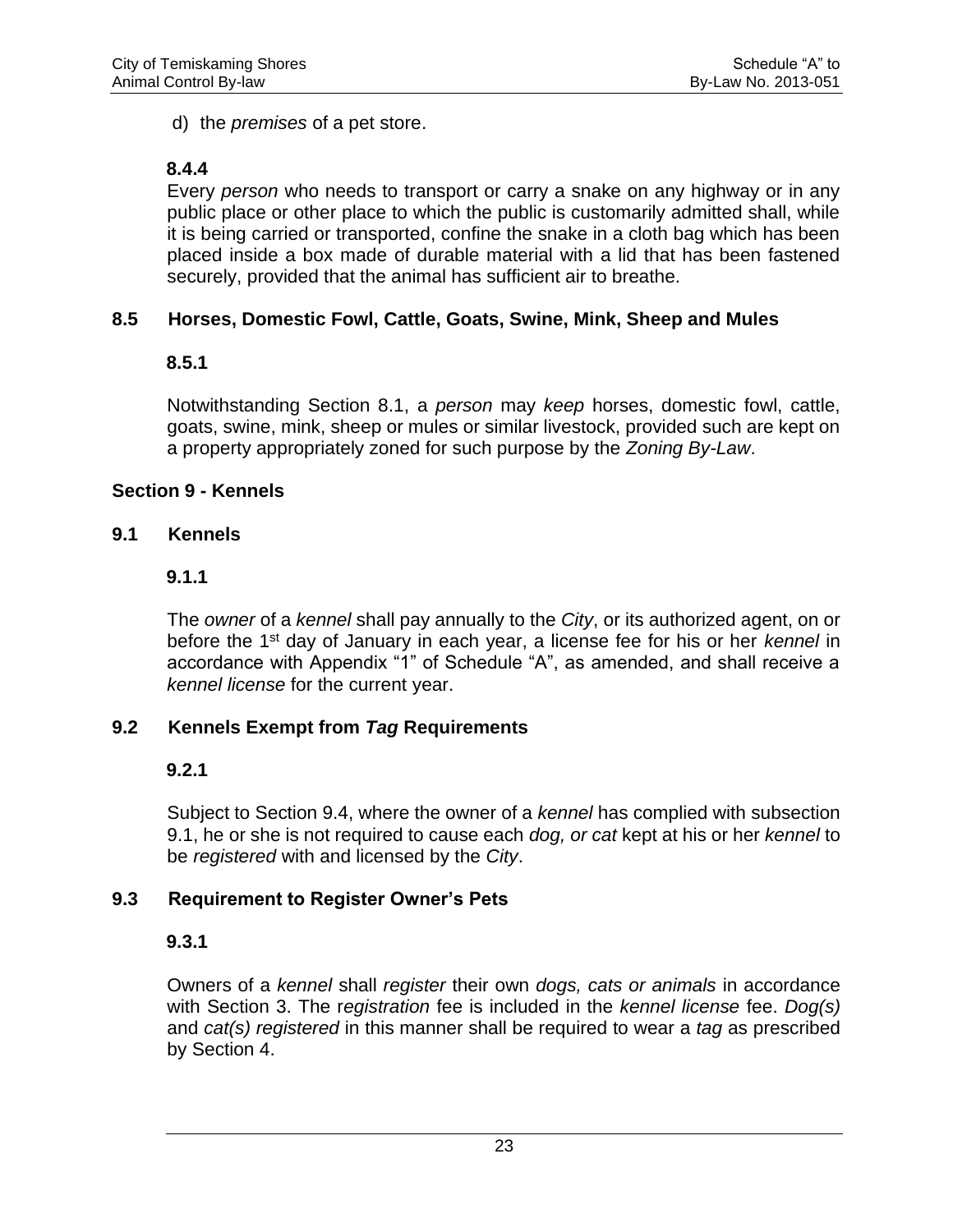#### **9.4 Kennel License**

## **9.4.1**

No *person* shall operate a *kennel* without a *kennel license.*

## **9.5 Compliance with Zoning Regulations**

## **9.5.1**

No license shall be issued to any *kennel* pursuant to the provisions of this by-law unless the *kennel* is in a location or an area in which *kennels* are permitted by the applicable *Zoning By-law* and unless the *kennel* complies with all of the requirements of that *Zoning By-law*.

## **9.6 Number of Animals Kept**

## **9.6.1**

No person shall keep six (6) or more *dogs* over twelve (12) weeks of age at any one location unless a *kennel license* or has been issued to that *person* for that location.

## **9.7 Construction Requirements**

## **9.7.1**

Every *person* who operates a *kennel* shall comply with the following requirements:

- a) the *kennel* shall be in a separate building and shall not be attached to a building which is, or can be used for human habitation;
- b) the *kennel* building must conform to the *Building Code Act* and must be maintained in such a manner as to be free of damage;
- c) the *kennel* building shall have a floor of concrete or other impermeable material and shall be equipped with a drain opening constructed as a plumbing fixture. Alternatively, *dogs* may be kept in cages of size adequate to allow the *dog* to extend its legs to their full extent, to stand or sit, to turn around or lie down in a fully extended position, and the cages shall be constructed solely of metal or wire or partly of wire and shall have metal or other impermeable bottoms.

## **9.7.2**

The *kennel* building shall have:

- a) windows which may be opened for proper ventilation;
- b) a heating system sufficient for the health, care and comfort of the *dogs*, *cats* or *animals.*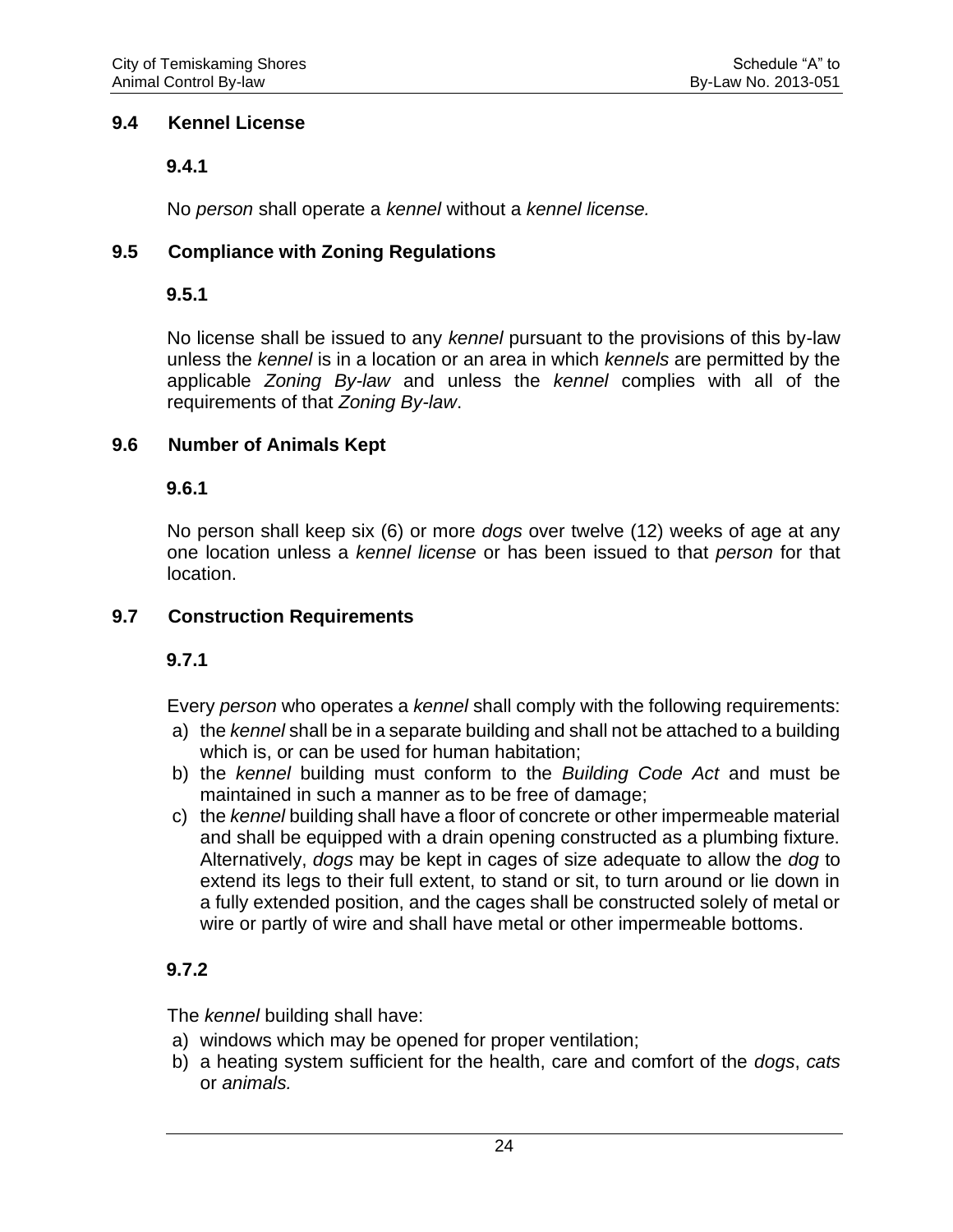#### **9.8 Fence Requirements**

#### **9.8.1**

Where *dogs* are permitted to use an outside area, there shall be constructed around such area a fence having a height of at least 1.52 meters (5 feet); the wall of an adjacent building may be included as part of such fenced-in area. Such fence shall not be required where the outside area is more than 61 meters (200 feet) from the nearest limit of the property.

#### **9.9 Annual Inspection**

#### **9.9.1**

Every *kennel* shall be subject to an annual inspection by the *Animal Control Officer*, or by such other person or agency as may be designated by *Council*, to ensure that the foregoing provisions of Section 8 are being adhered to in the operation of the *kennel*, and a report in writing of each inspection shall be filed with the *City*. The fee for the initial inspection is included in the *kennel license* fee set forth in Appendix "1" of Schedule "A".

#### **9.9.2**

Where such inspection reveals that the foregoing provisions of Section 8 are not being adhered to by the *kennel owner*, the *Animal Control Officer*, or such other *person* or agency as may be designated by *Council*, may suspend the *owner's kennel license* until the deficiencies found have been remedied.

#### **9.9.3**

An inspection fee shall be payable to the *City*, or its authorized agent, on each occasion that a further inspection of the *kennel* is necessary to determine that the *kennel* satisfies the provisions of Section 8. Fees for any further inspections within the year the *kennel* license was purchased are included in Appendix "1" to Schedule "A".

#### **9.9.4**

An inspection of a *kennel* may be carried out more frequently than once each year where a reasonable complaint or complaints with respect to the operation of the *kennel* have been received by the *City.*

#### **9.10 Operate While Under Suspension**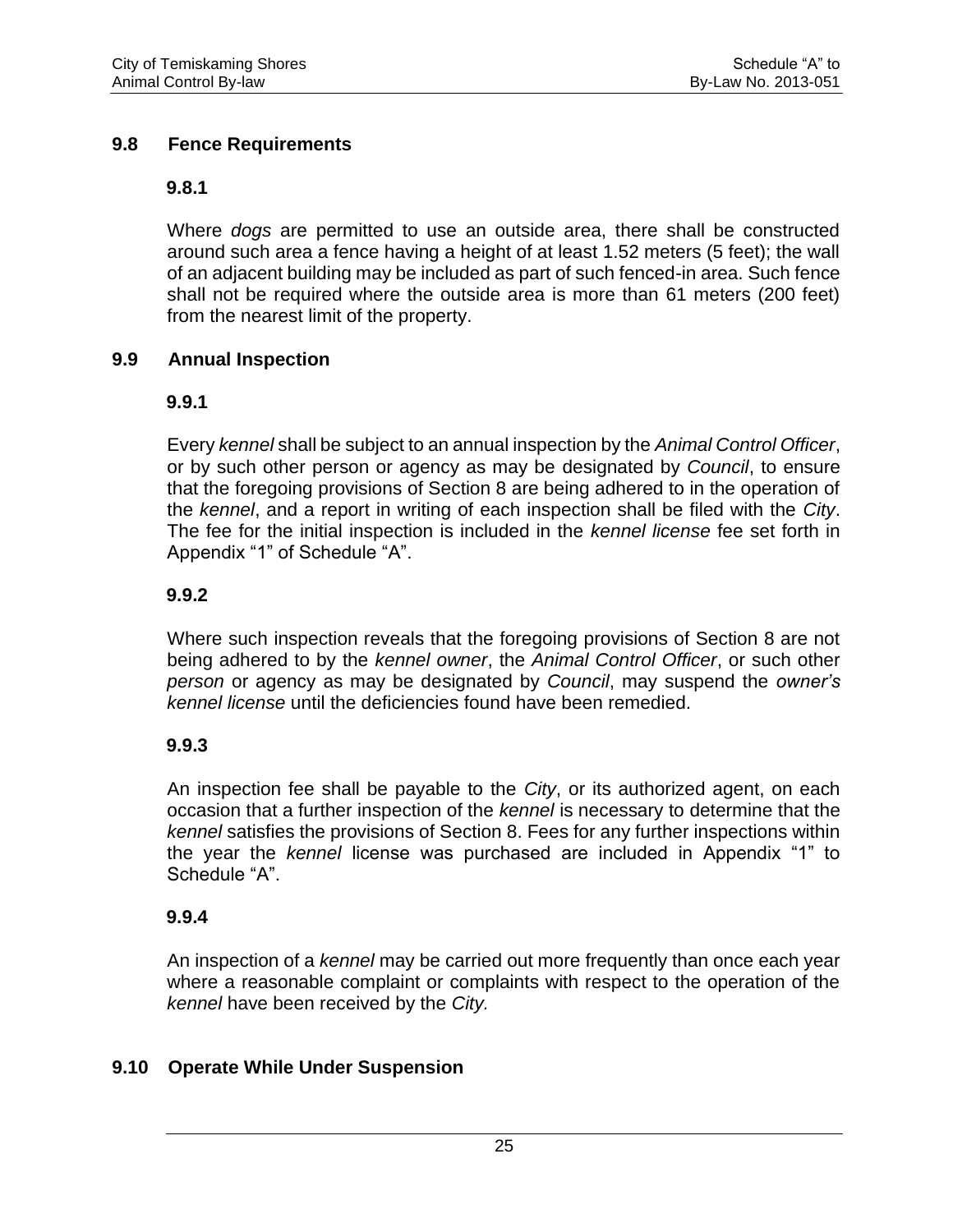#### **9.10.1**

No *person* shall operate a *kennel* while his or her *kennel license* is under suspension.

#### **9.11 Authorized Issuer**

#### **9.11.1**

*Kennel licenses* may be issued by the *Registrar* upon receipt of an approved kennel inspection report submitted by the *Animal Control Officer* or other agency or *person* as designated by Council *and approved by the City and other agencies* within sixty (60) days from application.

#### **Section 10 – Interfere**

#### **10.1 Interfere**

#### **10.1.1**

No person shall interfere with, hinder or molest an agent of the City of Temiskaming Shores in the performance of any duty of such agent, or seek to release any *dog*, *cat* or *animal* in the custody of the *City*, or its agents, except as herein provided.

#### **10.1.2**

No person shall tamper, remove or interfere with traps or equipment.

#### **10.1.3**

No person shall refuse to produce any documents or things required by an agent in the exercise of a power or performance of a duty under this by-law, and every person shall assist any entry, inspection, examination or inquiry by an agent.

#### **10.1.4**

No person shall knowingly furnish false information to an agent.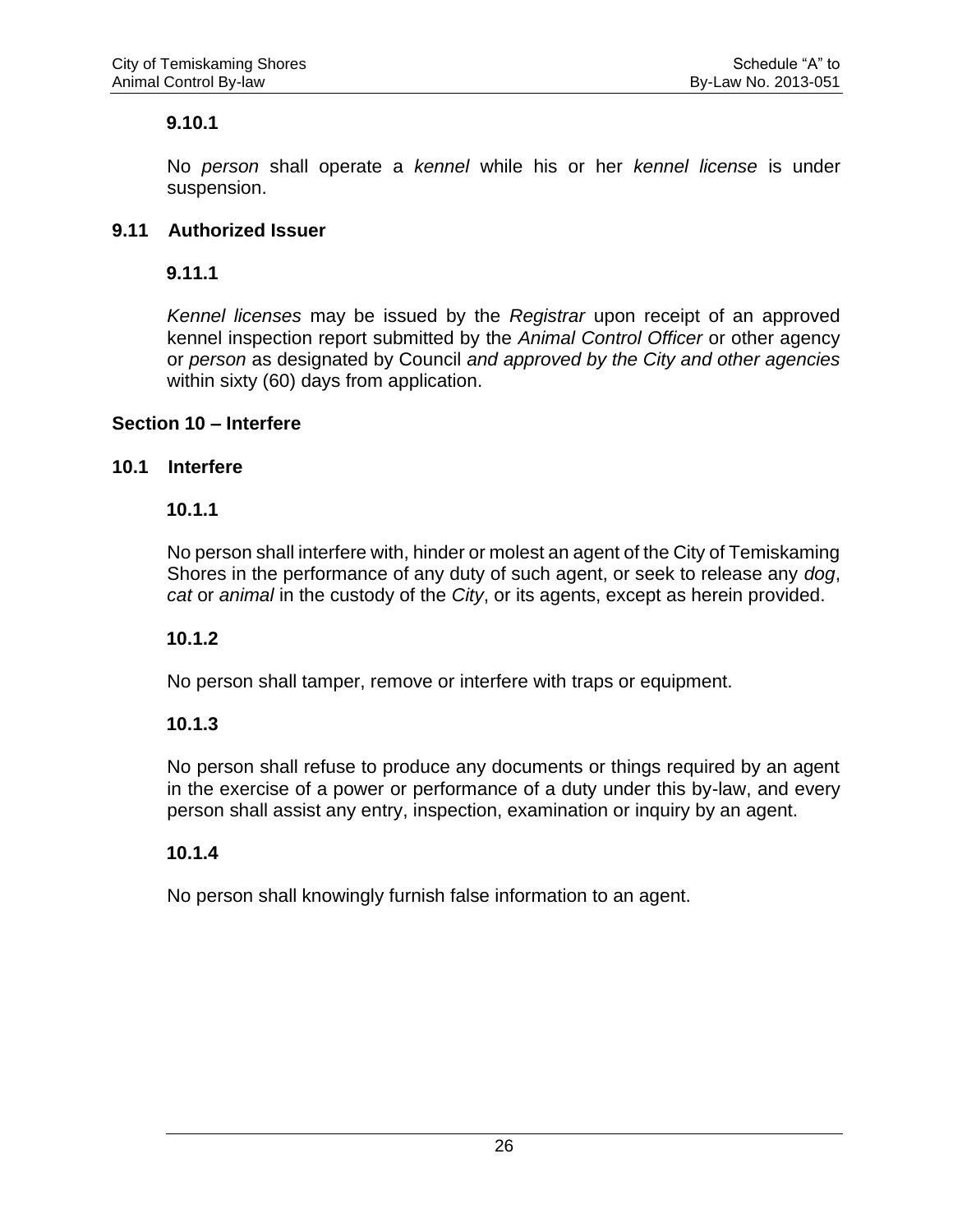#### **Section 11 - Exemptions**

## **11.1** *Police Dog* **Exempt**

## **11.1.1**

No part of this by-law shall apply to a *Police Dog*.

## **11.2** *Hens* **in Agricultural Zones Exempt**

## **11.2.1**

No part of this bylaw shall apply to *owners* of *hens* kept in an area which is zoned "agricultural' pursuant to the *Zoning By-Law* and said *hens* are kept for agricultural uses in accordance with their defined function.

## **Section 12 – Penalties**

## **12.1 General Penalties**

Any *person* who contravenes, suffers or permits any act or thing to be done in contravention of, or neglects to do or refrains from doing anything required to be done pursuant to any provisions of this By-law or any permit or order issued pursuant thereto, commits an offence and except where specifically set out in Appendix "2" of Schedule "A" attached to and forming part of this By-law, shall be liable to a fine of not more than \$5,000 pursuant to the *Provincial Offences Act, R.S.O., 1990,* c. P. 33. Where an offence is a continuing offence, each day that the offence is continued shall constitute a separate and distinct offence.

#### **Section 13 – Validity**

## **13.1 Validity of By-law**

If any section, clause, or provision of this By-law, is for any reason declared by a court of competent jurisdiction to be invalid, the same shall not affect the validity of the By-law as a whole or any part thereof, other than the section, clause or provision so declared to be invalid and it is hereby declared to be the intention that all remaining sections, clauses or provisions of this By-law shall remain in full force and effect until repealed, notwithstanding that one or more provisions thereof shall have been declared to be invalid.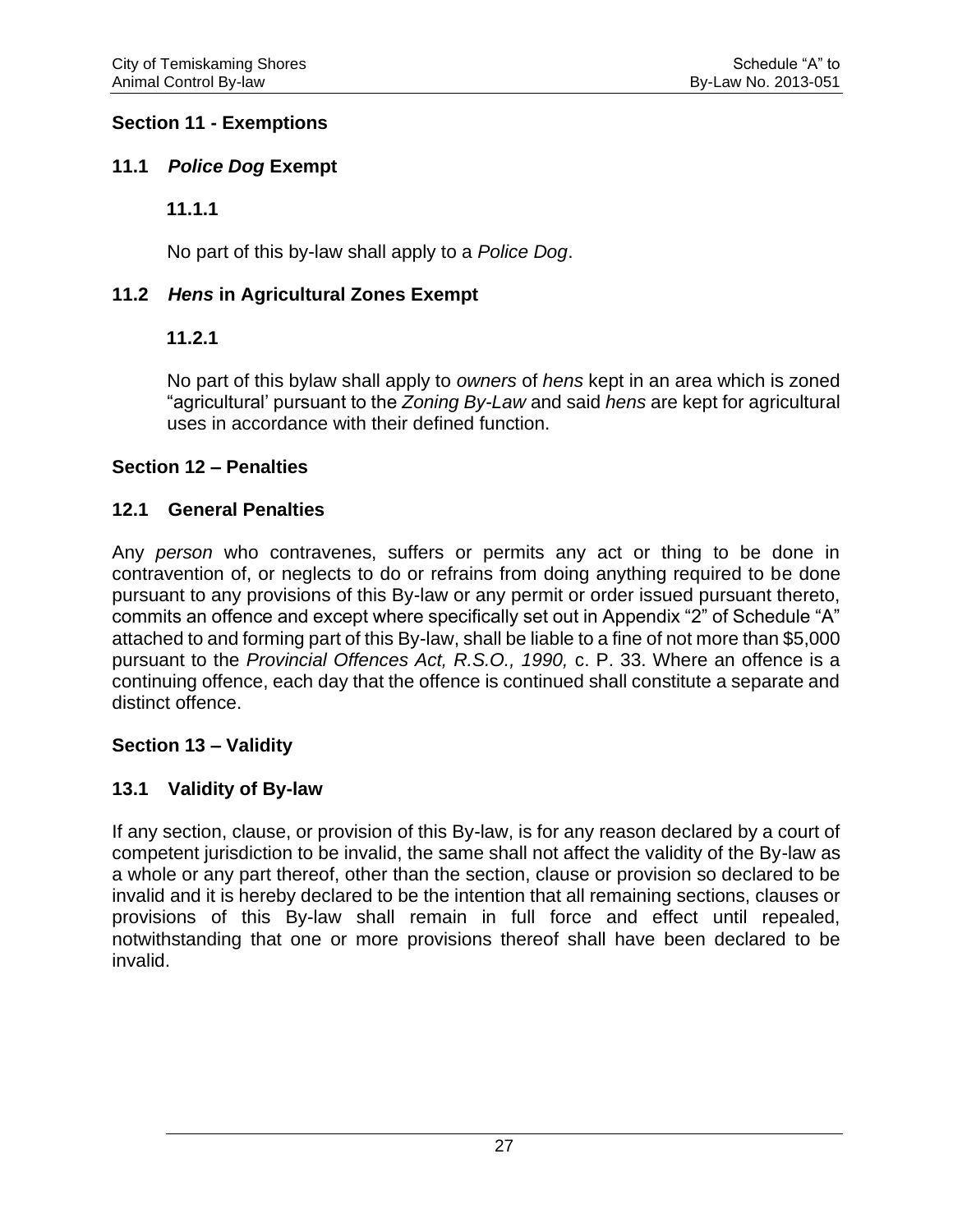## **The Corporation of The City of Temiskaming Shores Appendix "1" of Schedule "A" To Animal Control By-Law No. 2013-051**

| <b>Impoundment or Detained</b>                                             | Fee              |
|----------------------------------------------------------------------------|------------------|
| Impoundment Fee                                                            | \$30.00          |
| Daily Boarding Fee                                                         | \$15.00          |
| <b>Quarantined Animal Daily Boarding Fee</b>                               | \$30.00          |
| Humane Services/Adoption Fee                                               | \$50.00          |
| <b>Euthanized Services Fee</b>                                             | \$70.00          |
| Disposal of Non-Impounded Animal Fee up to 40lbs                           | \$30.00          |
| Disposal of Non-Impounded Animal Fee above 40lbs to a maximum<br>of 110lbs | \$75.00          |
| Disposal of Non-Impounded Animal Fee above 110lbs                          | \$100.00         |
|                                                                            |                  |
| Tags and Licenses - Section 3                                              |                  |
| Register Dog or Cat under Section 3.3.1 (d)                                |                  |
| a) Register a Service Animal                                               | <b>Nil</b>       |
| b) Register a Livestock Guardian Dog or a Herding Dog                      | Nil              |
| Register Dog or Cat under Section 3.3.1 (e)                                |                  |
| c) Before Feb 1st                                                          |                  |
| i.<br>Register a spayed or neutered dog or cat                             | \$10             |
| ii.<br>Register an unfixed dog or cat                                      | \$20             |
| iii.<br>Senior citizen registration fee                                    | 50% of i. or ii. |
| d) Feb 1 <sup>st</sup> to December 31 <sup>st</sup>                        |                  |
| Register a spayed or neutered dog or cat<br>iv.                            | \$20             |
| Register a dog or cat<br>ν.                                                | \$30             |
| Senior citizen registration fee<br>vi.                                     | 50% of iv. or v. |
| e) Purchase a Replacement Tag                                              | \$5              |
| Register Dog Cat under Section 6.1.8 c)                                    | Double the       |
|                                                                            | prescribed fee   |
|                                                                            |                  |
| <b>Kennel fees</b>                                                         |                  |
| Kennel License Fee under Section 8.1.1                                     | \$200            |
| Kennel Inspection Fee under Section 8.9.3                                  | \$50             |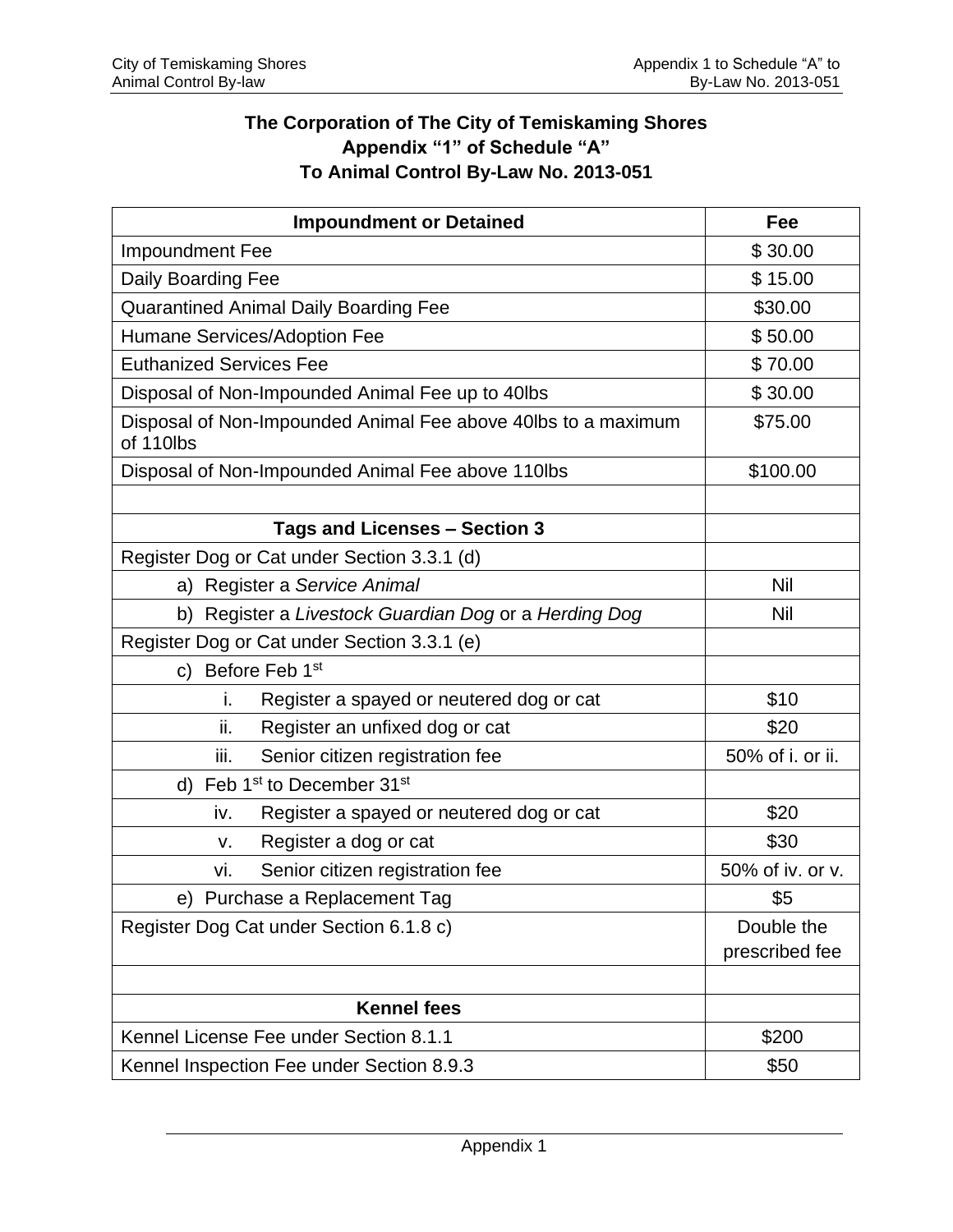## **The Corporation of The City of Temiskaming Shores**

## **Appendix "2" of Schedule "A" To Animal Control By-law No. 2013-051**

## **Part 1 Provincial Offences Act Set Fines**

| <b>Item</b>    | Column 1<br><b>Short form wording</b>                                                                                     | <b>Column 2</b><br><b>Offence creating provision</b><br>or Defining offence | Column 3<br><b>Set fine</b> |
|----------------|---------------------------------------------------------------------------------------------------------------------------|-----------------------------------------------------------------------------|-----------------------------|
| $\mathbf{1}$   | Fail to register dog or cat.                                                                                              | Sch. A, Section 3.2.1                                                       | \$100                       |
| $\overline{2}$ | Failure to keep tag securely fixed on dog or<br>cat.                                                                      | Sch. A, Section 4.1.1                                                       | \$40                        |
| 3              | Attaching a tag to a dog or cat other than the<br>dog or cat for which it was issued.                                     | Sch. A, Section 4.1.4                                                       | \$50                        |
| $\overline{4}$ | Owner possess more than the allowable<br>number of dogs.                                                                  | Sch. A. Section 4.2.1(a)                                                    | \$100                       |
| 5              | Owner possess more than the allowable<br>number of cats.                                                                  | Sch. A. Section 4.2.1(b)                                                    | \$100                       |
| 6              | Owner possess for longer than 72 hours more<br>than the allowable number of dogs and cats.                                | Sch. A. Section 4.2.2(c)                                                    | \$100                       |
| $\overline{7}$ | Allow a dog or cat to be at large.                                                                                        | Sch. A, Section 4.3.1                                                       | \$100                       |
| 8              | Allow a dog or cat to be at large on private<br>property.                                                                 | Sch. A, Section 4.3.2                                                       | \$100                       |
| 9              | Failure to ensure that a dog or cat is on a<br>leash.                                                                     | Sch. A, Section 4.3.4.(a)                                                   | \$50                        |
| 10             | Failure to ensure that a dog or cat is on a<br>leash of not more than 2 meters in length.                                 | Sch. A, Section 4.3.4(b)                                                    | \$25                        |
| 11             | Failure to ensure that a dog or cat is on a<br>leash held by a responsible person.                                        | Sch. A, Section 4.3.4(c)                                                    | \$50                        |
| 12             | Allow a Dog in a Dog Off-Leash Area without<br>a Dog Tag.                                                                 | Sch. A, Section 4.3.7                                                       | \$75                        |
| 13             | Allow a <i>dog</i> or <i>cat</i> to trespass.                                                                             | Sch. A, Section 4.4.1                                                       | \$50                        |
| 14             | Failure to remove and dispose of excrement<br>left by dog, cat or animal on roadway or<br>highway.                        | Sch. A, Section 4.5.1(a)                                                    | \$50                        |
| 15             | Failure to remove and dispose of excrement<br>left by dog, cat or animal in public park.                                  | Sch. A, Section 4.5.1(b)                                                    | \$50                        |
| 16             | Failure to remove and dispose of excrement<br>left by dog, cat or animal on public property.                              | Sch. A, Section 4.5.1 (c)                                                   | \$50                        |
| 17             | Failure to remove and dispose of excrement<br>left by dog, cat or animal private property<br>other than owner's premises. | Sch. A, Section 4.5.1(d)                                                    | \$50                        |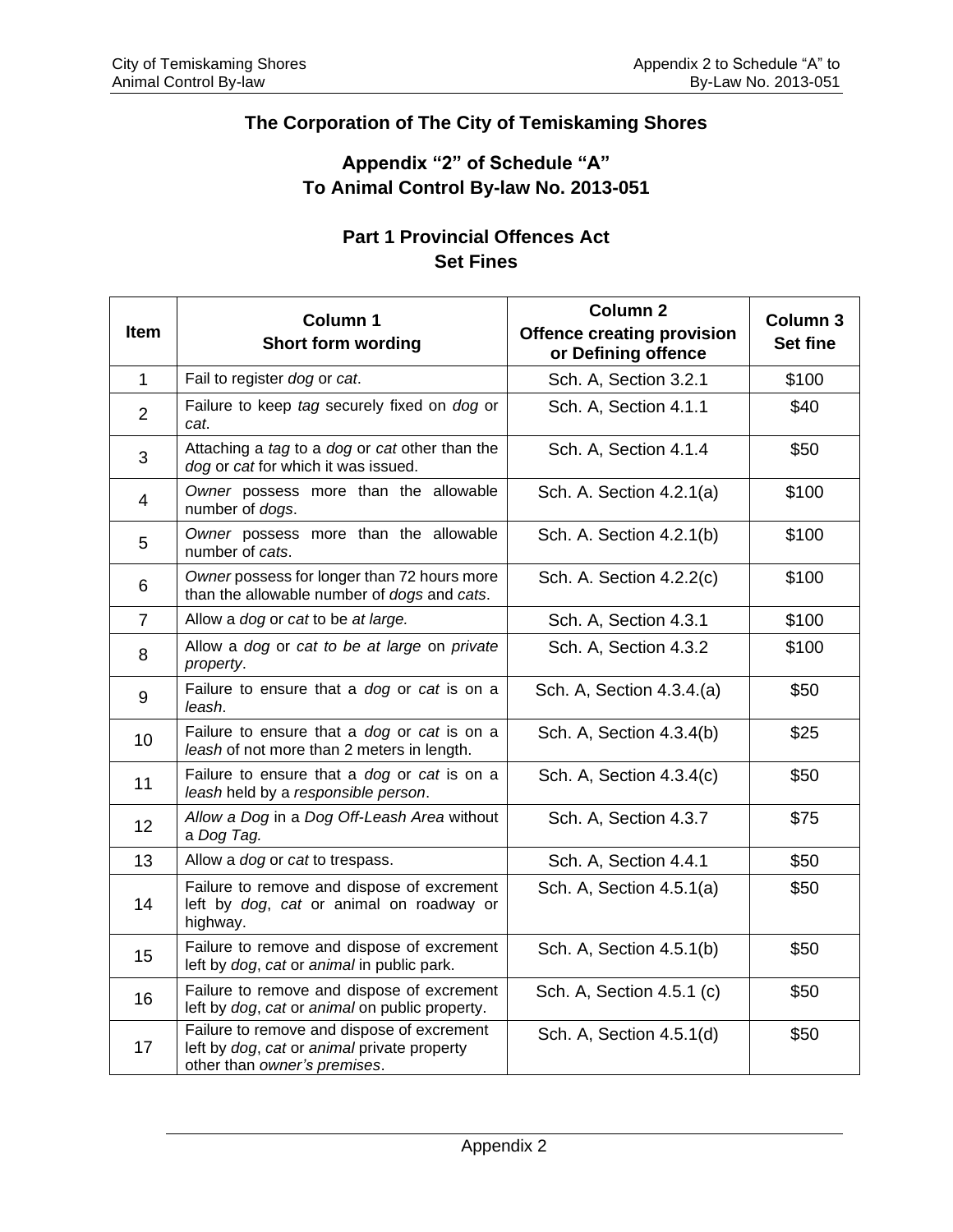|    | Failure to remove and dispose of                                                                        |                           |       |
|----|---------------------------------------------------------------------------------------------------------|---------------------------|-------|
| 18 | excrement left by dog, cat or other animal<br>owner's premises.                                         | Sch. A, Section 4.5.2     | \$50  |
| 19 | Allow dog, cat or animal to make noise.                                                                 | Sch. A, Section 4.6.1     | \$100 |
| 20 | Bring dog, cat animal into Animal Prohibited<br>Area.                                                   | Sch. A. Section 4.7.1     | \$250 |
| 21 | Harbour a nuisance dog, cat, or animal.                                                                 | Sch. A, Section 4.8.1     | \$100 |
| 22 | Harbour a dog, cat or animal in adverse<br>conditions.                                                  | Sch. A, Section 4.8.2     | \$200 |
| 23 | Allow dog, or cat to attack or bite.                                                                    | Sch. A, Section 5.1.1     | \$500 |
| 24 | Fail to muzzle a vicious dog owners premises.                                                           | Sch. A, Section 5.1.4.(a) | \$100 |
| 25 | Fail to ensure that a vicious dog is securely<br>leashed owners premises.                               | Sch. A, Section 5.1.4.(b) | \$100 |
| 26 | Fail to ensure that a vicious dog is confined<br>within a secured structure in good state of<br>repair. | Sch. A, Section 5.1.4.(c) | \$100 |
| 27 | Fail to post a warning sign in a conspicuous<br>location.                                               | Sch. A, Section 5.1.4.(d) | \$100 |
| 28 | Fail to ensure that a vicious dog is securely<br>leashed.                                               | Sch. A, Section 5.1.5.(a) | \$100 |
| 29 | Fail to muzzle a vicious dog.                                                                           | Sch. A, Section 5.1.5.(b) | \$200 |
| 30 | Fail to report change of ownership or location<br>of a vicious dog.                                     | Sch. A, Section 5.1.6     | \$100 |
| 31 | Fail to perform trapping in a humane manner.                                                            | Sch. A, Section 6.4.1 (a) | \$100 |
| 32 | Set prohibited size trap.                                                                               | Sch. A, Section 6.4.2 (a) | \$50  |
| 33 | Set prohibited lethal trap.                                                                             | Sch. A, Section 6.4.2 (b) | \$200 |
| 34 | Owner possess more than the allowable<br>number of hens.                                                | Sch. A, Section 7.7.1     | \$100 |
| 35 | Owner fail to confine hens in coop between<br>9:00 pm and 6:00 am.                                      | Sch. A, Section 7.7.1 (a) | \$100 |
| 36 | Owner fail to maintain Hen Coop.                                                                        | Sch. A, Section 7.9.1     | \$100 |
| 37 | Owner fail to maintain Hen Run.                                                                         | Sch. A, Section 7.10.1    | \$100 |
| 38 | Allow hen to make noise.                                                                                | Sch. A, Section 7.12.2    | \$100 |
| 39 | Allow hen to be at large.                                                                               | Sch. A, Section 7.12.3    | \$100 |
| 40 | Person keep a rooster.                                                                                  | Sch. A, Section 7.12.4    | \$100 |
| 41 | Keep animal other than dog, cat or<br>prescribed bird.                                                  | Sch. A, Section 8.1.1     | \$500 |
| 42 | Display snake in a public place.                                                                        | Sch. A, Section 8.4.2     | \$100 |
| 43 | Operate Kennel while suspended.                                                                         | Sch. A. Section 9.10.1    | \$400 |
| 44 | Interfere with agent.                                                                                   | Sch. A. Section 10.1.1    | \$300 |
| 45 | Interfere with equipment.                                                                               | Sch. A. Section 10.1.2    | \$200 |
| 46 | Fail to produce documents to agent.                                                                     | Sch. A. Section 10.1.3    | \$100 |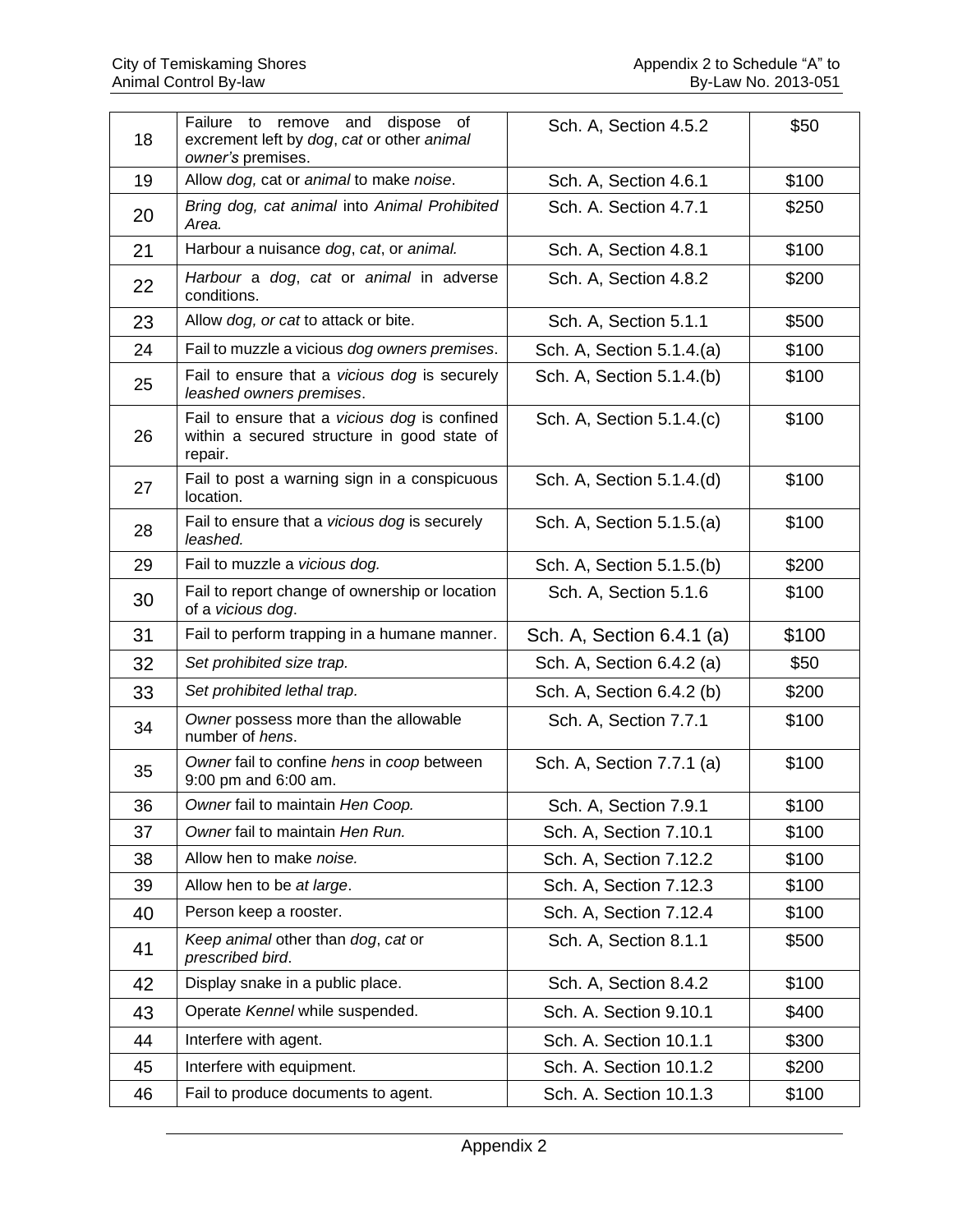| Furnish false information to agent. | Sch. A. Section 10.1.4 |  |
|-------------------------------------|------------------------|--|

#### **Note: The general penalty provision for the offences above is section 12.1 of By-law No. 2013-051, a certified copy of which has been filed.**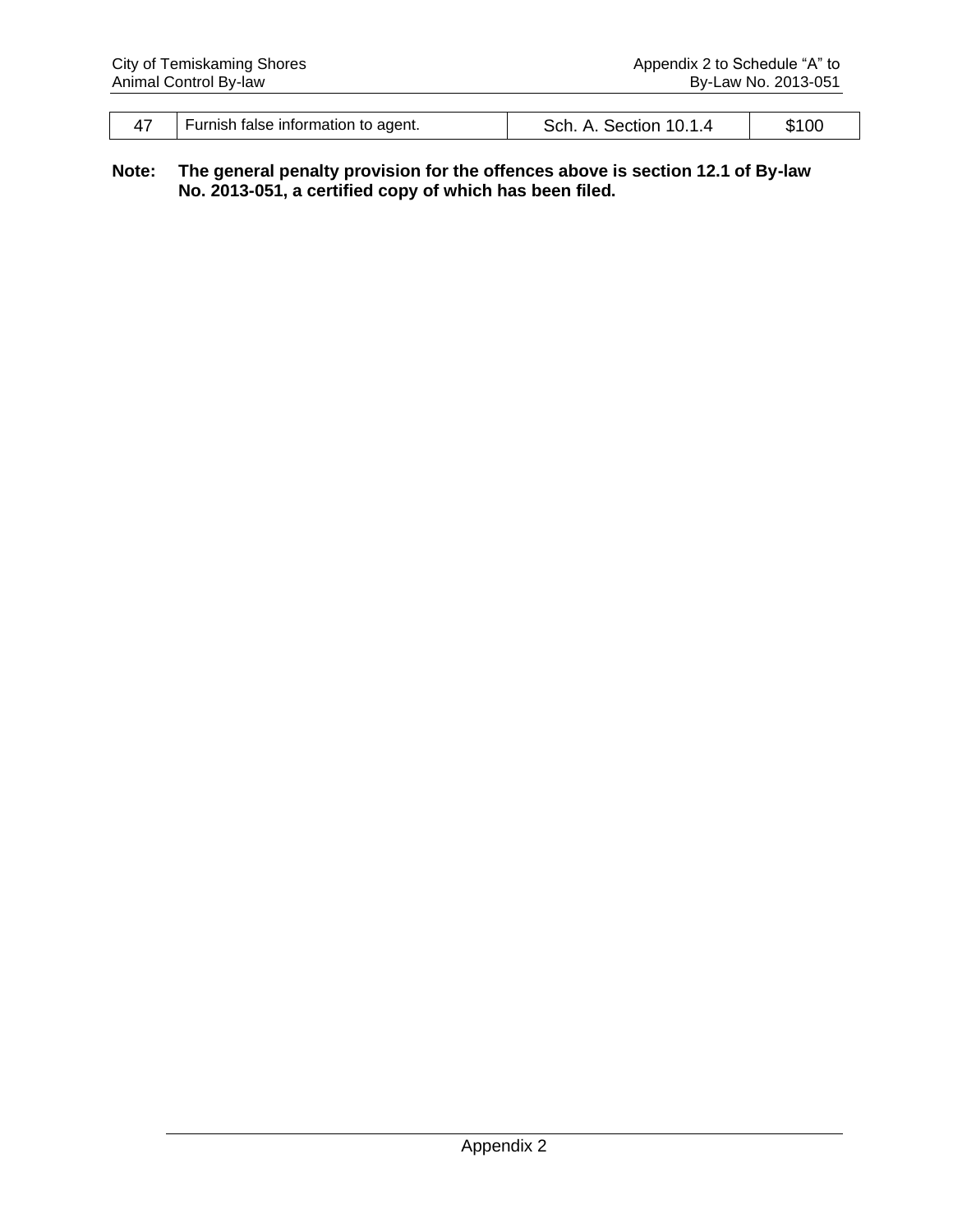## **The Corporation of The City of Temiskaming Shores Appendix "3" of Schedule "A" To Animal Control By-Law No. 2013-051**

## **Animal Prohibited Area**

|                | <b>Name</b>                                     | <b>Address or Location</b>                                                                                                                                                                                |
|----------------|-------------------------------------------------|-----------------------------------------------------------------------------------------------------------------------------------------------------------------------------------------------------------|
| 1              | New Liskeard Public School                      | 141 Dymond Avenue                                                                                                                                                                                         |
| $\overline{2}$ | <b>Temiskaming District Secondary</b><br>School | 90 Niven Street North                                                                                                                                                                                     |
| 3              | Haileybury Public School                        | 333 Rorke Avenue                                                                                                                                                                                          |
| 4              | Ecole Catholique St- Michel                     | 998075 Highway 11 North                                                                                                                                                                                   |
| 5              | Ecole Catholique Sacre-Coeur                    | 100 Lakeshore Rd North                                                                                                                                                                                    |
|                | Ecole Catholique Ste-Croix                      | 304 Rorke Avenue                                                                                                                                                                                          |
| 6              | Ecole Secondaire Catholique<br><b>Ste-Marie</b> | 340 Hessle Street                                                                                                                                                                                         |
| $\overline{7}$ | Ecole publique des Navigateurs                  | 39 Hessle Avenue                                                                                                                                                                                          |
| 8              | <b>English Catholic Central School</b>          | 245 Shepherdson Road                                                                                                                                                                                      |
| 9              | Haileybury Beach                                | East of the STATO trail and within the confines of the<br>breakwall. This includes all sand, grass, structures,<br>and docks within this boundary.<br>West of the building, includes all sand, grass, the |
|                |                                                 | wading pool and playground. The wooden deck is<br>excluded from this ban.                                                                                                                                 |
| 10             | <b>New Liskeard Beach</b>                       | Between the posted signage located adjacent to the<br>culvert at the southwest end of the Pool Fitness<br>Centre and the walkway east of the Pool Fitness<br>Centre.                                      |
| 11             | Algonquin Memorial Beach Park                   | Inside the marked playing surface of the soccer fields,<br>baseball diamonds, skatepark, and horseshoe pits.                                                                                              |
| 12             | <b>Rotary Farr Park</b>                         | Inside the marked playing surface of the soccer fields,<br>baseball diamonds, and shuffleboard court.                                                                                                     |
| 13             | <b>Mount Pleasant Cemetery</b>                  | Morissette Drive and Meridian Avenue                                                                                                                                                                      |
| 14             | <b>Farr Historic Cemetery</b>                   | <b>Cobalt Street</b>                                                                                                                                                                                      |
| 15             | <b>Valleyview Cemetery</b>                      | 177150 Shepherdson Road                                                                                                                                                                                   |
| 16             | <b>Pioneer Cemetery</b>                         | <b>High Street and Whitewood Avenue</b>                                                                                                                                                                   |
| 17             | Haileybury Catholic Cemetery                    | Meridian Avenue                                                                                                                                                                                           |
| 18             | North Cobalt Catholic Cemetery                  | <b>Groom Drive</b>                                                                                                                                                                                        |
| 19             | Moore's Cove Catholic Cemetery                  | Lakeshore Rd South                                                                                                                                                                                        |
| 20             | New Liskeard Catholic Cemetery                  | Dawson Point Road and Peters Road                                                                                                                                                                         |
| 21             | <b>Cobalt Veterans Cemetery</b>                 | <b>Morissette Drive</b>                                                                                                                                                                                   |
| 22             | <b>Silverland Cemetery</b>                      | Hwy 11B between Haileybury and Cobalt                                                                                                                                                                     |